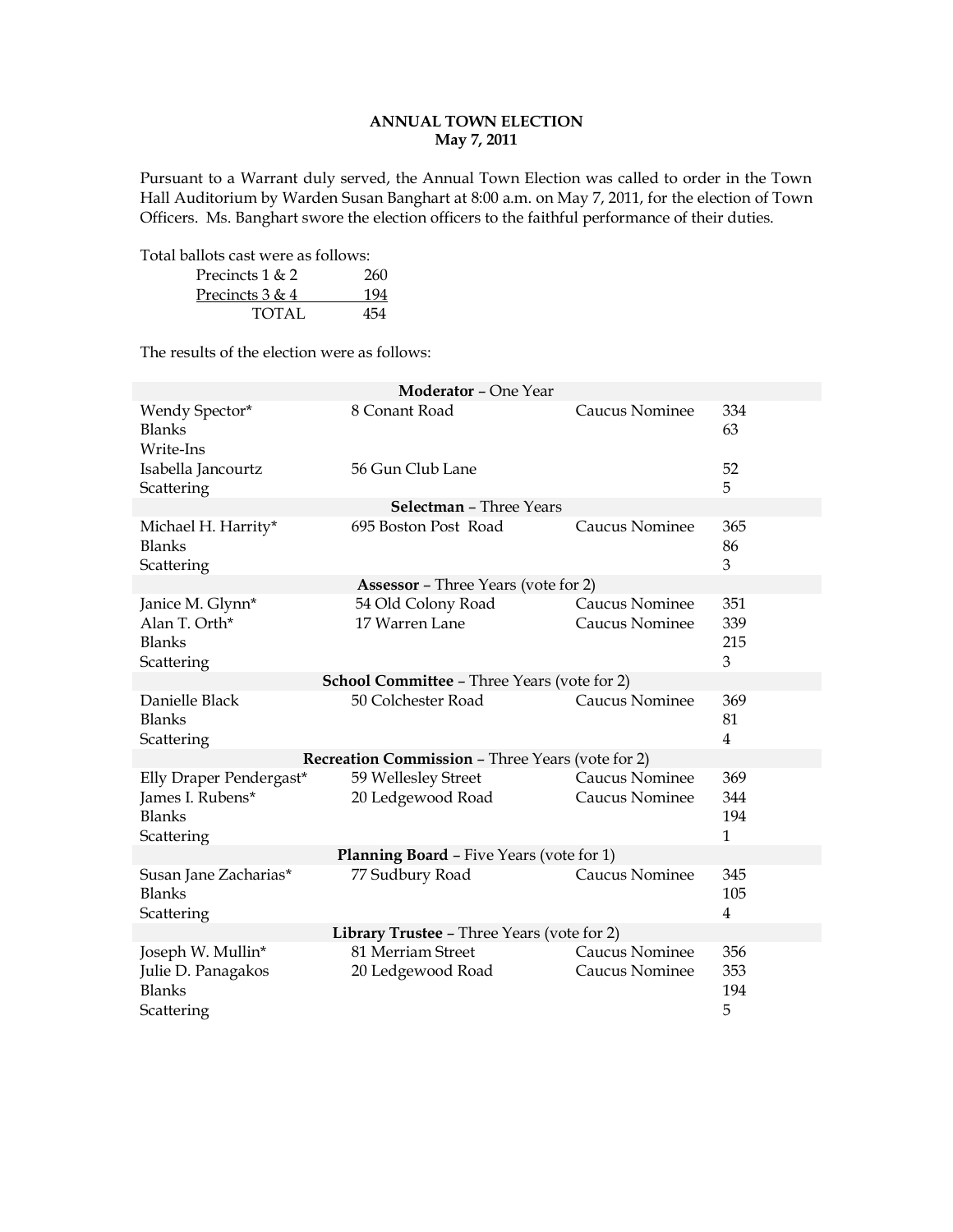| <b>Board of Health - Three Years (vote for 1)</b>                |                                                               |                |            |
|------------------------------------------------------------------|---------------------------------------------------------------|----------------|------------|
| David R. Kominz<br><b>Blanks</b>                                 | 233 Glen Road                                                 | Caucus Nominee | 351<br>103 |
| Scattering                                                       |                                                               |                |            |
|                                                                  | <b>Commissioner of Trust Funds - Three Years (vote for 1)</b> |                |            |
| Charles M. Ganson <sup>*</sup> , Jr.                             | 150 Chestnut Street                                           | Caucus Nominee | 349        |
| <b>Blanks</b>                                                    |                                                               |                | 104        |
| Scattering                                                       |                                                               |                |            |
| <b>Measurers of Lumber - One Year (Vote for not more than 3)</b> |                                                               |                |            |
| Michael J. Glynn                                                 | 26 Arrowhead Rd                                               | Caucus Nominee | 325        |
| Emily L. Hutcheson                                               | 31 Coburn Rd                                                  | Caucus Nominee | 353        |
| Maryanne R. Rogers                                               | 9 Lanes End                                                   | Caucus Nominee | 332        |
| <b>Blanks</b>                                                    |                                                               |                | 348        |
| Scattering                                                       |                                                               |                | 4          |
| * Indicates Incumbent                                            |                                                               |                |            |

# **BALLOT QUESTION NO. 1: PROPOSITION 2½ DEBT EXCLUSION**

Shall the Town of Weston be allowed to exempt from the provisions of Proposition two and onehalf, so called, the amounts required to pay for the bond(s) issued in order to design**,** engineer, construct and equip the following, including all costs incidental and related thereto: (1) High School Science Lab Design Fees - Sprinkler System; (2) Energy Engineering Services - Upgrades to Municipal and School Buildings; (3) Department of Public Works Drainage Improvement Projects; and (4) High School Science Lab Improvements?

### **Yes: 377 No: 69**

# **BALLOT QUESTION NO. 2: PROPOSITION 2½ DEBT EXCLUSION**

Shall the Town of Weston be allowed to exempt from the provisions of Proposition two and onehalf, so called, the amounts required to pay for the bond(s) issued in order to design**,** engineer, and construct a new roof for the Weston Middle School, located at 456 Wellesley Street, including all costs incidental and related thereto?

## **Yes: 385 No: 60**

# **BALLOT QUESTION NO. 3: PROPOSITION 2½ DEBT EXCLUSION**

Shall the Town of Weston be allowed to exempt from the provisions of Proposition two and onehalf, so called, the amounts required to pay for the bond(s) issued in order to design**,** engineer, and replace the boiler at Weston High School, located at 444 Wellesley Street, including all costs incidental and related thereto?

**Yes: 388 No: 57**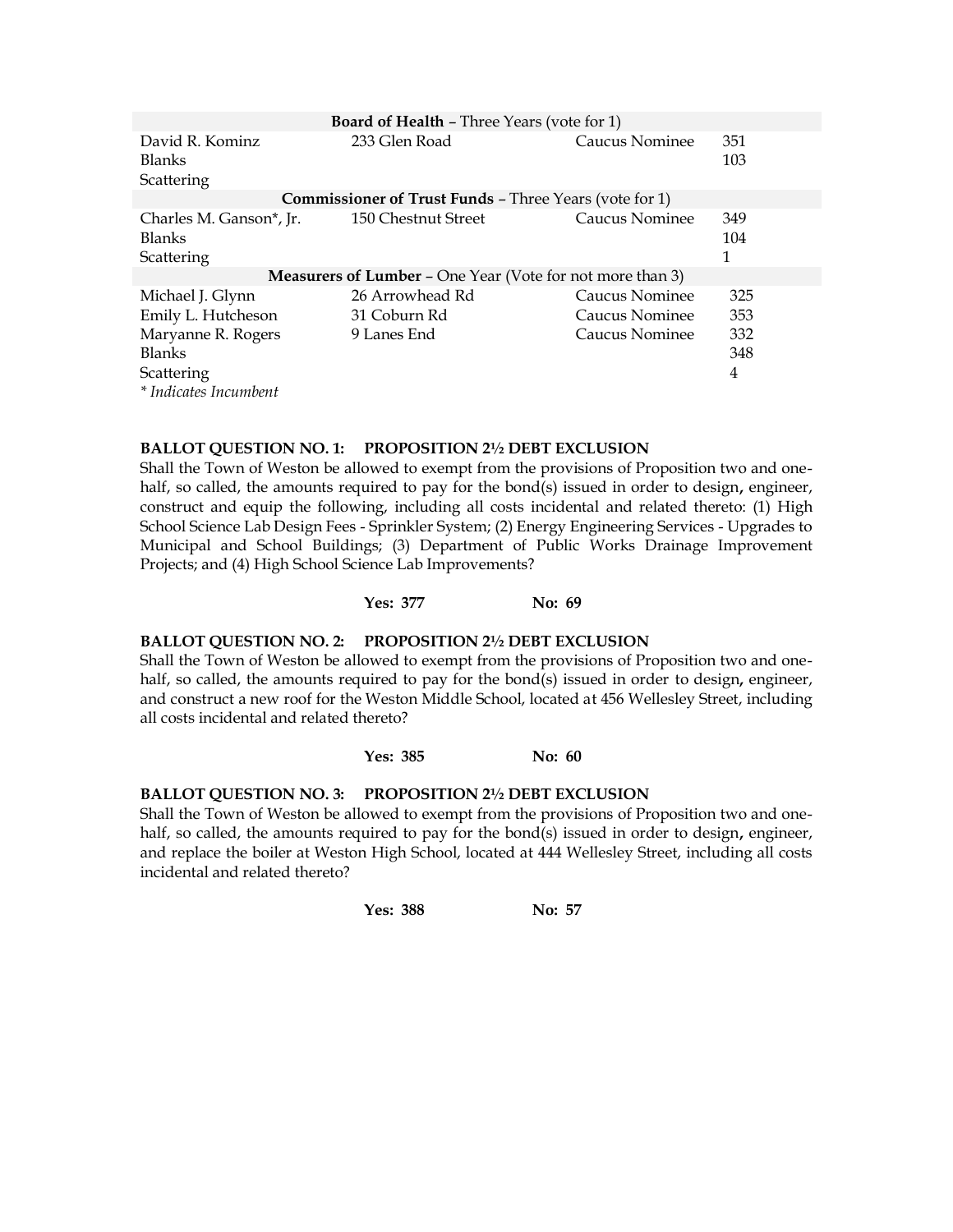# **SPECIAL TOWN MEETING MAY 9, 2011**

Pursuant to a Warrant, duly served, Wendy Spector, the Moderator, called the Special Town Meeting to order at 7:30 p.m. in the auditorium of the Weston High School. The Moderator declared a quorum present and proceeded with the reading of the Warrant and the Return of Service.

The Moderator welcomed visitors and outlined the change in procedures to be followed. A vote count was taken on the procedural changes to the Town Meeting format.

# Yes: 153 **No: 23**

The Moderator appointed tellers and the Town Clerk swore them to their duties. Tellers in the Auditorium:

Edward Coburn Peter Hill Lauren Mazzella Alicia Primer

# **ARTICLE 1: AMEND FISCAL YEAR 2011 OPERATING BUDGET**

Mr. Douglas Gillespie moved to amend the following line items in the Fiscal Year 2011 Operating Budget by reducing line items and appropriating additional funds as follows:

|                                           | <b>Changing From</b> | Changing To | Difference |
|-------------------------------------------|----------------------|-------------|------------|
| Insurance, Workers' Compensation          | \$295,000            | \$230,000   | \$(65,000) |
| <b>Unemployment Compensation</b>          | 175,000              | 160,000     | (15,000)   |
| Fire - Hydrant Service                    | 44,000               | 50,300      | 6.300      |
| <b>Public Works - Salaries</b>            | 1,670,020            | 1,610,020   | (60,000)   |
| Public Works – Snow and Ice Control       | 252,900              | 704,265     | 451,365    |
| <b>Conservation Commission - Expenses</b> | 122,100              | 137,100     | 15,000     |

And as funding therefor, that \$332,665 be transferred from free cash.

### **The motion was approved unanimously**

### **ARTICLE 2: AMEND FISCAL YEAR 2011 RECREATION ENTERPRISE BUDGET**

Mr. Gillespie moved to amend the following line item in the Fiscal Year 2011 Recreation Enterprise Budget by appropriating additional funds as follows:

|          | Changing From | Changing To Difference |         |
|----------|---------------|------------------------|---------|
| Expenses | \$428,200     | \$434,700              | \$6,500 |

And as funding therefor, that \$6,500 be transferred from Recreation Enterprise fund retained earnings.

### **The motion was approved unanimously**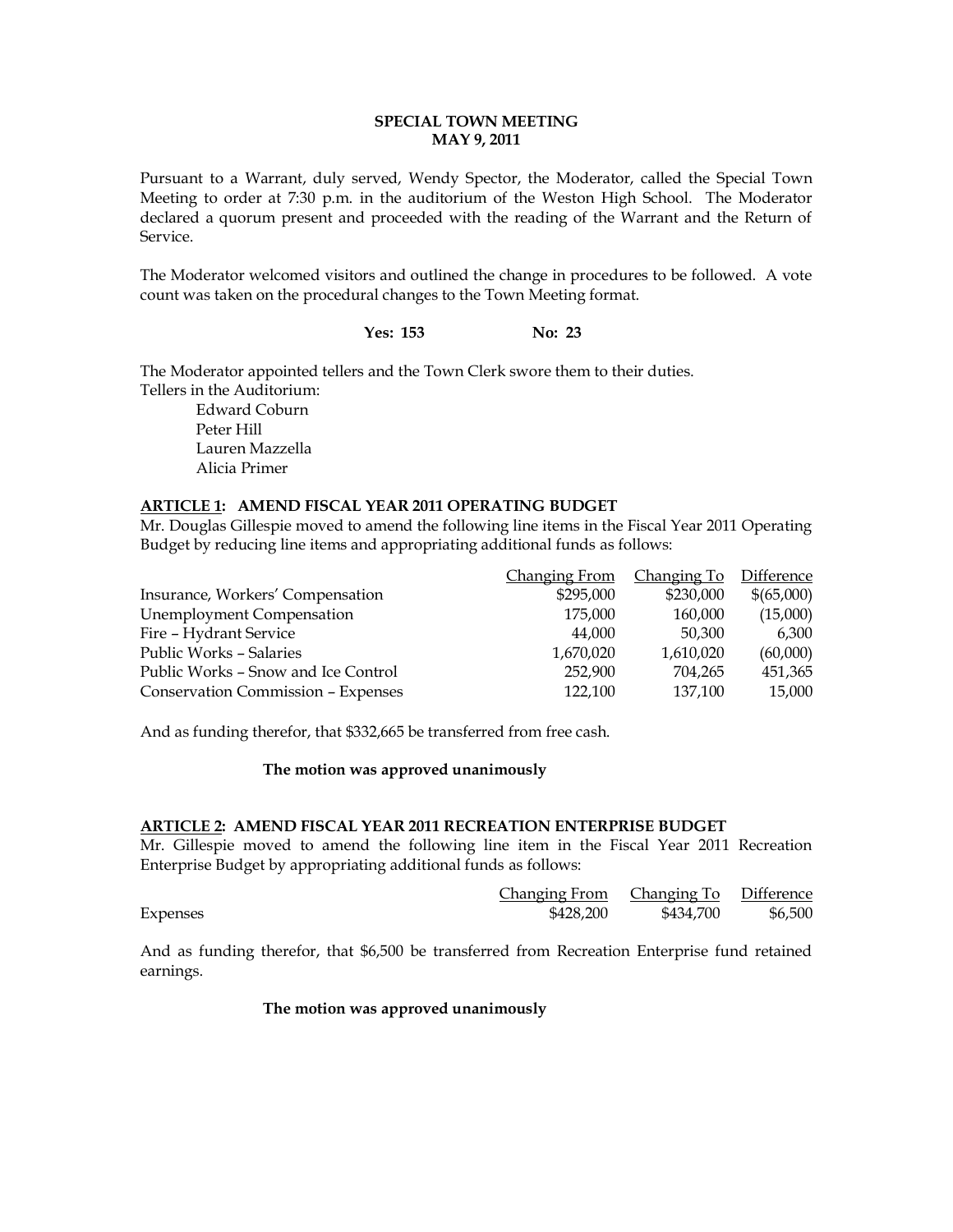# **ARTICLE 3: APPROPRIATE INSURANCE PROCEEDS - FACILITIES**

Mr. Gillespie moved that the Town transfer the sum of \$21,366.23 from the account "Receipts Reserved for Appropriation, Insurance Reimbursement in Excess of \$20,000" to the use of the Facilities Department and Department of Public Works for repair of damage to, and replacement of equipment stored at 74 Warren Avenue.

### **The motion was approved unanimously**

Mr. Gillespie expressed gratitude to retiring elected and volunteer officers of the Town of Weston.

Following is a list of persons who have left or are leaving office whose service to the Town is greatly appreciated and should be duly recognized.

| <b>Elected Officers</b>                                      |                                                                    |                     |  |
|--------------------------------------------------------------|--------------------------------------------------------------------|---------------------|--|
| <b>Officers</b>                                              | Office or Committee                                                | <b>Served Since</b> |  |
| Maryanne R. Rogers                                           | <b>School Committee</b>                                            | 2003                |  |
| Diana S. Coates                                              | Library Trustee                                                    | 2005                |  |
| Carl Hirsch                                                  | Board of Health                                                    | 2005                |  |
| David C. Bennett                                             | Measurer of Lumber                                                 | 1999                |  |
| Maureen Ecker                                                | Measurer of Lumber                                                 | 2010                |  |
| David R. Kominz                                              | Measurer of Lumber                                                 | 2010                |  |
|                                                              | Officers and Committee Members Appointed by the Board of Selectmen |                     |  |
| Ramana Reddy Chintalaphani                                   | <b>Agricultural Commission</b>                                     | 2007                |  |
| David Maxwell                                                | <b>Agricultural Commission</b>                                     | 2009                |  |
| Mabel Chen                                                   | Cable Advisory Committee                                           | 2008                |  |
| Joseph A. Green                                              | <b>Conservation Commission</b>                                     | 2009                |  |
| Roger Burke                                                  | Council on Aging                                                   | 2003                |  |
| Mary Pughe                                                   | Council on Aging                                                   | 2005                |  |
| Michele Fronk Schuckel                                       | Council on Aging                                                   | 2006                |  |
| Meredith L. Eppel                                            | Cultural Council                                                   | 2004                |  |
| Carol Snow                                                   | <b>Historical Archives Committee</b>                               | 2005                |  |
| Susan Haber                                                  | Housing Partnership (retired)                                      | 2009                |  |
| Cornelius Chapman                                            | Josiah Smith Tavern and Old Library<br>Committee                   | 2007                |  |
| <b>Thomas Chalmers</b>                                       | <b>Preservation Restriction Committee</b>                          | 2004                |  |
| Anne Peacher                                                 | <b>Traffic and Sidewalk Committee</b>                              | 2009                |  |
| Marcie Pucker                                                | <b>Tree Advisory Group</b>                                         | 2007                |  |
| <b>Officers and Committee Members Appointed by Moderator</b> |                                                                    |                     |  |
| <b>Harold Hestnes</b>                                        | <b>Community Preservation Committee</b>                            | 2005                |  |
| Lenore Zug Lobel                                             | <b>Community Preservation Committee</b>                            | 2005                |  |
| <b>Thomas Nicholson</b>                                      | <b>Elderly Housing Committee</b>                                   | 2007                |  |
| John Carusone                                                | <b>Finance Committee</b>                                           | 2007                |  |
| Susan J. Hughes                                              | Memorial Day Committee                                             | 2004                |  |
| Claude Valle III                                             | Weston Veterans' Memorial Educational Fund<br>Committee            | 2001                |  |
| Eileen Watson                                                | Weston Veterans' Memorial Educational Fund                         | 2003                |  |
|                                                              | Committee                                                          |                     |  |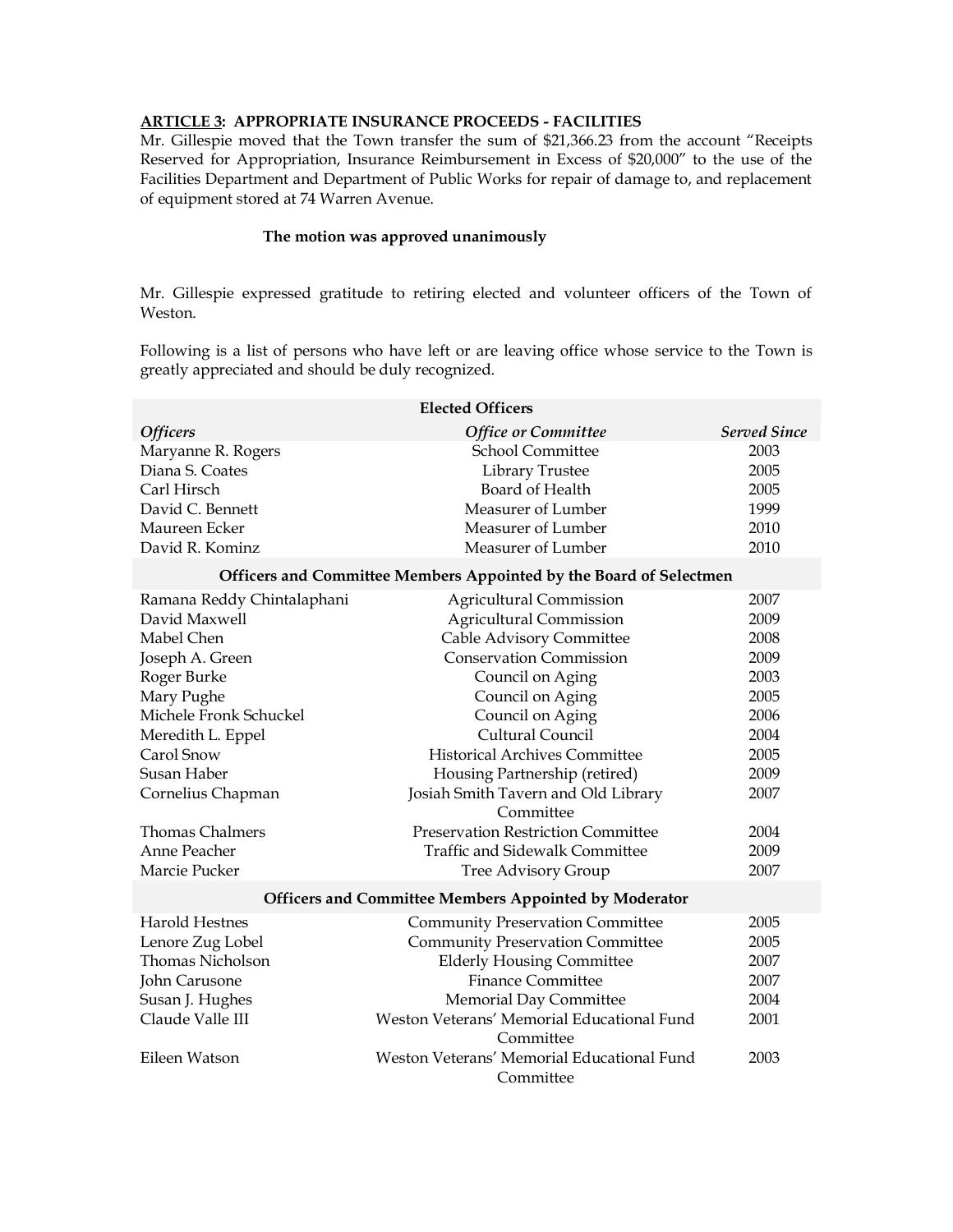#### **Appointed by the Selectmen and School Committee**

| Robert Fronk   | <b>Permanent Building Committee</b>       | 2006 |
|----------------|-------------------------------------------|------|
| Alan R. Stone  | Recreation Master Plan Steering Committee | 2005 |
| John C. Becker | Recreation Master Plan Steering Committee | 2005 |

#### **A Motion to dissolve Special Town Meeting was made, seconded, and adopted at 7:45 p.m.**

### **ANNUAL TOWN MEETING MAY 9, 2011**

Pursuant to a Warrant, duly served, Wendy Spector, the Moderator, called the Special Town Meeting to order at 8:00 p.m. in the auditorium of the Weston High School. The Moderator declared a quorum present and proceeded with the reading of the Warrant and the Return of Service.

The Moderator welcomed visitors and outlined procedures to be followed, warned about brevity, and requested citizens to give their names and addresses before speaking.

**ARTICLE 1:** Deborah M. Davenport, Town Clerk, read the results of the May 7, 2011, Annual Town Election, of which the results appear in the report of the Town Election above.

### **ARTICLE 2: (Motion 1) APPROPRIATE THE FISCAL YEAR 2012 OPERATING BUDGET**

Mr. Douglas Gillespie moved that the several sums of money recommended by the Board of Selectmen for the fiscal year beginning July 1, 2011, in accordance with Section 5 of Article II of the General By-laws, as amended, and set forth in pages 6 - 8 of the report entitled, "Fiscal Year 2012 Recommended Operating Budget," be raised and appropriated for their respective purposes as set forth on said pages, and that the Town transfer the following sums to meet, in part, appropriations made at this Town Meeting:

- a. \$2,400,000 from the Free Cash Account;
- b. \$75,000 from the "Accrued Income, Well Litigation Settlement" account;
- c. \$40,000 from the Cemetery Trust Fund;
- d. \$250,000 from Overlay Surplus; and
- e. \$6,000 from the Josiah Smith Tavern Trust Fund;

and that the Board of Assessors be authorized to use such available funds to meet appropriations in their computation of the tax rate for fiscal year 2012.

#### **The motion was approved unanimously**

#### **ARTICLE 2: (Motion 2)**

Mr. Gillespie moved that the Town transfer \$250,000 from the Well Litigation Settlement Account to meet, in part, appropriations made at this Town Meeting. *(2/3 vote required)*

### **The motion was approved unanimously**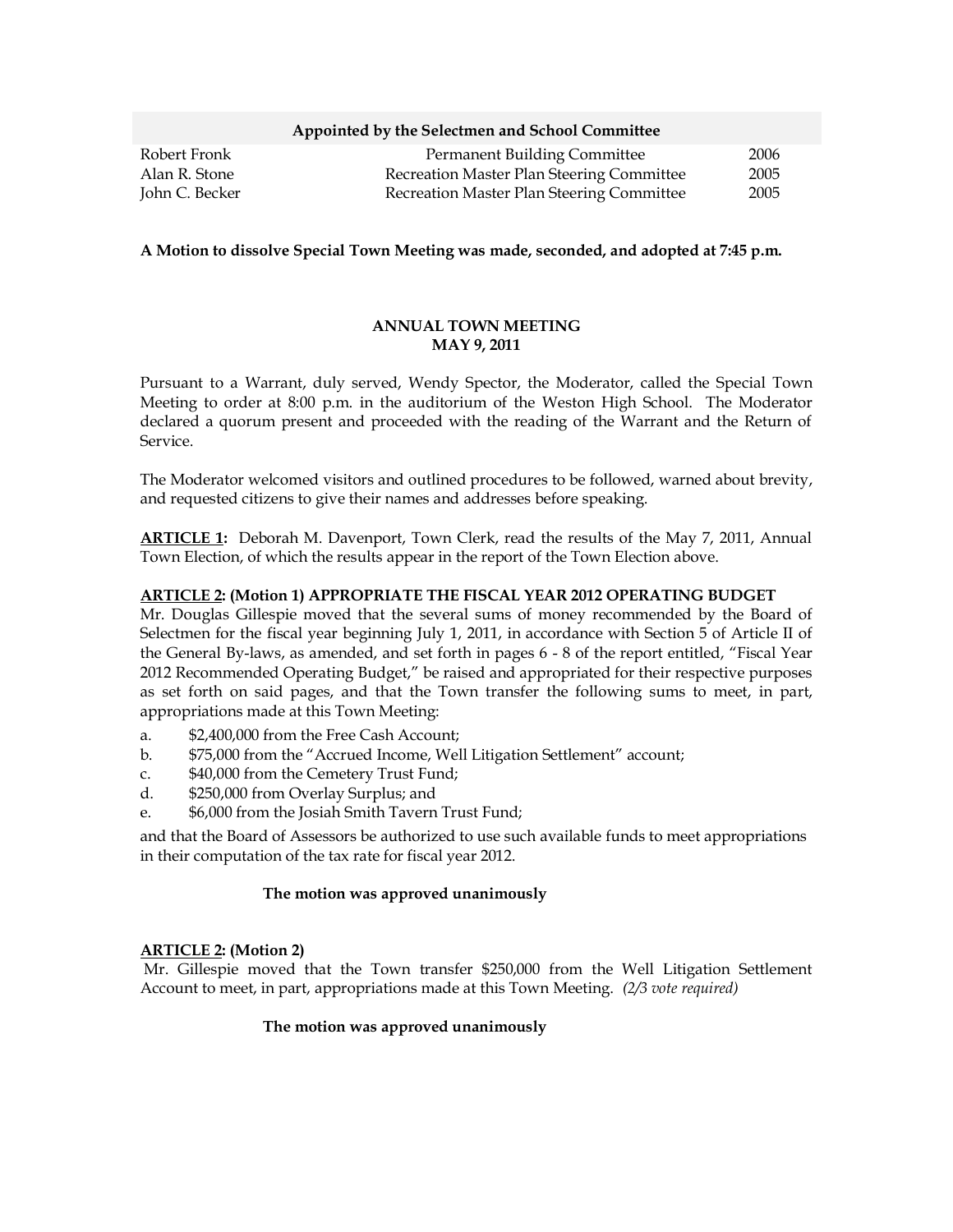### **ARTICLE 2: (Motion 3)**

Mr. Gillespie moved that the compensation for the following elected officers of the Town for the fiscal year commencing July 1, 2011, as required by Massachusetts General Laws, Chapter 41, Section 108, be fixed at:

### Assessors \$100

and that all other elected officers of the Town be unpaid.

### **The motion was approved unanimously**

### **ARTICLE 2: (Motion 4)**

Mr. Gillespie moved that five persons be appointed by the Moderator to serve as a Memorial Day Committee in 2012 with authority to expend funds for the 2012 Memorial Day observance from the World War Trust Fund for this purpose.

#### **The motion was approved unanimously**

### **ARTICLE 2: (Motion 5)**

Mr. Gillespie moved that in purchasing property or equipment, any allowance for turning in or selling other property or equipment may be applied to the purchase price.

### **The motion was approved unanimously**

### **ARTICLE 3: APPROPRIATE THE FISCAL YEAR 2012 WATER ENTERPRISE BUDGET**

Mr. Gillespie moved that the Town appropriate from water receipts the following sums of money to operate the Water Division of the Department of Public Works during fiscal year 2012, under the provisions of Massachusetts General Laws, Chapter 44, Section 53F-½:

| Salaries                        | \$267.292   |
|---------------------------------|-------------|
| Expenses                        | 219,280     |
| MWRA Assessment/Water Purchases | 1,806,318   |
| Debt Service (non-exempt)       | 479,868     |
| Capital Outlay                  | 17,500      |
| Total                           | \$2,790,258 |

#### **The motion was approved unanimously**

#### **ARTICLE 4: APPROPRIATE THE FISCAL YEAR 2012 RECREATION ENTERPRISE BUDGET**

Mr. Gillespie moved that the Town appropriate the following sums of money to operate the Recreation Department during fiscal year 2012, under the provisions of Massachusetts General Laws Chapter 44, Section 53F-½:

| Salaries                | \$1,040,061 |
|-------------------------|-------------|
| Expenses                | 408,600     |
| <b>Community Center</b> | 90,400      |
| Total                   | \$1,539,061 |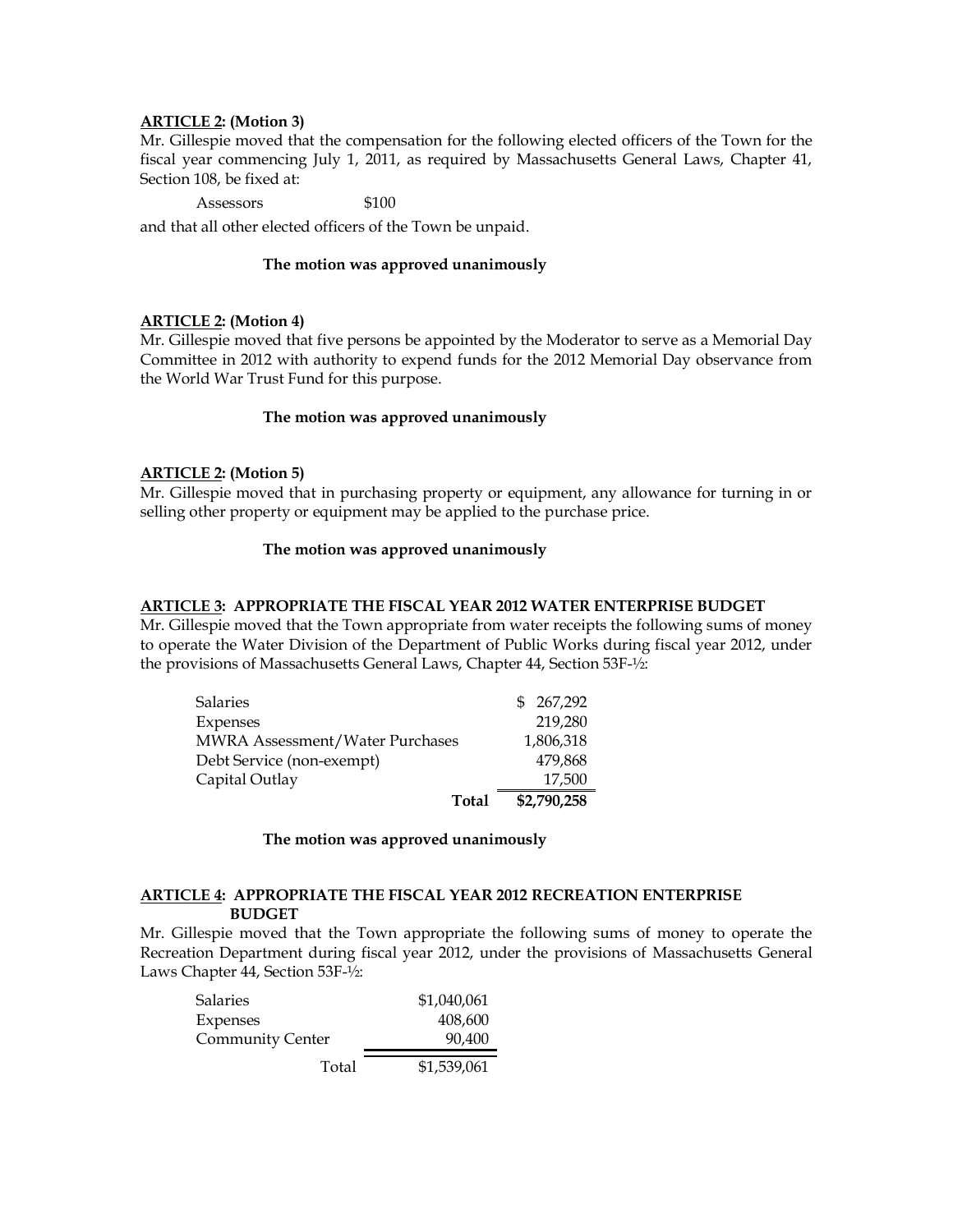and that said \$1,539,061 be funded as follows: \$1,080,236 from departmental receipts and \$458,825 to be raised from the tax levy.

#### **The motion was approved unanimously**

### **ARTICLE 5: APPROPRIATE THE FISCAL YEAR 2012 BROOK SCHOOL APARTMENT ENTERPRISE BUDGET**

Mr. Gillespie moved that the Town appropriate from rental receipts the following sums of money to operate the Brook School Apartments during fiscal year 2012, under the provisions of Chapter 76 of the Acts of 2009:

| Salaries                 | \$148,951 |
|--------------------------|-----------|
| Expenses                 | 370,800   |
| Repairs and Replacements | 103,466   |
| Payment in Lieu of Taxes | 20,148    |
| Debt Service             | 258,071   |
| Total                    | \$901,436 |

#### **The motion was approved unanimously**

#### **ARTICLE 6: APPROPRIATE TO STABILIZATION FUND**

Mr. Gillespie moved that the Town raise and appropriate \$250,000 to the Stabilization Fund, pursuant to Massachusetts General Laws Chapter 40, Section 5B, to be used for any lawful purpose.

#### **The motion was approved unanimously**

#### **ARTICLE 7: APPROPRIATE TO OTHER POST EMPLOYMENT BENEFITS TRUST FUND**

Mr. Gillespie moved that the Town raise and appropriate \$1,219,000, and transfer \$2,067,313 from the Health Insurance Trust Fund to the Other Post Employment Benefits Trust Fund for costs of post-employment benefits.

#### **The motion was approved unanimously**

#### **ARTICLE 8: CONTINUE DEPARTMENTAL REVOLVING FUNDS**

Mr. Gillespie moved that the Town continue revolving funds for certain Town departments pursuant to the provisions of Massachusetts General Laws Chapter 44, Section 53E-½ for the fiscal year beginning July 1, 2011, as set forth in Article 8 of the Warrant.

#### **The motion was approved unanimously**

### **ARTICLE 9: ACCEPT CHAPTER 90 ROAD IMPROVEMENT FUNDS**

Mr. Gillespie moved that the Town authorize the Board of Selectmen to permanently construct, reconstruct, resurface, alter or make specific repairs upon all or portions of various Town Ways and authorize the expenditure of \$476,173 and any other sums of money that may be received for the fiscal year commencing July 1, 2011 from the Massachusetts Department of Transportation.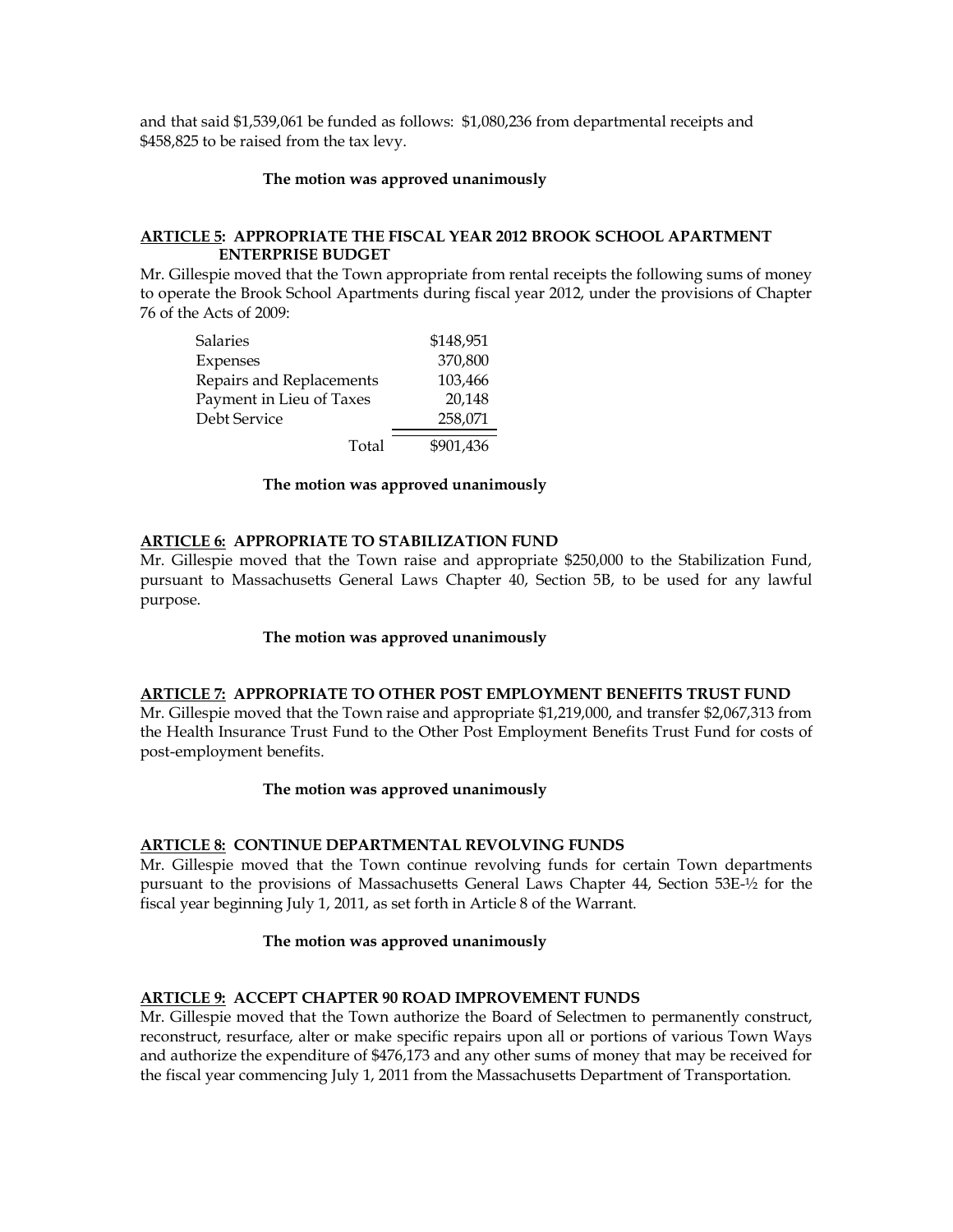#### **The motion was approved unanimously**

### **ARTICLE 10: APPROVE PROPERTY TAX DEFERRAL INCOME LIMITS**

Mr. Gillespie moved that the Town establish a fiscal year 2012 income eligibility limit of \$70,000 under Chapter 421 of the Acts of 2004, An Act Authorizing the Town of Weston to Regulate Certain Property Tax Exemption Eligibility Requirements for the Elderly.

## **The motion was approved unanimously**

### **ARTICLE 11: APPROPRIATE FOR FACILITIES – MIDDLE SCHOOL ROOF**

Mr. James Polando, of the Permanent Building Committee, moved that the Town appropriate \$780,000 to pay costs of replacing the roof at the Weston Middle School, located at 456 Wellesley Street. The proposed repair project would materially extend the useful life of the school and preserve an asset that otherwise is capable of supporting the required educational program. The said sum is to be spent under the direction of the Town Manager, and to meet said appropriation the Treasurer, with the approval of the Board of Selectmen is authorized to borrow said sum under Massachusetts General Laws Chapter 44, or any other enabling authority; that the Town acknowledges that the Massachusetts School Building Authority's (MSBA) grant program is a non-entitlement, discretionary program based on need, as determined by the MSBA, and any project costs the Town incurs in excess of any grant approved by and received from the MSBA, shall be the sole responsibility of the Town; provided further that any grant that the Town may receive from the MSBA for the project shall not exceed the lesser of (1) 31 percent of eligible approved project costs, as determined by the MSBA, or (2) the total maximum grant amount determined by the MSBA; provided that any appropriation hereunder shall be subject to and contingent upon an affirmative vote of the Town to exempt the amounts required for the payment of interest and principal on said borrowing from the limitations on taxes imposed by M.G.L. Chapter 59, Section 21C (Proposition 2 ½); and that the amount of borrowing authorized pursuant to this vote shall be reduced by any grant amount set forth in the Project Funding Agreement that may be executed between the Town and the MSBA.

Ms. Marilyn Savage, 39 Pond Brook Circle, questioned why the 2 ½ Debt Override? Mr. Gillespie explained that it is a policy decision, large capital projects are funded through debt service.

### **The motion was approved unanimously**

## **ARTICLE 12: APPROPRIATE FOR FACILITIES – HIGH SCHOOL BOILER**

Mr. Polando moved that the Town appropriate \$960,000 to pay costs of replacing the boiler at the Weston High School, located at 444 Wellesley Street. The proposed repair project would materially extend the useful life of the school and preserve an asset that otherwise is capable of supporting the required educational program. The said sum is to be spent under the direction of the Town Manager, and to meet said appropriation the Treasurer, with the approval of the Board of Selectmen, is authorized to borrow said sum under Massachusetts General Laws Chapter 44, or any other enabling authority; that the Town acknowledges that the Massachusetts School Building Authority's (MSBA) grant program is a non-entitlement, discretionary program based on need, as determined by the MSBA, and any project costs the Town incurs of any grant approved by and received from the MSBA shall be the sole responsibility of the Town; provided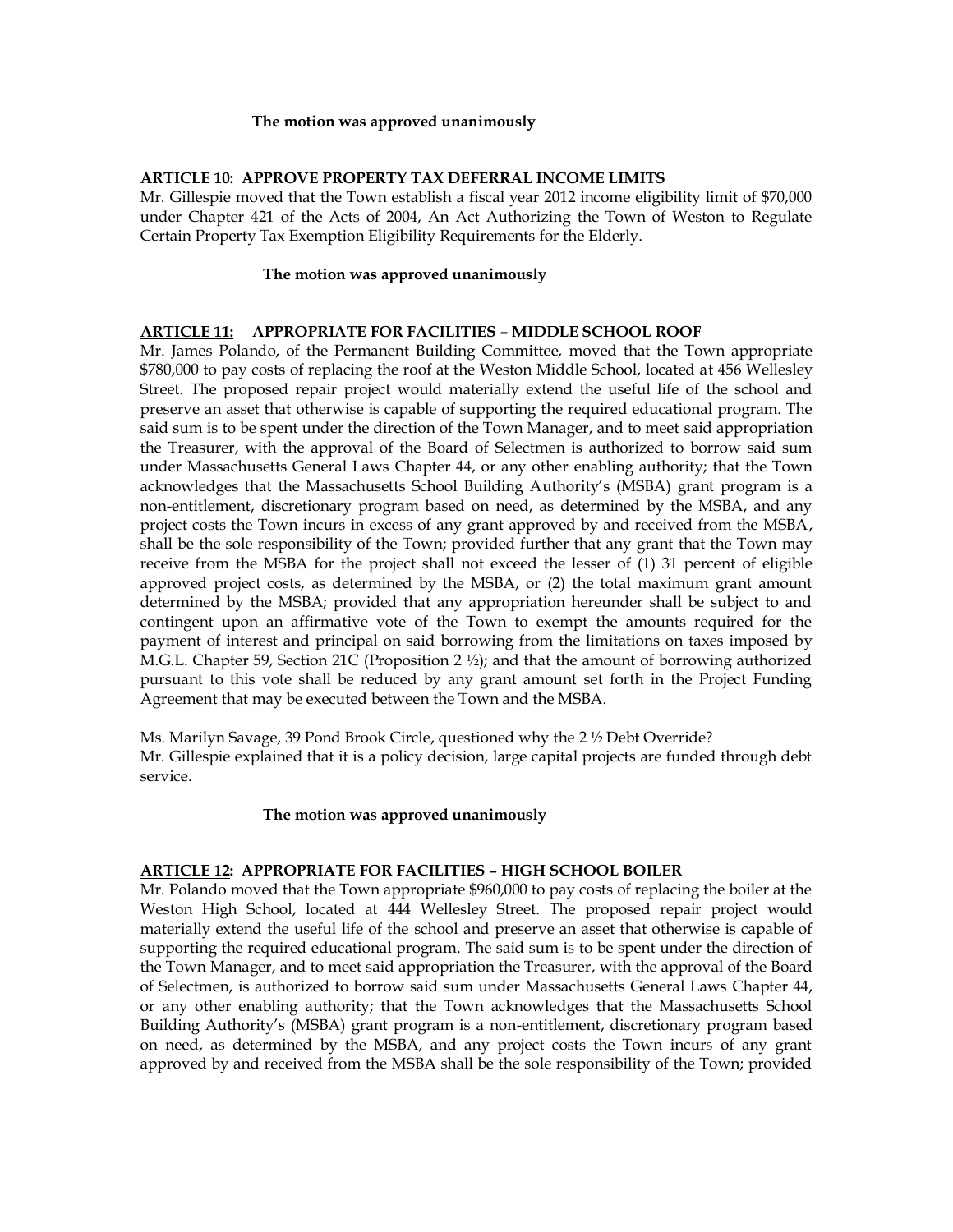further that any grant that the Town may receive from the MSBA for the project shall not exceed the lesser of (1) 31 percent of eligible approved project costs, as determined by the MSBA, or (2) the total maximum grant amount determined by the MSBA; provided that any appropriation hereunder shall be subject to and contingent upon an affirmative vote of the Town to exempt the amounts required for the payment of interest and principal on said borrowing from the limitations on taxes imposed by M.G.L. Chapter 59, Section 21C (Proposition 2 ½); and that the amount of borrowing authorized pursuant to this vote shall be reduced by any grant amount set forth in the Project Funding Agreement that may be executed between the Town and the MSBA.

## **The motion was approved unanimously**

# **ARTICLE 13: APPROPRIATE FOR SCHOOLS – HIGH SCHOOL SCIENCE LAB IMPROVEMENTS**

Ms. Maryanne Rogers, of the School Committee, moved that the Town appropriate \$12,100,000 to pay costs of constructing, equipping, and furnishing new high school science laboratory facilities and other related improvements to the High School building, and all incidental costs related thereto, to be spent under the direction of the Town Manager, the money so appropriated to be raised by borrowing under authority of Massachusetts General Laws Chapter 44, Section 7, or any other enabling authority, and that the Town Treasurer, with the approval of the Board of Selectmen, be authorized to issue bonds and notes therefor.

## **The motion was passed by Two-Thirds Majority Vote, as declared by the Moderator**

## **ARTICLE 14: APPROPRIATE FOR DRAINAGE IMPROVEMENTS**

Mr. Steven Charlip moved that the Town appropriate \$300,000 to pay costs of the construction or reconstruction of surface drains and all incidental costs related thereto, to be spent under the direction of the Town Manager, the money so appropriated to be raised by borrowing under the authority of Massachusetts General Laws Chapter 44, Section 7, or any other enabling authority, and that the Town Treasurer, with the approval of the Board of Selectmen, be authorized to issue bonds and notes therefor.

### **The motion was approved unanimously**

### **ARTICLE 15: APPROPRIATE FOR CAPITAL PROJECTS**

Mr. Gillespie moved that the Town appropriate \$863,479 from free cash and transfer \$167,461 from the account "Landfill Mitigation – Article 24, 5/03" for the capital projects listed below.

To raise and appropriate or transfer from available funds the following sums of money:

|    | Purpose                                  | Amount    | <b>Expend Under Direction of:</b> |
|----|------------------------------------------|-----------|-----------------------------------|
|    | A. DPW Departmental Equipment            | \$235,000 | Town Manager                      |
| В. | <b>Transfer Station Paving</b>           | \$222,000 | <b>Town Manager</b>               |
|    | C. School Zone Speed Signs               | \$30,000  | Town Manager                      |
|    | D. Case's Corner Roundabout Design       | \$75,000  | Town Manager                      |
| Е. | Wellesley/Brown Intersection             | \$30,000  | Town Manager                      |
| F. | School Bus Replacements                  | \$226,399 | School Committee                  |
| G. | Fire Departmental Equipment-Brush Truck  | \$100,000 | <b>Town Manager</b>               |
|    | H. Fiber Network Improvements/Expansions | \$112,541 | <b>Town Manager</b>               |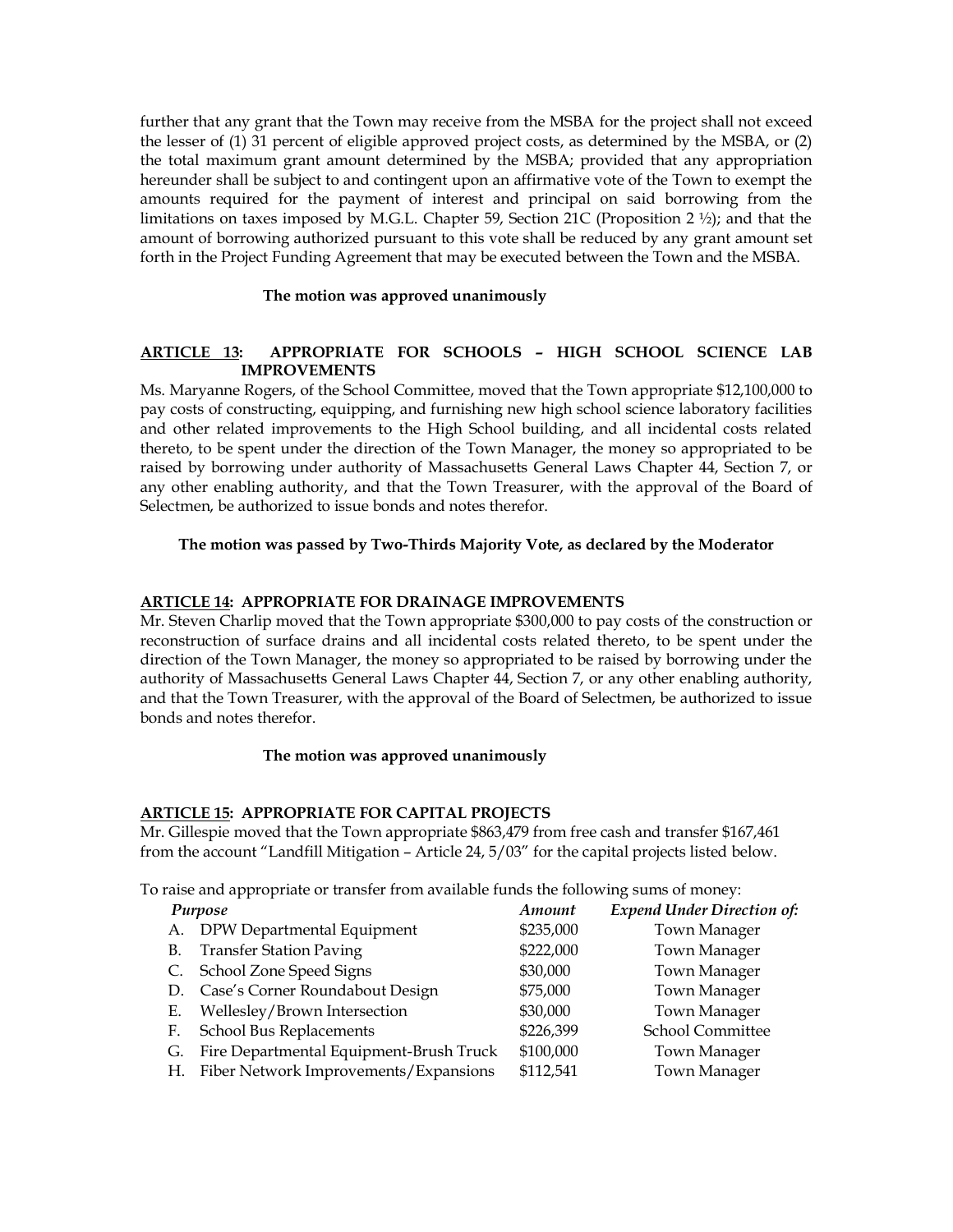#### **The motion was approved unanimously**

### **ARTICLE 16: APPROPRIATE FOR WATER MAIN REHABILITATION**

Mr. Charlip moved that the Town appropriate \$216,000 to pay costs of laying and relaying water mains of not less than six-inches but less than sixteen-inches in diameter, and all incidental costs related thereto, to be spent under the direction of the Town Manager, the money so appropriated to be raised by borrowing under authority of Massachusetts General Laws Chapter 44, Section 8, or any other enabling authority, and that the Town Treasurer, with the approval of the Board of Selectmen, be authorized to issue bonds and notes therefor.

### **The motion was approved unanimously**

## **ARTICLE 17: AMEND GENERAL BY-LAWS – STORMWATER BY-LAW**

Mr. Michael Harrity moved that the Town amend the By-laws of the Town of Weston by deleting the text and title of Article XXVII in its entirety and inserting in place thereof a new Bylaw, "Stormwater and Erosion Control" as stated below:

## **Section I. Purpose**

**A.** The purpose of this By-law is to protect, maintain and enhance the public health, safety, environment and general welfare of the Town by establishing minimum requirements and procedures to control the adverse effects of soil erosion and sedimentation, construction site runoff, increased post-development stormwater runoff, and non-point source pollution associated with new development and redevelopment. It has been determined that proper management of stormwater runoff will minimize damage to public and private property and infrastructure; safeguard the public health, safety, environment and general welfare of the public; protect water and aquatic resources; protect and enhance wildlife habitat; and promote groundwater recharge to protect surface and groundwater drinking supplies. This By-law seeks to meet that purpose through the following objectives:

1. Establish a mechanism by which the municipality can monitor and ensure compliance with requirements of its National Pollutant Discharge Elimination System (NPDES) General Permit for Stormwater Discharges from Small Municipal Separate Storm Sewer Systems (MS4) and other applicable State and Federal mandates.

2. Establish decision-making processes surrounding land development activities that protect the integrity of the watershed and preserve the health of water resources.

3. Require that new development, redevelopment and other land alteration activities maintain the after-development runoff characteristics as equal to or less than the predevelopment runoff characteristics where appropriate in order to reduce flooding, stream bank erosion, siltation, non-point source pollution, property damage, and to maintain the integrity of stream channels and aquatic habitats.

4. Establish minimum post-development stormwater management standards and design criteria for the regulation and control of stormwater runoff quantity and quality; establish minimum design criteria for the protection of properties and aquatic resources downstream from land development and land conversion activities from damages due to alterations in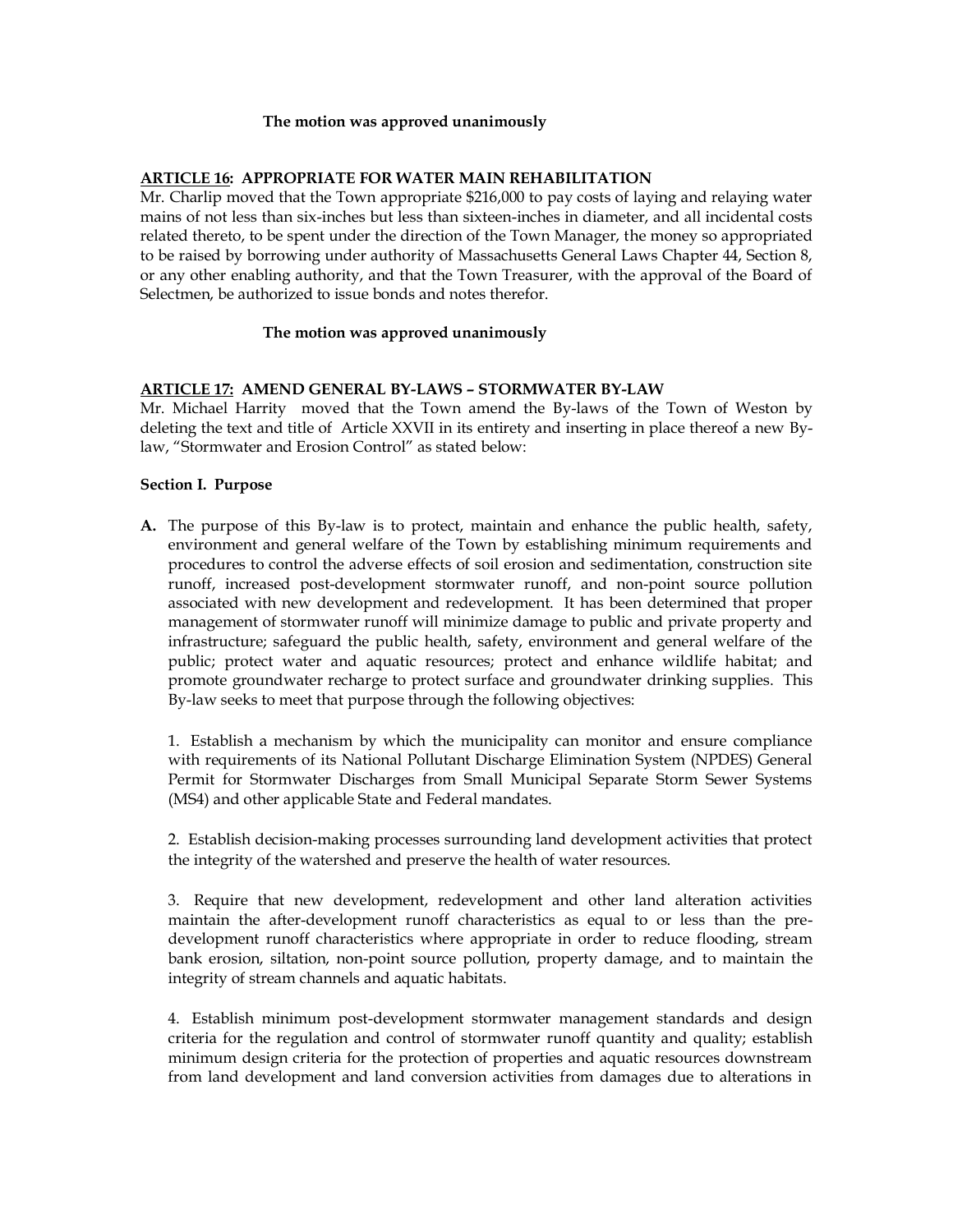volume, velocity, frequency, duration, and peak flow rate of stormwater runoff; establish minimum design criteria for measures to eliminate or minimize to the extent feasible nonpoint source pollution from stormwater runoff which would otherwise degrade water quality.

5. Establish design and application criteria for the construction and use of structural stormwater control facilities that can be used to meet or exceed the minimum postdevelopment stormwater management standards.

6. Encourage the use of nonstructural stormwater management, better site design practices or "low-impact development practices", such as reducing impervious cover, increasing sitewide infiltration, and preserving open space and other natural areas, to the maximum extent practicable.

7. Promote water conservation through the re-use of stormwater for irrigation.

8. Establish provisions that require practices that eliminate soil erosion and sedimentation and control the volume and rate of stormwater runoff resulting from land disturbance activities.

9. Establish provisions to ensure that soil erosion and sedimentation control measures and stormwater runoff control practices are incorporated into the site planning and design process and are implemented and maintained.

10. Establish provisions for the long-term responsibility for and maintenance of structural stormwater control facilities and nonstructural stormwater management practices to ensure that they continue to function as designed, are maintained, and pose no threat to public safety or the environment.

11. Establish provisions to ensure there is an adequate funding mechanism for the proper review, inspection and long-term maintenance of stormwater facilities implemented as part of this By-law.

12. Establish administrative procedures for the submission, review, approval or disapproval of stormwater management plans, erosion and sediment controls, and for the inspection of approved active projects, and long-term follow up; establish certain administrative procedures and fees for the submission, review, approval, or disapproval of stormwater plans, inspection of construction sites, and the inspection of approved projects.

13. Ensure that construction and waste materials, toxic materials, hazardous materials, and other pollutants are prevented from mixing with stormwater runoff, which would degrade water quality.

14. Establish the Town of Weston's legal authority and capacity to ensure compliance with the provisions of this By-law through funding, permitting, inspection, monitoring, and enforcement.

**B.** Nothing in this By-law is intended to replace the requirements of the Town of Weston Zoning By-law, the Massachusetts Wetlands Protection Act, the Town of Weston General By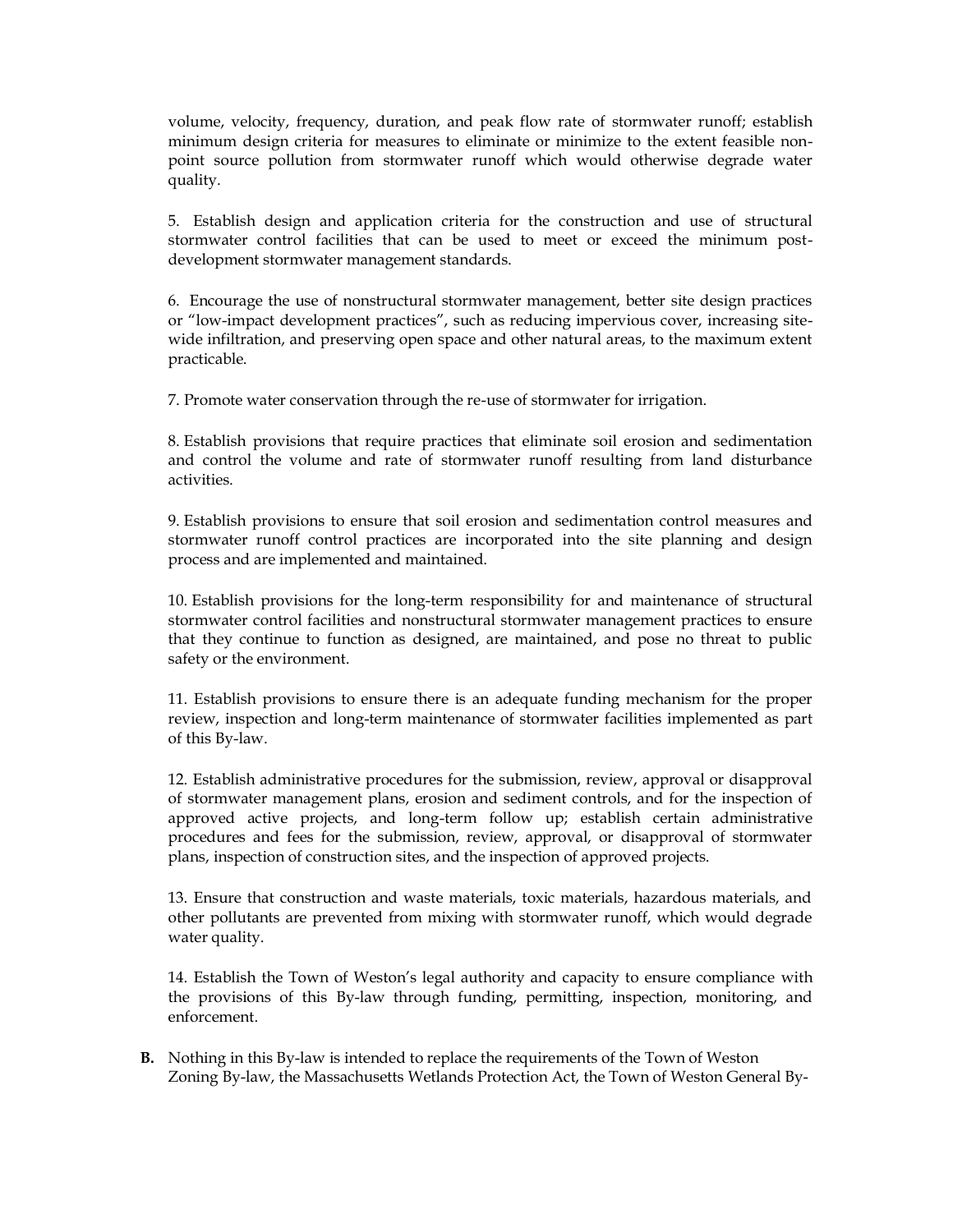law, any other By-law that may be adopted by the Town of Weston, or any Rules and Regulations adopted thereunder.

### **Section II Definitions**

The following definitions shall apply in the interpretation and implementation of this Bylaw. Additional definitions may be adopted by separate regulation:

ALTER: Any activity that will measurably change the ability of a ground surface area to absorb water, will change existing surface drainage patterns, or will increase or decrease the rate or volume of flow from a site.

BEST MANAGEMENT PRACTICE (BMP): Structural, nonstructural and managerial techniques that are recognized to be the most effective and practical means to prevent and/or reduce increases in stormwater volumes and flows, reduce point source and nonpoint source pollution, and promote stormwater quality and protection of the environment. "Structural" BMPs are devices that are engineered and constructed to provide temporary storage and treatment of stormwater runoff. "Nonstructural" BMPs use natural measures to reduce pollution levels, do not require extensive construction efforts, and/or promote pollutant reduction by eliminating the pollutant source.

BETTER SITE DESIGN: Site design approaches and techniques, including low-impact development (LID) that can reduce a site's impact on the watershed through the use of nonstructural stormwater management practices. Better site design includes conserving and protecting natural areas and green space, reducing impervious cover, using natural features for stormwater management, and providing site-wide infiltration.

DEVELOPMENT: Any construction that disturbs or alters a parcel of land.

DISTURBANCE OF LAND: Any action causing removal of vegetation or a change in the position, location, elevation, or arrangement of soil, sand, rock, gravel or similar earth material.

IMPERVIOUS: Any material or structure on, above or below the ground that prevents water from infiltrating through the underlying soil. Impervious surface is defined to include, without limitation: paved surfaces (parking lots, sidewalks, and driveways), concrete, brick, stone, and roof tops.

INFILTRATION: The act of conveying surface water into the ground to permit groundwater recharge and the reduction of stormwater runoff from a project site.

LOW IMPACT DEVELOPMENT (LID): An ecosystem-based approach to land development and stormwater management that ensures that each development site is designed to protect, or restore, the natural hydrology of the site.

MASSACHUSETTS STORMWATER MANAGEMENT STANDARDS: The latest version as may be amended from time to time of the Stormwater Management Standards and accompanying Stormwater Handbook issued by the Department of Environmental Protection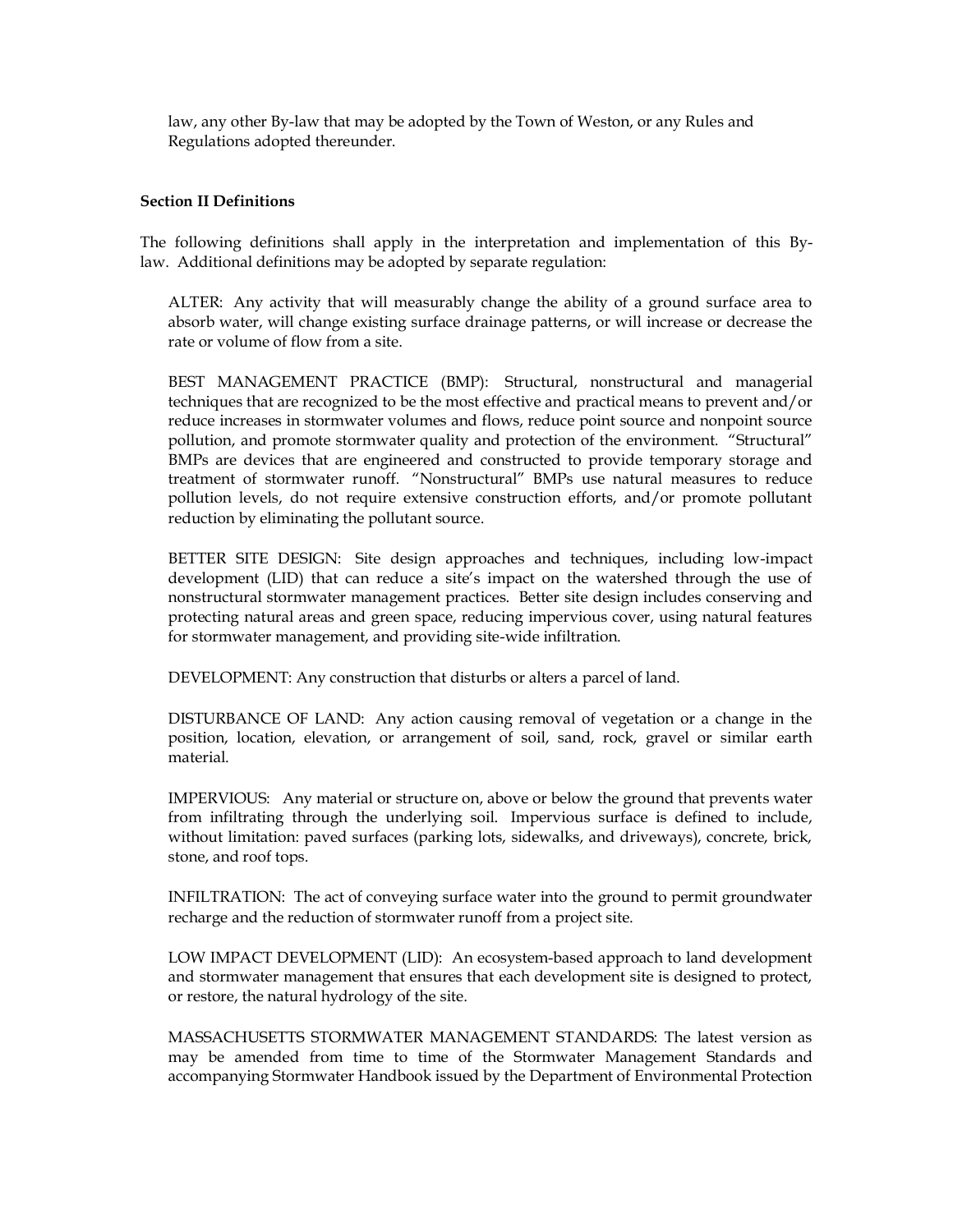pursuant to authority under the Wetlands Protection Act, M.G.L. c. 131, § 40, and the Massachusetts Clean Waters Act, M.G.L .c. 21, §§ 26-53. The Stormwater Management Standards are incorporated in the Wetlands Protection Act Regulations, 310 CMR 10.05(6)(k) and the Water Quality Certification Regulations, 314 CMR 9.06(6)(a).

MUNICIPAL SEPARATE STORM SEWER SYSTEM (MS4) or MUNICIPAL STORM DRAIN SYSTEM: The system of conveyances designed or used for collecting or conveying stormwater, including any road with a drainage system, street, gutter, curb, inlet, piped storm drain, pumping facility, retention or detention basin, natural or man-made or altered drainage channel, reservoir, and other drainage structure that together comprise the storm drainage system owned or operated by the Town of Weston.

NONPOINT SOURCE POLLUTION: Pollution from many diffuse sources caused by rainfall, snowmelt, or other method of pollutant transport moving over and through the ground. As the runoff moves, it picks up and carries away natural and human-made pollutants, finally depositing them into water resource areas.

NORMAL MAINTENANCE: Activities that are regularly scheduled to maintain the health and condition of a landscaped area. Examples include removal of weeds or invasive species, pruning, mowing, raking, and other activities that are done at regular intervals within the course of a year.

PRE-DEVELOPMENT: The conditions that exist prior to the proposed disturbance activity. Where phased development or plan approval occurs (preliminary grading, roads and utilities, etc.), the existing conditions at the time prior to the first plan submission shall establish pre-development conditions.

POST-DEVELOPMENT: The conditions that reasonably may be expected or anticipated to exist after completion of the land development activity in accordance with approved plans on a specific site or tract of land. Post-development refers to the phase of a new development or redevelopment project after completion, and does not refer to the construction phase of a project.

RECHARGE: The replenishment of underground water reserves.

RECONSTRUCTION: Any action causing complete removal and replacement of paved surfaces, such as driveways, parking areas and roads.

REDEVELOPMENT: Any construction, alteration, improvement, repaving, or resurfacing on a previously-developed site.

RUNOFF: Rainfall or snowmelt water flowing over the ground surface or other source which may result in transport of pollutants.

SITE: The entire parcel of land being developed.

STOCKPILING: The storage of unsecured material for future use, excluding the storage of materials 10 cubic yards or less when secured utilizing erosion controls to prevent erosion of material.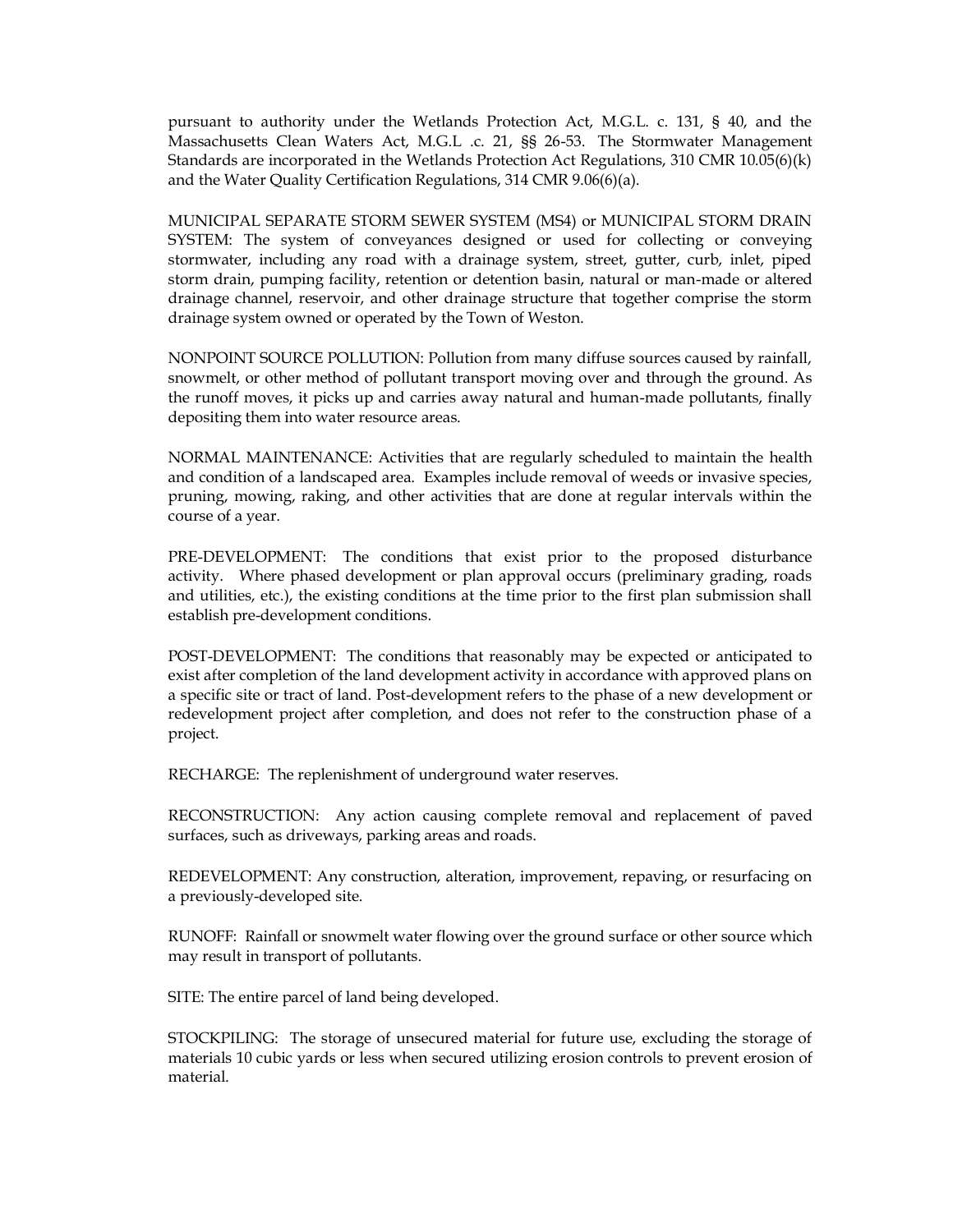STORMWATER MANAGEMENT: The use of structural or non-structural practices that are designed to control or treat stormwater runoff pollutant loads, discharge volumes, and/or peak flow discharge rates. Stormwater Management includes the use of Low-Impact Development (LID) management practices.

STORMWATER MANAGEMENT PERMIT (SMP): A permit issued by the Stormwater Permitting Authority (SWPA), after review of an application, plans, calculations, and other supporting documents, which is designed to protect the environment of the Town from the deleterious effects of uncontrolled and untreated stormwater runoff.

## **Section III. Authority**

This By-law is adopted under authority granted by the Home Rule Amendment of the Massachusetts Constitution and the Home Rule statutes, and pursuant to the regulations of the federal Clean Water Act found at 40 CFR 122.34., and as authorized by the residents of the Town of Weston at Town Meeting dated May 10, 2011

## **Section IV. Applicability**

Where a project is subject to Site Plan Approval, Definitive Subdivision or Special Permit Approval from the Planning Board, the Stormwater Regulations adopted by the Planning Board shall apply and the stormwater review shall be completed as part of the Planning Board process provided that the Planning Board also finds that the activity is in compliance with any additional performance standards contained in the Regulations promulgated to implement this By-law.

- **A.** For projects not subject to Site Plan Approval, Definitive Subdivision or Special Permit Approval from the Planning Board, this By-law shall be applicable to all new development and redevelopment, land disturbance and any other activity that may result in an increased amount of stormwater runoff or pollutants, or changes to drainage characteristics causing an increases in runoff, flowing from a parcel of land, unless exempt pursuant to Section V of this By-law. This By-law shall apply to land or parcels of land that are held in common ownership (including ownership by related or jointly-controlled persons or entities) as of the effective date of this By-law, if the total land-disturbing activities on said land or parcels, considered as a whole, would presently or ultimately exceed the minimum thresholds in Section IV.B and are not exempted by Section V. A development shall not be segmented or phased in a manner to avoid compliance with this By-law.
- **B.** No Permit Required For activities listed below, no permit shall be required by the SWPA provided that erosion control measures are used and the activity will not result in an increased amount of stormwater runoff or pollutants flowing from a parcel of land and entering a traveled way or adjacent properties.
	- 1. Land Disturbance not to exceed 5,000 square feet in area other than work described in Section IV.B.4 and Section IV.C.1.
	- 2. The creation of new impervious area, or expansion of existing impervious area, not to exceed 750 square feet.
	- 3. Repair, replacement or reconstruction of an existing driveway.
	- 4. Restoration of existing lawn areas provided that any imported material is spread at a thickness no greater than four inches and the total imported material does not exceed 250 cubic yards.
	- 5. The addition or on-site redistribution of up to 250 cubic yards of material.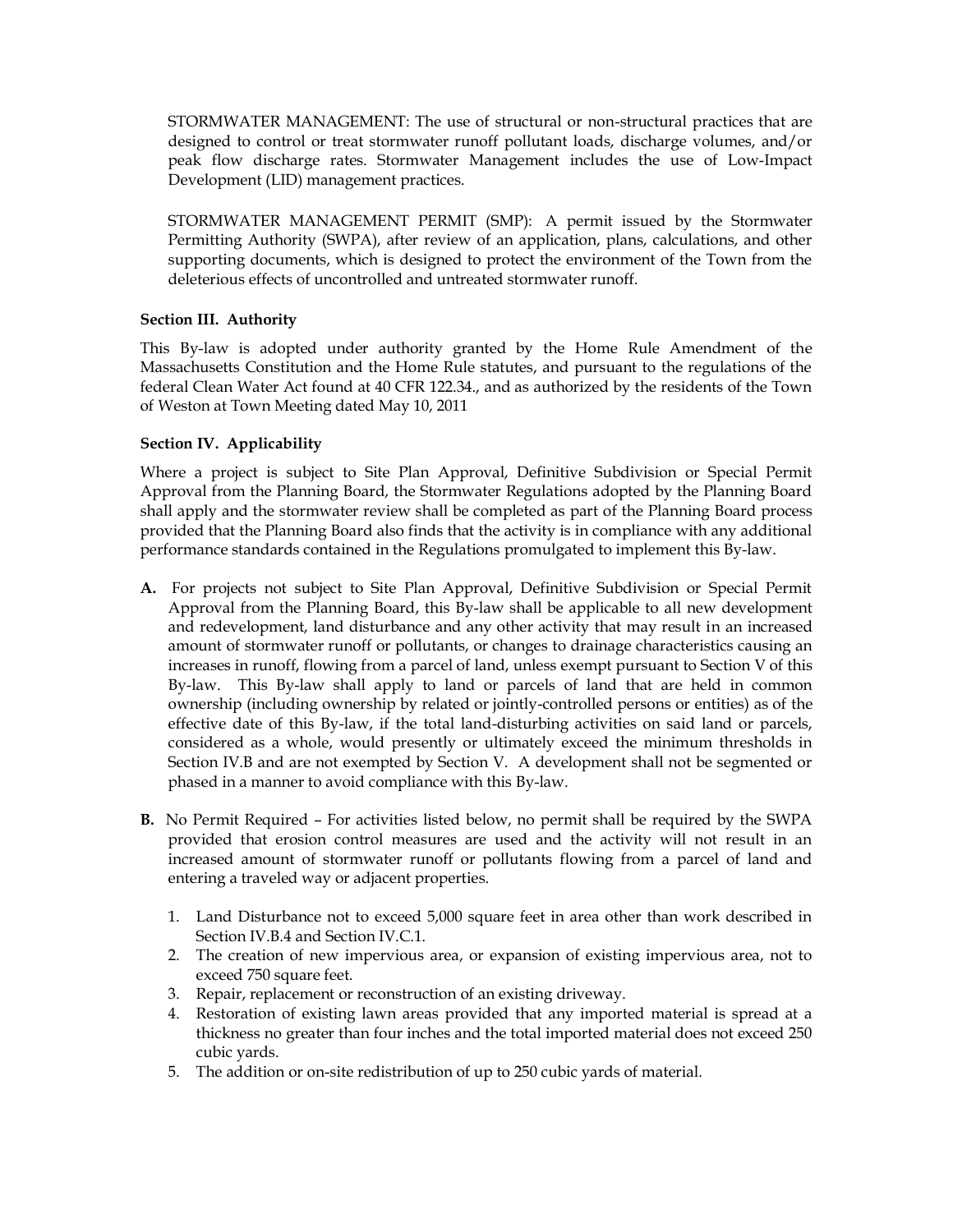- 6. Demolition of a structure provided that any land disturbance, including the area of the structure, does not exceed 5,000 square feet.
- **C.** Stormwater Management Permit Thresholds A Stormwater Management Permit shall be required for any of the following, except for an activity exempt per Section V:
	- 1. Minor Permit
		- a) The creation of new impervious area, or expansion of existing impervious area, greater than 750 square feet and not exceeding 2,500 square feet.
		- b) Repair, replacement, expansion of septic systems provided the work does not exceed the thresholds in Section IV.C.2.d.
		- c) The addition or on-site redistribution of more than 250 cubic yards, but not exceeding 500 cubic yards, of earth materials including, but not limited to, sand, gravel, stone, soil, loam, clay, sod, fill and mineral products.
	- 2. Major Permit
		- a) Construction of any new dwelling or new dwelling replacing an existing dwelling in conformance with Article VIII, Section V.B.1.a and Section V.C.1.a of the Weston Zoning By-laws;
		- b) Any land disturbance exceeding an area of 5,000 square feet, or more than 20 percent of a parcel or lot, whichever is less, other than activities described in section IV.B.4.
		- c) Creation of new impervious surface area greater than 2,500 square feet.
		- d) The addition or on-site redistribution of more than 500 cubic yards of earth materials including, but not limited to, sand, gravel, stone, soil, loam, clay, sod, fill and mineral products.
		- e) Reconstruction of public or private way.
		- f) Reconstruction or replacement of existing non-residential parking lots, including associated driveways, greater than 2,500 square feet.

### **Section V. Exemptions**

Exemptions from this By-law apply to the following activities, provided that a project is solely comprised of any one of these activities:

- A. Normal maintenance and improvement of land in agricultural use as defined by the Wetlands Protection Act Regulations at 310 CMR 10.04 ("Agricultural") and the conversion of additional land to agricultural use, when undertaken in such a manner as to prevent erosion and siltation through the use of Best Management Practices recommended by the U.S. Department of Agriculture Natural Resources Conservation Service or the Massachusetts Department of Agricultural Resources.
- B. Any work or projects for which all necessary approvals and permits were issued before the effective date of this By-law.
- C. Normal maintenance of existing landscaping, gardens or lawn areas
- D. Construction of any fence that will not alter existing terrain or drainage patterns.
- E. Construction of utilities (gas, water, sanitary sewer, electric, telephone, cable television, etc.) other than drainage which will not alter terrain, ground cover, or drainage patterns, so long as BMPs are used to prevent erosion, sedimentation and release of pollutants.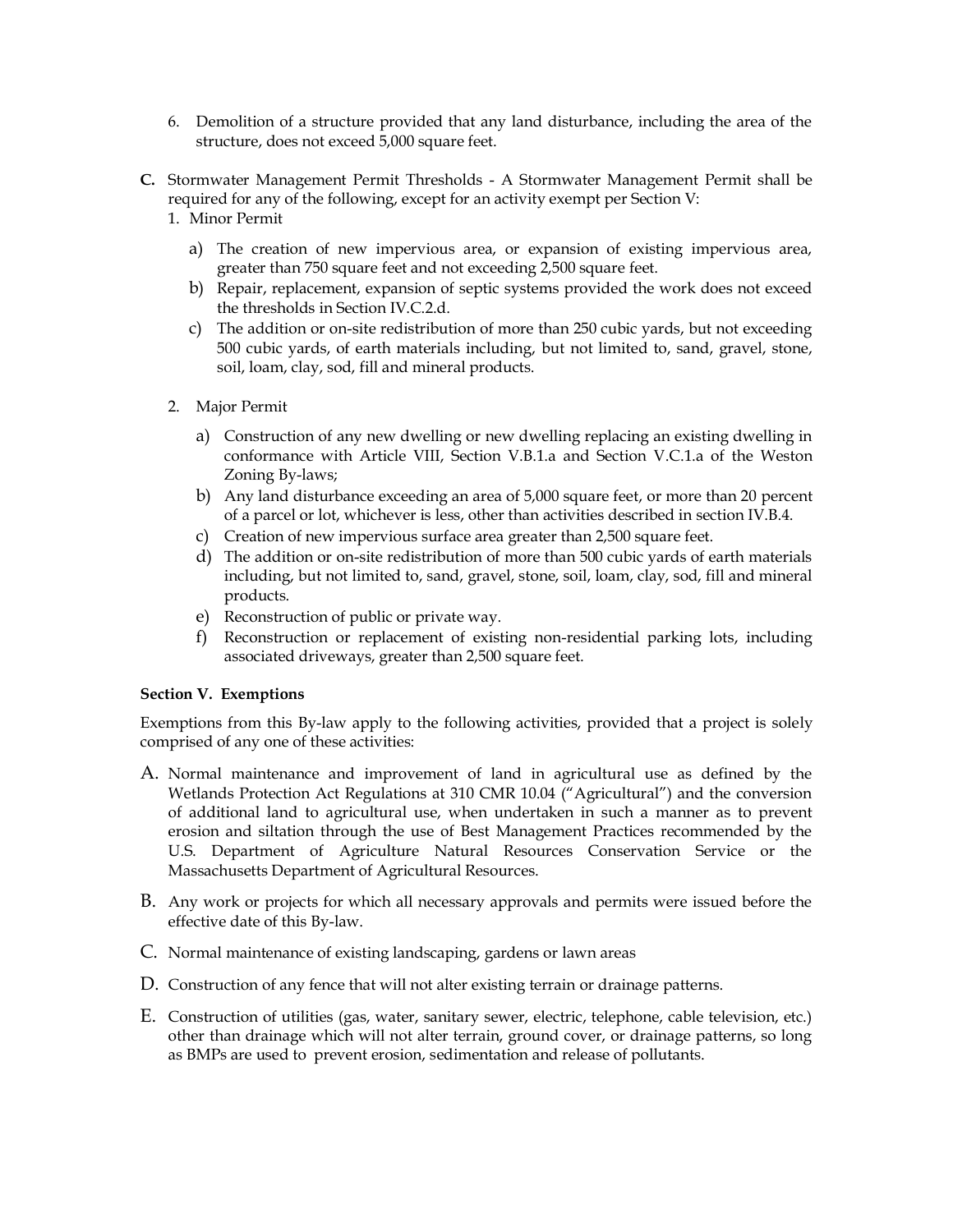- F. Emergency repairs to any existing utilities (gas, water, sanitary sewer, electric, telephone, cable television, etc.) and emergency repairs to any stormwater management facility that poses a threat to public health or safety, designated by the SWPA. Where such activity is subject to the jurisdiction of the Conservation Commission, the work shall not proceed without the issuance of an Emergency Certification by the Commission.
- G. The maintenance or resurfacing (not including reconstruction) of any public or private way.

### **Section VI. Administration**

- **A.** The Board of Selectmen shall be the appointing authority for the Stormwater Permitting Authority. The Stormwater Permitting Authority is responsible for the administration, implementation, and enforcement of this By-law. Meetings of the Stormwater Permitting Authority shall be subject to the Massachusetts Open Meeting Law, MGL Ch. 30A, §§ 18-25.
- **B.** Stormwater Permitting Authority (SWPA). The SWPA shall consist of (5) five members, four of whom shall permanently be the Town Engineer, the Town Planner, the Conservation Administrator, and the Public Health Director. One (1) member shall be a resident of the Town of Weston and possess a degree in landscape architecture, environmental or civil engineering or environmental science appointed by the Board of Selectmen serving a (3) year term. The SWPA shall administer, implement and enforce this By-law. Any powers granted to or duties imposed upon the SWPA may be delegated in writing by the SWPA to any Town employee, board or agent.
- **C.** Stormwater and Erosion Control Regulations ("Regulations"). The SWPA may adopt, and periodically amend, rules and regulations relating to the terms, conditions, definitions, enforcement, fees (including application, inspection, and/or consultant fees), delegation of authority, procedures and administration of this By-law after conducting a public hearing to receive comments on the proposed rules and regulations or any proposed revisions. Such hearing dates shall be advertised in a newspaper of general local circulation at least seven (7) days prior to the hearing date. Failure of the SWPA to promulgate such rules and regulations or a legal declaration of their invalidity by a court shall not act to suspend or invalidate the effect of this By-law.
- **D.** Massachusetts Stormwater Handbook

The SWPA will utilize the policy, criteria and information including specifications and standards of the most recent edition of the Massachusetts Stormwater Handbook for execution of the provisions of this By-law. Unless otherwise specified in the Regulations, stormwater management practices that are designed, constructed, and maintained in accordance with these design and sizing criteria will be presumed to be protective of Massachusetts water quality standards.

**E.** Stormwater Management Permit

The SWPA shall have the authority to issue a Stormwater Management Permit (SMP) for projects exceeding the thresholds defined in Section IV.C. of this By-law and not otherwise exempted by Section V. Requirements of the SMP may be defined and included within the Regulations promulgated pursuant to Section VI.C of this By-law.

**F.** SWPA Approval Process.

1. Action by SWPA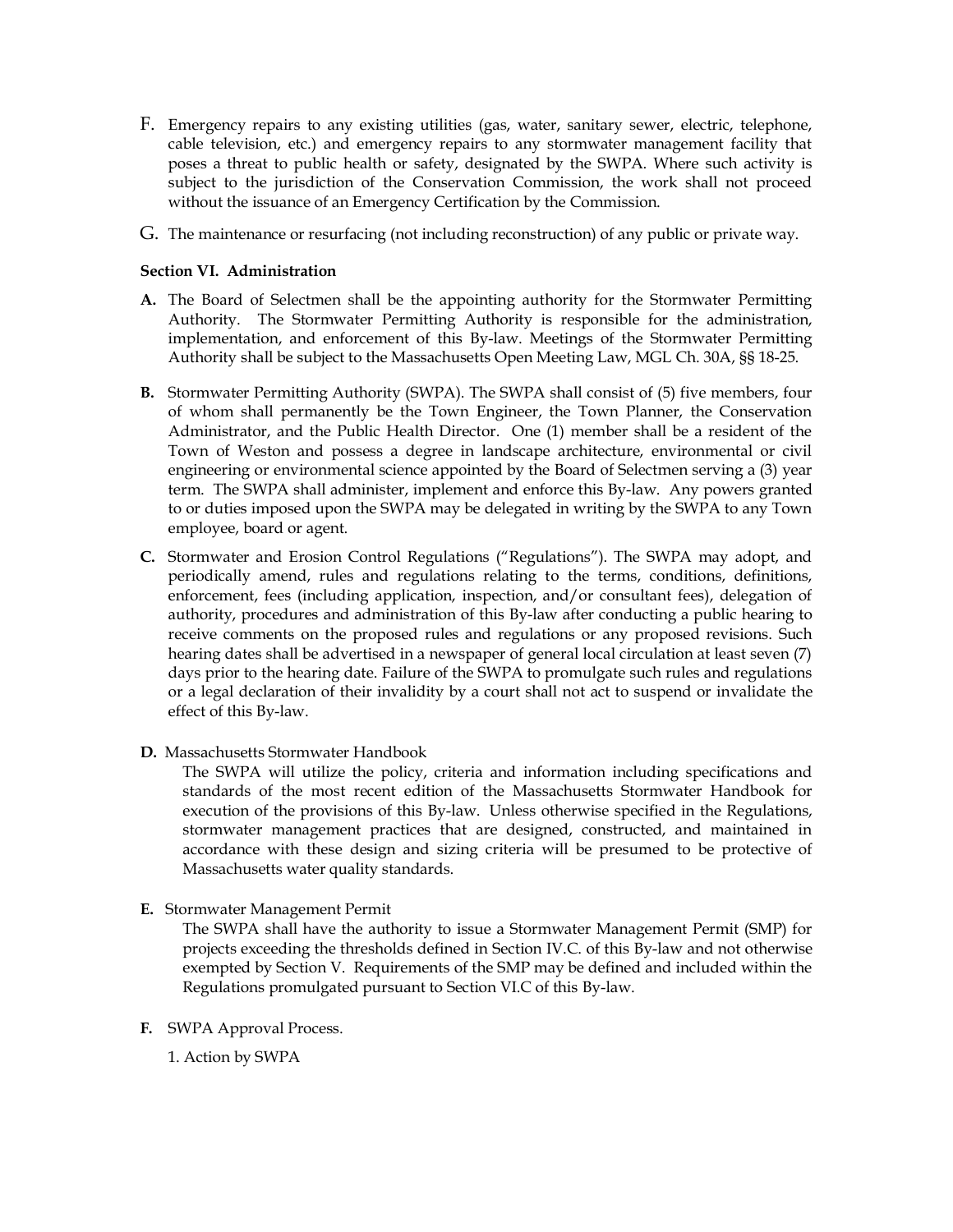- a. Determination of Completeness: The SWPA shall review the application submission and issue a determination stating whether the application is complete and whether it complies with the Design Standards established in the Stormwater Rules and Regulations, as may be waived in accordance with Section 3.E. of this By-law.
- b. Incomplete Applications: If the SWPA determines the application is incomplete, including insufficient information to describe the site, the work, or the effect of the work on water quality and runoff volume, the SWPA may require the submission of additional information and/or disapprove the application and deny the Permit.
- c. Applications deemed to be complete and in compliance with Design Standards. Each application for a Stormwater Management Permit that complies with the Regulations, and is determined to be a complete application by the SWPA shall be acted upon within thirty (30) days of the date of filing with the SWPA, unless such application has been withdrawn from consideration. The SWPA may:
	- i. Approve the Permit Application upon finding that the proposed plan will protect water resources and meets the objectives and requirements of this Bylaw;
	- ii. Approve the Permit Application with conditions, modifications or restrictions that are required to ensure that the project will protect water resources and meets the objectives and requirements of this By-law; or
	- iii Disapprove the Permit Application if the proposed plan will not protect water resources or fails to meet the objectives and requirements of this By-law.
- d. Applications not in compliance with Design Standards.
	- i. For applications where the SWPA has determined that the Design Standards are not met, the Applicant may appeal the determination and request a public hearing with the SWPA to consider the application or resubmit the application demonstrating compliance.
	- ii. For applications where the Design Standards cannot be met due to site conditions or the applicant wishes to propose an alternative design not consistent with the Design Standards, the applicant may immediately request a public hearing with the SWPA.
- 2. Public Hearing Process
	- a. A public hearing is required for all Minor and Major Stormwater Management Permits (SMP) where design standards cannot be met. Minor Permits and Major Permits that meet design standards shall not require a public hearing. Public hearings shall be published in a newspaper of general circulation for two (2) consecutive weeks. The first publication date shall be published not less than fourteen (14) days before the day of the hearing. A copy of the hearing notice shall be posted in the Office of the Town Clerk for a period of not less than fourteen (14) days before the date of the hearing. Copies of the notice shall be mailed, postage prepaid, to the applicant, property owner (if different) and to direct abutters and owners of land directly opposite on a public or private way as they appear on the most recent Assessor's list.
	- b. The SWPA may take any of the following actions following the close of the public hearing for an application for a Stormwater Management Permit
		- i. Approve the Permit Application upon finding that the proposed plan will protect water resources and meets the objectives and requirements of this Bylaw;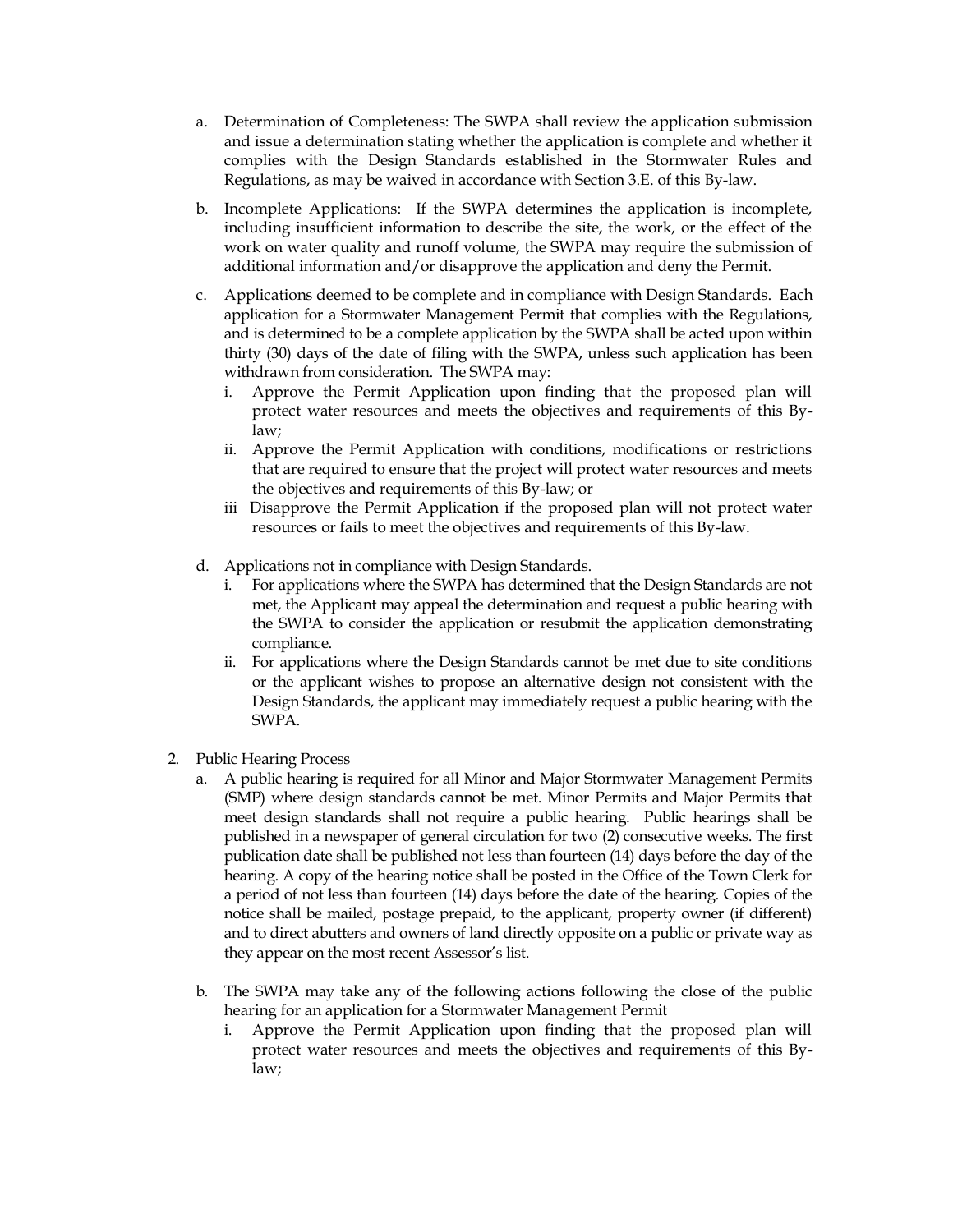- ii. Approve the Permit Application with conditions, modifications or restrictions that are required to ensure that the project will protect water resources and meets the objectives and requirements of this By-law; or
- iii. Disapprove the Permit Application if the proposed plan will not protect water resources or fails to meet the objectives and requirements of this By-law.
- **G.** Appeals of Action by the SWPA. A decision of the SWPA shall be final. Further relief of a decision by the SWPA made under this By-law shall be to a court of competent jurisdiction.
- **H.** Waivers. The SWPA may waive strict compliance with any of the requirement*s* of this By-law or the rules and regulations promulgated hereunder, if it determines that some of the application requirements are unnecessary because of the size or character of the development project or because of the natural conditions at the site and where such action is:
	- 1. Allowed by federal, state and local statutes and/or regulations,
	- 2. In the public interest, and
	- 3. Not inconsistent with the purpose and intent of this By-law.

Any request from an Applicant for a waiver of these rules shall be submitted, in writing, to the SWPA at the time of submission of the application. Such requests shall clearly identify the provision/s of the rule from which relief is sought and be accompanied by a statement setting forth the reasons why, in the applicant's opinion, the granting of such a waiver would be in the public interest or the specific information required to show strict compliance is irrelevant to the project, and why a waiver would be consistent with the intent and purpose of this By-law and the rules and regulations promulgated hereunder.

### **Section VII. Performance Standards**

Criteria for Stormwater Management Standards shall be defined and included as part of any Rules and Regulations promulgated under Section VI.C of this By-law.

### **Section VIII. Enforcement**

- **A.** The SWPA, or an authorized agent of the SWPA, shall enforce this By-law, and any Regulations, permits orders, violation notices, and enforcement orders, and may pursue all civil and criminal remedies for violations.
- **B.** If a person violates the provisions of this By-law or its Regulations, or a permit, notice or order issued there under, the SWPA may seek injunctive relief in a court of competent jurisdiction to restrain the person from activities which would create further violations or to compel the person to perform abatement or remediation of the violation.
- **C.** The SWPA, or an authorized agent of the SWPA, may issue a written order to enforce the provisions or this By-law or the Regulations, which may include requirements to:
	- 1. Cease and desist from land-disturbing activity until there is compliance with the By-law or provisions of an approved Stormwater Management Permit;
	- 2. Maintain, install or perform additional erosion and sediment control measures;
	- 3. Perform monitoring, analyses, and reporting;
	- 4. Remediate erosion and sedimentation resulting directly or indirectly from landdisturbing activity;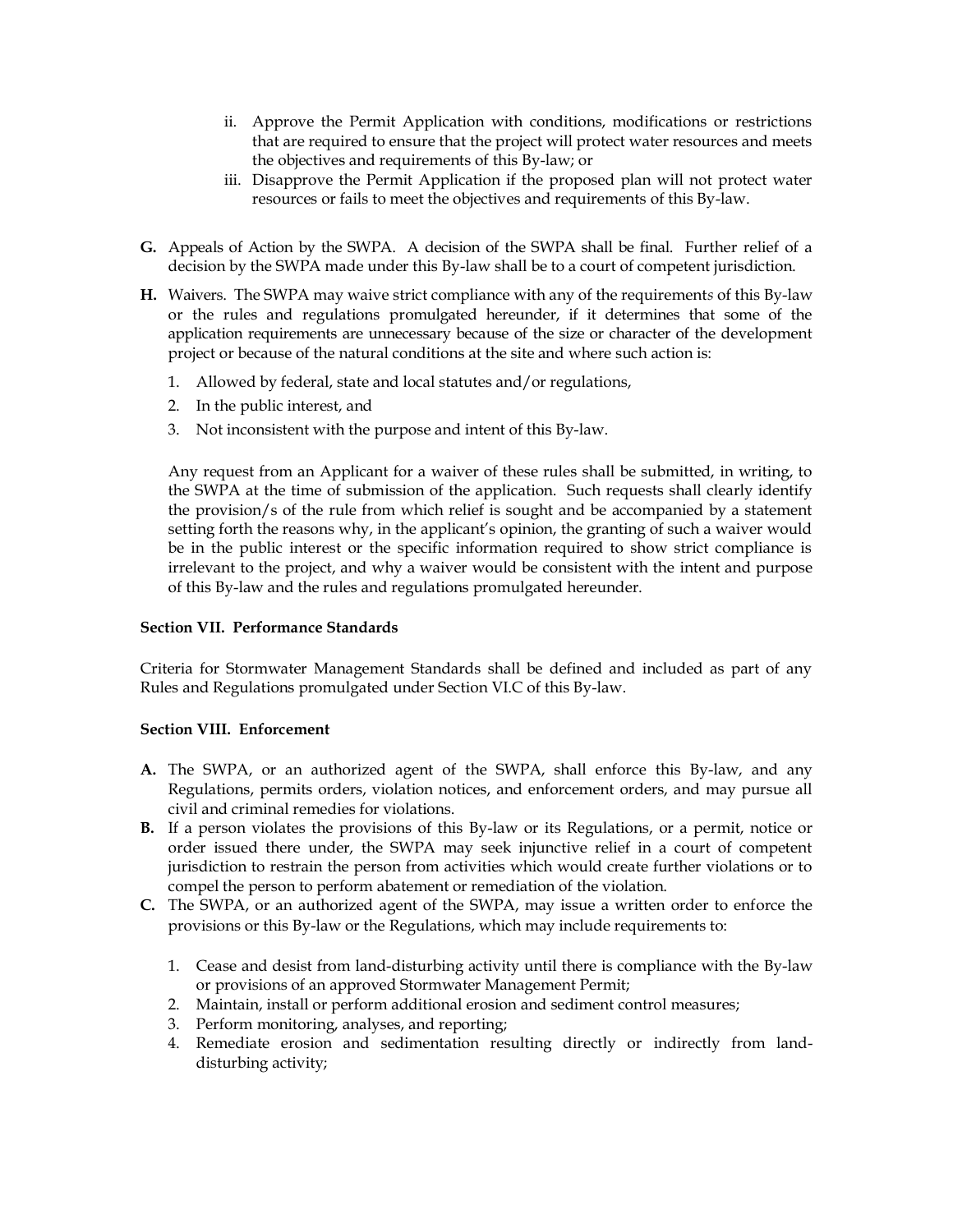- 5. Comply with requirements in the Stormwater Management Permit for operation and maintenance of stormwater management systems; and,
- 6. Remediate adverse impacts resulting directly or indirectly from malfunction of the stormwater management systems.

If the SWPA or its authorized agent determines that abatement or remediation is required, the order shall set forth a deadline by which such abatement or remediation must be completed.

- **D.** Criminal Penalties. Any person who violates any provisions of this By-law, regulation, order or permit issued hereunder, shall be punished by a fine of not more than \$300. Each day a violation exists shall constitute a separate violation.
- **E.** Non-Criminal Disposition. As an alternative to criminal prosecution or civil action, the Town may utilize the non-criminal disposition procedure set forth in M.G.L. Ch. 40, §21D and Article V of the Town By-laws, in which case any police officer of the Town of Weston, the Town Engineer, and such other persons as are authorized by the SWPA shall be the enforcing person. If non-criminal disposition is used, any person who violates any provision of this Bylaw, regulation, order or permit issued thereunder, shall be punished as follows:
	- 1. First Violation: Warning
	- 2. Second violation: \$100
	- 3. Third violation: \$200
	- 4. Fourth and subsequent violations: \$300
	- 5. Each day a violation exists shall constitute a separate violation
- **F.** Remedies Not Exclusive. The remedies listed in this By-law are not exclusive of any other remedies available to the SWPA or the Town under any applicable federal, state or local law.

# **Section IX. Severability**

The invalidity of any section, provision, paragraph, sentence, or clause of this By-law shall not invalidate any section, provision, paragraph, sentence, or clause thereof, nor shall it invalidate any permit or determination that previously has been issued.

# **Section X. Effective Date**

This By-law shall take effect on October 1, 2011, provided that all other requirements of G.L. c.40, §32 have been met.

AND FURTHER, to amend the By-laws of the Town of Weston by inserting, at the end of Article IV, Section 5, the following sentence:

"No person shall discharge, cause the discharge, or divert a natural flow of surface or ground water in such a manner that it will cause an icing condition on a way."

# **The motion was approved**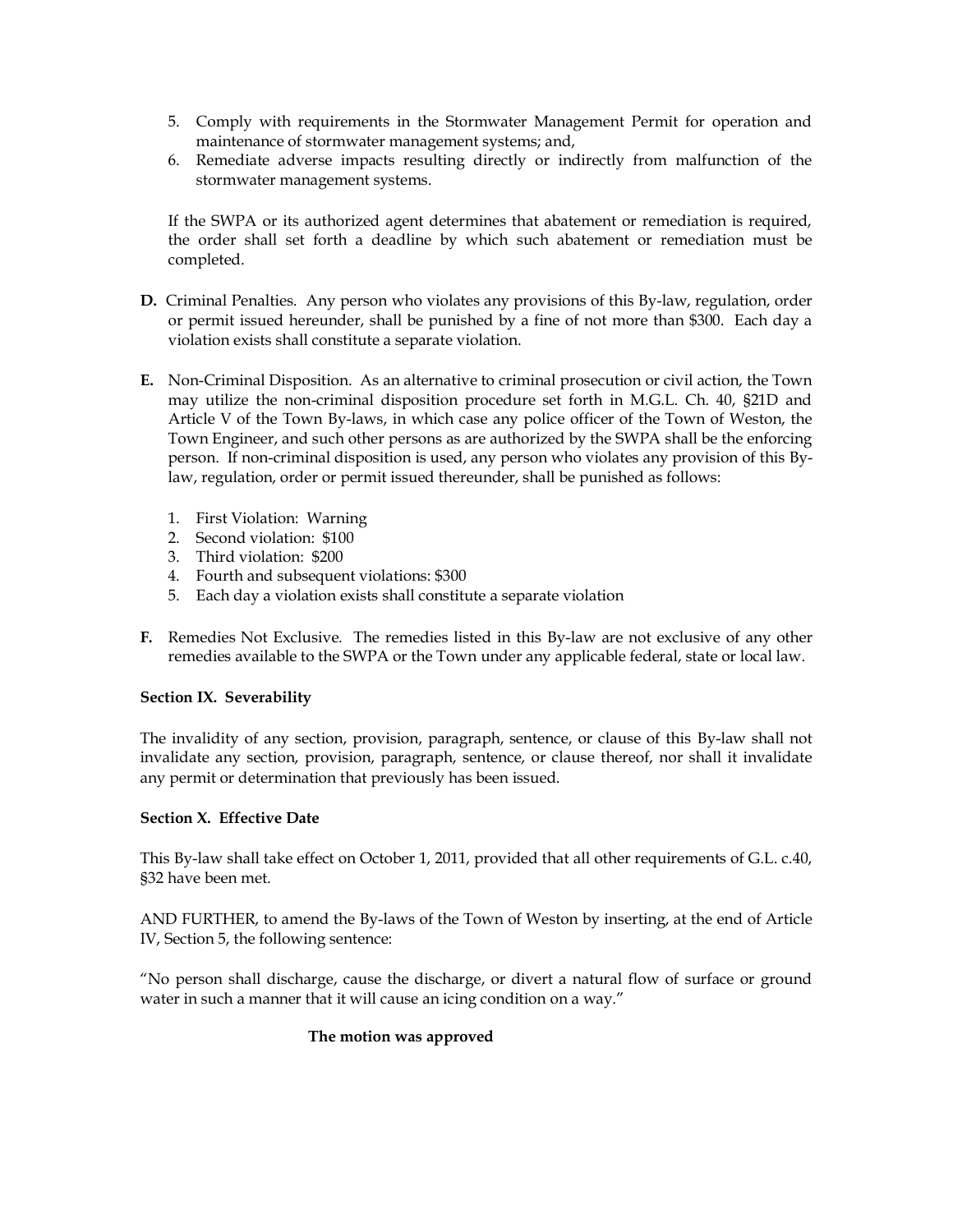## **ARTICLE 18: AMEND GENERAL BY-LAWS – MATERIAL REMOVAL BY-LAW**

Mr. Alfred Aydelott, of the Planning Board, moved to amend Article XI of the Town's General By-laws by making the revisions shown below, with all the new provisions shown in underlined text and all of the deleted provisions shown in strikeout text:

**SECTION 1.** The removal of soil, loam, sand or gravel from any land in the Town not in public use is prohibited.

**SECTION 2.** The preceding section shall not prohibit such removal in any instance where it is expressly allowed by the provisions of Section V, Subsection  $\Theta$  I.3 of the Zoning By-law of the Town., **Article VIII of the By-laws** or in any instance where it is authorized by the Board of Appeals or board of appeals Planning Board by special permit granted thereunder and is in accordance with the terms of such permit.

**SECTION 3.** The penalty for violation of this By-law (Article XI) shall be a fine of fifty dollars for the first offense,  $\sigma$  one hundred dollars for the second offense, and  $\sigma$  two hundred dollars for each subsequent offense.

John Becker expressed concern that the motion is too inclusive.

## **The motion was approved unanimously**

## **ARTICLE 19: AMEND GENERAL BY-LAWS – ADOPT STRETCH ENERGY CODE**

Mr. Michael Harrity moved to adopt the "Stretch Energy Code" set forth in the State Building Code at 780 CMR 120.AA (i.e., Appendix 120.AA), as may be amended from time to time, and to amend the Town of Weston's General By-laws by inserting a new Article XXXII, entitled "Stretch Energy Code" as set forth below:

### **Article XXXII STRETCH ENERGY CODE**

### **Section 1. Acceptance/Adoption.**

The Town of Weston has accepted and adopted the provisions of 780 CMR 120.AA (i.e., Appendix 120.AA of the State Building Code or the "Stretch Energy Code"), as may be amended from time to time, in place of the provisions set forth under 780 CMR 13.00, 34.00, 61.00 and 93.00.

### **Section 2. Purpose.**

The purpose of the Stretch Energy Code shall be to provide the Town with a more energy efficient alternative to the base energy code otherwise set forth under the State Building Code.

# **The motion was approved**

## **ARTICLE 20: AMEND ZONING BY-LAW – RENEWABLE ENERGY OVERLAY DISTRICT**

Ms. Pamela Fox, of the Planning Board, moved to amend the Zoning By-law of the Town of Weston, by adopting a new Renewable Energy Overlay District By-law as follows:

### *Part 1, to insert the following text within Section IV, B. District Boundaries:*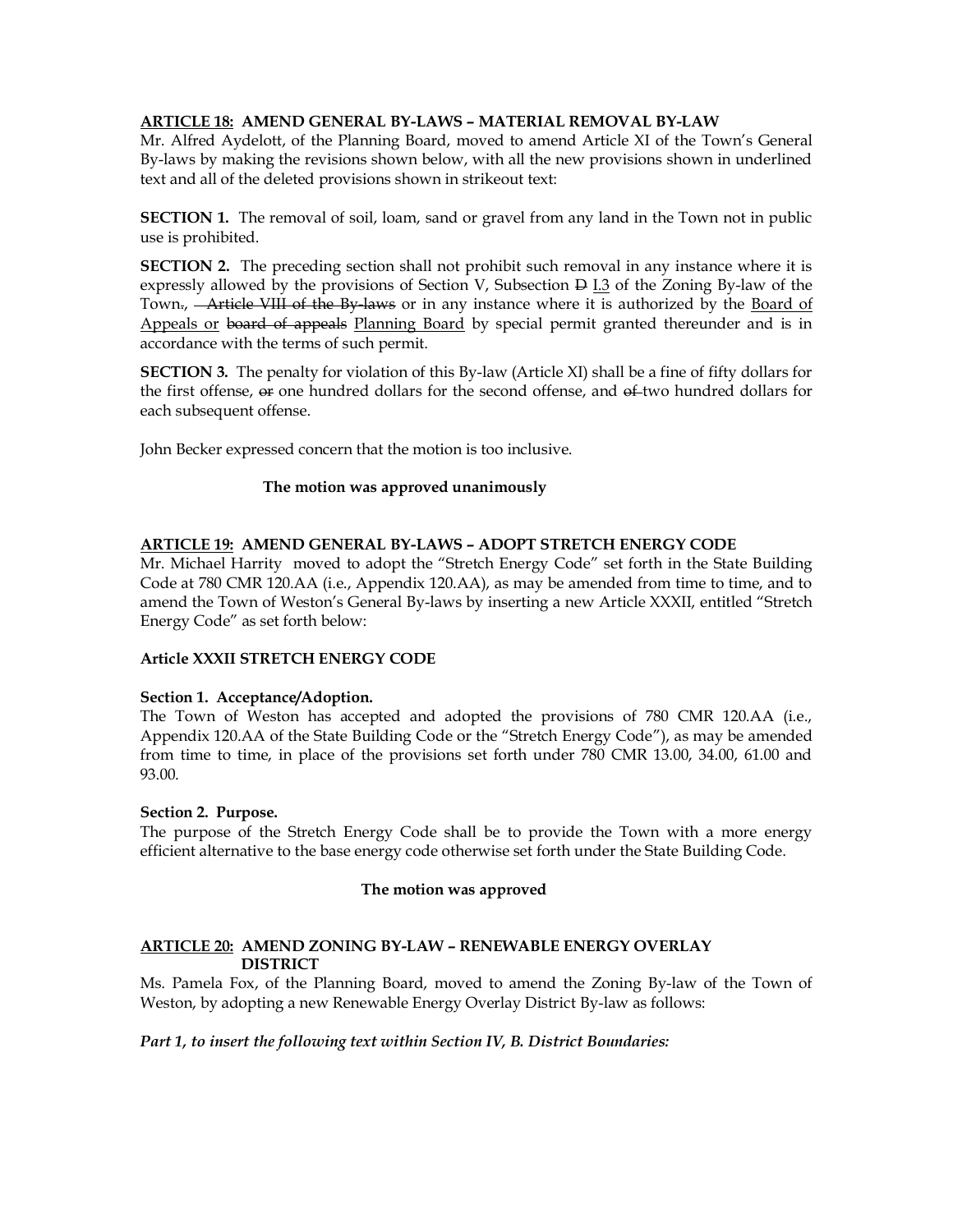### 7. Renewable Energy Overlay District.

For the purpose of this Zoning By-law there is hereby established within the Town of Weston a Renewable Energy Overlay District, which is delineated on a map entitled "Renewable Energy Overlay District Town of Weston, 2011," which shall be considered superimposed over other districts established by the Zoning By-laws of Weston and shall consist of the following parcels, identified on the Weston Assessors Maps as:

Map # 23, Parcel # 035 Map # 24, Parcel # 001

## *Part 2, to adopt the following By-law by inserting the text below in Section V. Use Regulations:*

## L. RENEWABLE ENERGY OVERLAY DISTRICT

### 1. Purpose

The purpose of this By-law is to promote the creation of new large-scale ground-mounted solar photovoltaic installations by providing standards for the placement, design, construction, operation, monitoring, modification, and removal of such installations that address public safety, minimize impacts on scenic, natural and historic resources, and to provide adequate financial assurance for the eventual decommissioning of such installations.

The provisions set forth in this section shall apply to the construction, operation, and/or repair of large-scale ground-mounted solar photovoltaic installations.

Large-Scale Ground-Mounted Solar Photovoltaic Installations shall be subject to site plan review as specified in Section XI of the Town of Weston Zoning By-law, and in accordance with the additional requirements specified herein.

### 2. Applicability

This By-law applies to large-scale ground-mounted solar photovoltaic installations proposed to be constructed after the effective date of this section. This section also applies to physical modifications that materially alter the type, configuration, or size of any such installations or related equipment.

### 3. Definitions

Large-Scale Ground-Mounted Solar Photovoltaic Installation: A solar photovoltaic system that is structurally mounted on the ground and is not roof-mounted, and has a minimum rated nameplate capacity of 250 kW DC.

Rated Nameplate Capacity: The maximum rated output of electric power production of the Photovoltaic system in Direct Current (DC).

Solar Photovoltaic Array: an arrangement of solar photovoltaic panels.

### 4. General Siting Requirements

a. Lot Requirements

Large-Scale Ground-Mounted Solar Photovoltaic Installations shall be permitted on parcels located within the Renewable Energy Overlay District as established in Section IV.7.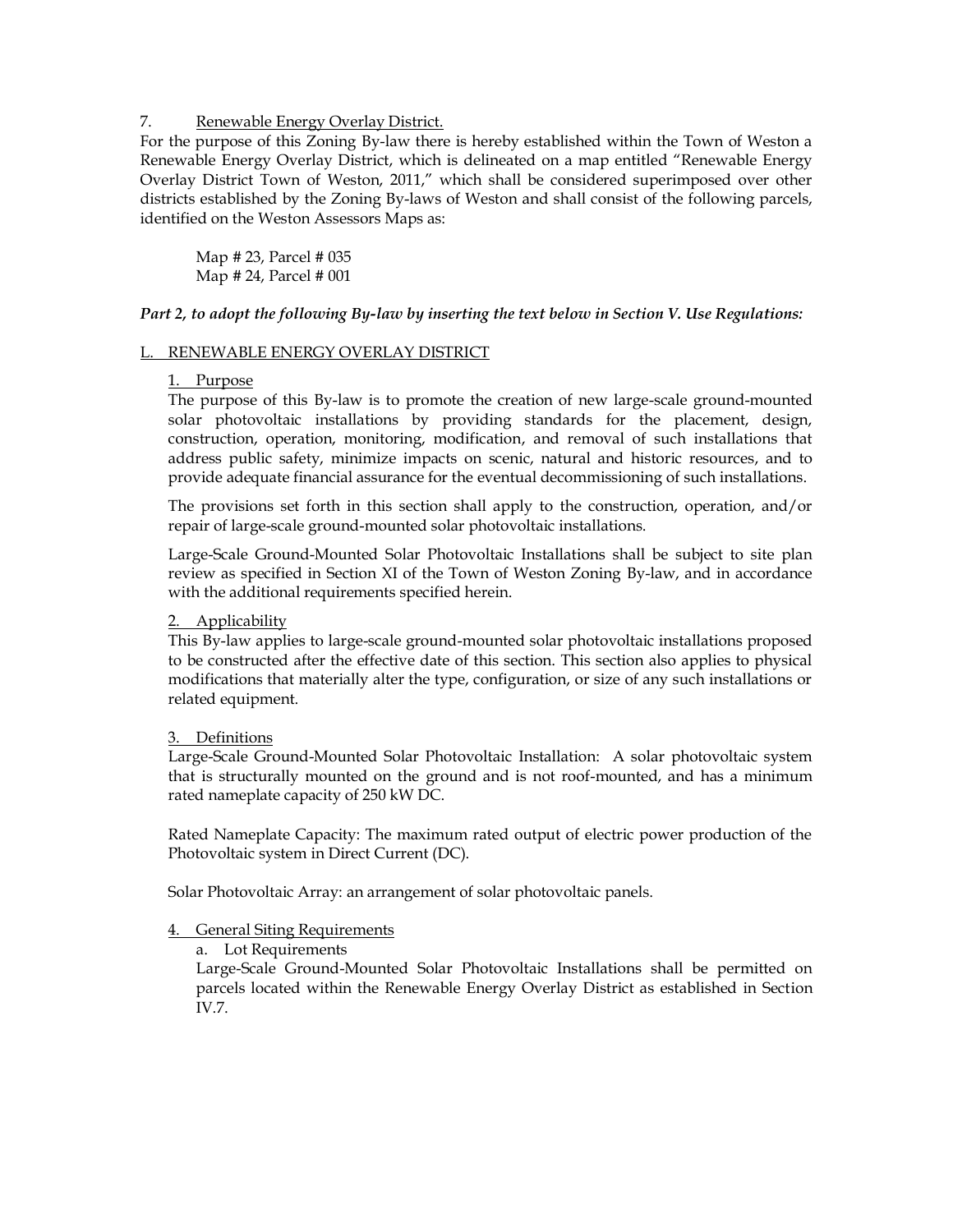### b. Site Control

The applicant shall submit documentation of actual or prospective access and control of the project site sufficient to allow for construction and operation of the proposed solar photovoltaic installation.

c. Setbacks

For large-scale, ground-mounted solar photovoltaic installations, the setbacks shall be the same as the underlying district per Section VI of the Town of Weston's Zoning By-law.

## 5. Permitting Process and Requirements

# a. Site Plan Review

Ground-mounted large-scale solar photovoltaic installations with 250 kW or larger rated nameplate capacity shall undergo site plan review by the Planning Board prior to construction, installation or modification as provided in this section.

## b. General

All plans and maps shall be prepared, stamped and signed by a Professional Engineer licensed to practice in Massachusetts.

## c. Required Documents

Pursuant to the site plan review process, the applicant shall provide the following documents:

- (i) A site plan showing:
	- (a) Property lines and physical features, including roads, for the project site;
	- (b) Proposed changes to the landscape of the site, grading, vegetation clearing and planting, exterior lighting, screening vegetation or structures;
	- (c) Blueprints or drawings of the solar photovoltaic installation signed by a Professional Engineer licensed to practice in the Commonwealth of Massachusetts showing the proposed layout of the system and any potential shading from nearby structures;
	- (d) One or three line electrical diagram detailing the solar photovoltaic installation, associated components, and electrical interconnection methods, with all National Electrical Code compliant disconnects and overcurrent devices;
	- (e) Documentation of the major system components to be used, including the PV panels, mounting system, and inverter;
	- (f) Name, address, and contact information for proposed system installer;
	- (g) Name, address, phone number and signature of the applicant, as well as all co-proponents or property owners, if any; and
	- (h) The name, contact information and signature of any agents representing the applicant; and
- (ii) Documentation of actual or prospective access and control of the project site (see also Section 6.e);
- (iii) An operation and maintenance plan (see also Section 7.h);
- (iv) Zoning district designation for the parcel(s) of land comprising the project site;
- (v) Proof of liability insurance; and
- (vi) Description of financial surety that satisfies Section 7.e.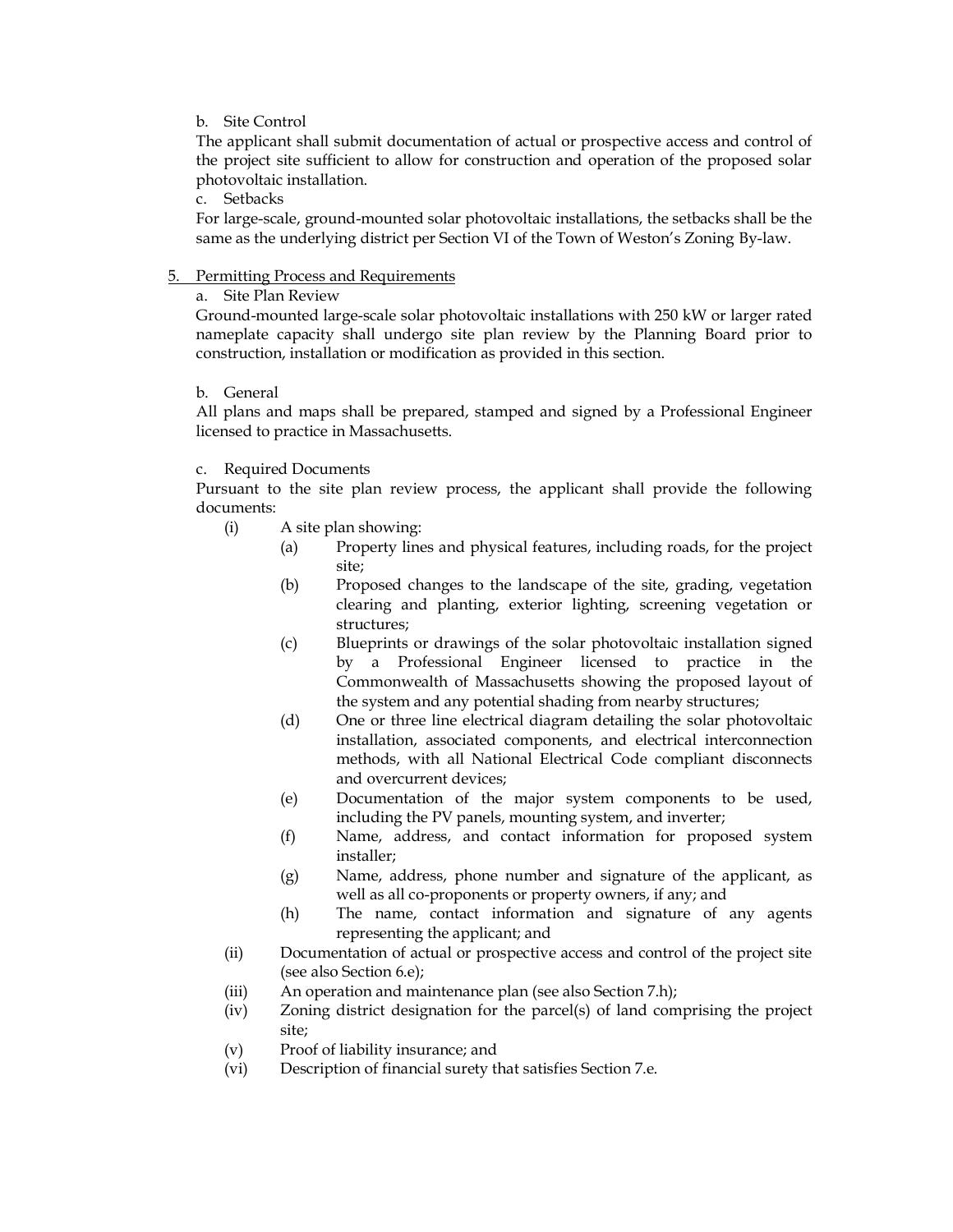All material modifications to a solar photovoltaic installation made after final approval shall require approval by the Planning Board.

Any portion of this Section 5 may be waived, if in the opinion of the Planning Board the materials submitted are sufficient for the Board to make a decision.

#### 6. Design Standards

# a. Lighting

Lighting of solar photovoltaic installations shall be consistent with local, state and federal law. Lighting of other parts of the installation, such as appurtenant structures, shall be limited to that required for safety and operational purposes, and shall be reasonably shielded from abutting properties. Where feasible, lighting of the solar photovoltaic installation shall be directed downward and shall incorporate full cut-off fixtures to reduce light pollution.

#### b. Signage

Signs on large-scale ground-mounted solar photovoltaic installations shall comply with Section VII of the Town of Weston Zoning By-laws. Solar photovoltaic installations shall not be used for displaying any advertising. Advertising shall not include reasonable identification of the manufacturer or operator of the solar photovoltaic installation. The solar photovoltaic installation shall identify the owner and provide a 24-hour emergency contact phone number.

#### c. Utility Connections

Reasonable efforts, as determined by the Site Plan Review Authority, shall be made to place all utility connections from the solar photovoltaic installation underground, depending on appropriate soil conditions, shape, and topography of the site and any requirements of the utility provider. Electrical transformers for utility interconnections may be above ground if required by the utility provider.

#### d. Land Clearing, Soil Erosion and Habitat Impacts

Clearing of natural vegetation shall be limited to what is necessary for the construction, operation and maintenance of the large-scale ground-mounted solar photovoltaic installation or otherwise prescribed by applicable laws, regulations, and By-laws.

#### e. Appurtenant Structures

All such appurtenant structures, including but not limited to, equipment shelters, storage facilities, transformers, and substations, shall be architecturally compatible with each other. Whenever reasonable, structures should be shaded from view by vegetation and/or joined or clustered to avoid adverse visual impacts.

#### 7. Additional Provisions

### a. Maintenance

The large-scale ground-mounted solar photovoltaic installation owner or operator shall maintain the facility in good condition. Maintenance shall include, but not be limited to, painting, structural repairs, and integrity of security measures. Site access shall be maintained to a level acceptable to the Weston Fire Chief. The owner or operator shall be responsible for the cost of maintaining the solar photovoltaic installation and any access road(s), unless accepted as a public way.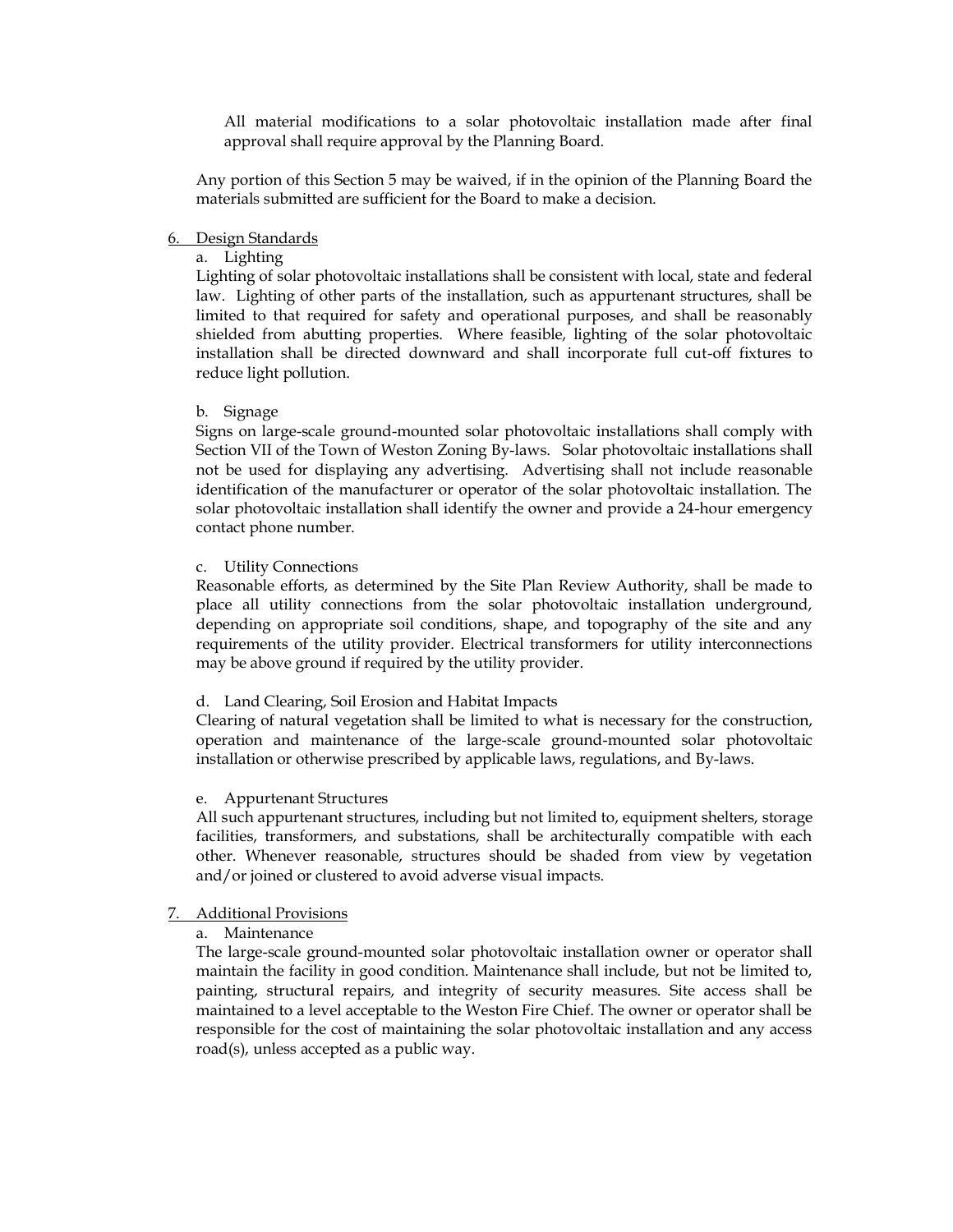### b. Modifications

All material modifications to a solar photovoltaic installation made after issuance of the required building permit shall require approval by the Planning Board.

#### c. Removal Requirements

Any large-scale ground-mounted solar photovoltaic installation which has reached the end of its useful life or has been abandoned consistent with Section 7.d of this By-law shall be removed. The owner or operator shall physically remove the installation no more than 150 days after the date of discontinued operations. The owner or operator shall notify the Planning Board by certified mail of the proposed date of discontinued operations and plans for removal. Decommissioning shall consist of:

- (i) Physical removal of all large-scale ground-mounted solar photovoltaic installations, structures, equipment, security barriers and transmission lines from the site.
- (ii) Disposal of all solid and hazardous waste in accordance with local, state, and federal waste disposal regulations.
- (iii) Stabilization or re-vegetation of the site as necessary to minimize erosion. The Planning Board may allow the owner or operator to leave landscaping or designated below-grade foundations in order to minimize erosion and disruption to vegetation.

### d. Abandonment

Absent notice to the Planning Board, as provided above, of a proposed date of decommissioning or written notice to the Planning Board requesting an extension due to extenuating circumstances, the solar photovoltaic installation shall be considered abandoned when it fails to operate or its operations are discontinued for more than one year without the written consent of the Planning Board. If the owner or operator of the large-scale ground-mounted solar photovoltaic installation fails to remove the installation in accordance with the requirements of this section within 150 days of abandonment or the proposed date of decommissioning, the Town may enter the property and physically remove the installation. As a condition of approval, an applicant shall agree to grant the necessary license or easement to the Town to allow entry to remove an abandoned installation. All solar photovoltaic installations removal and associated costs will be charged to the property owner in accordance with the provisions of M.G.L. 139, Section 3A as a tax lien on the property.

### e. Financial Surety

Proponents of large-scale ground-mounted solar photovoltaic projects shall provide a form of surety, either through escrow account, bond or otherwise, to cover the cost of removal in the event the Town must remove the installation and remediate the landscape, in an amount and form determined to be reasonable by the Planning Board, but in no event to exceed more than 125 percent of the cost of removal and compliance with the additional requirements set forth herein, as determined by the applicant. Such surety will not be required for municipally- or state-owned facilities. The applicant shall submit a fully inclusive estimate of the costs associated with removal, prepared by a qualified engineer. The amount shall include a mechanism for calculating increased removal costs due to inflation.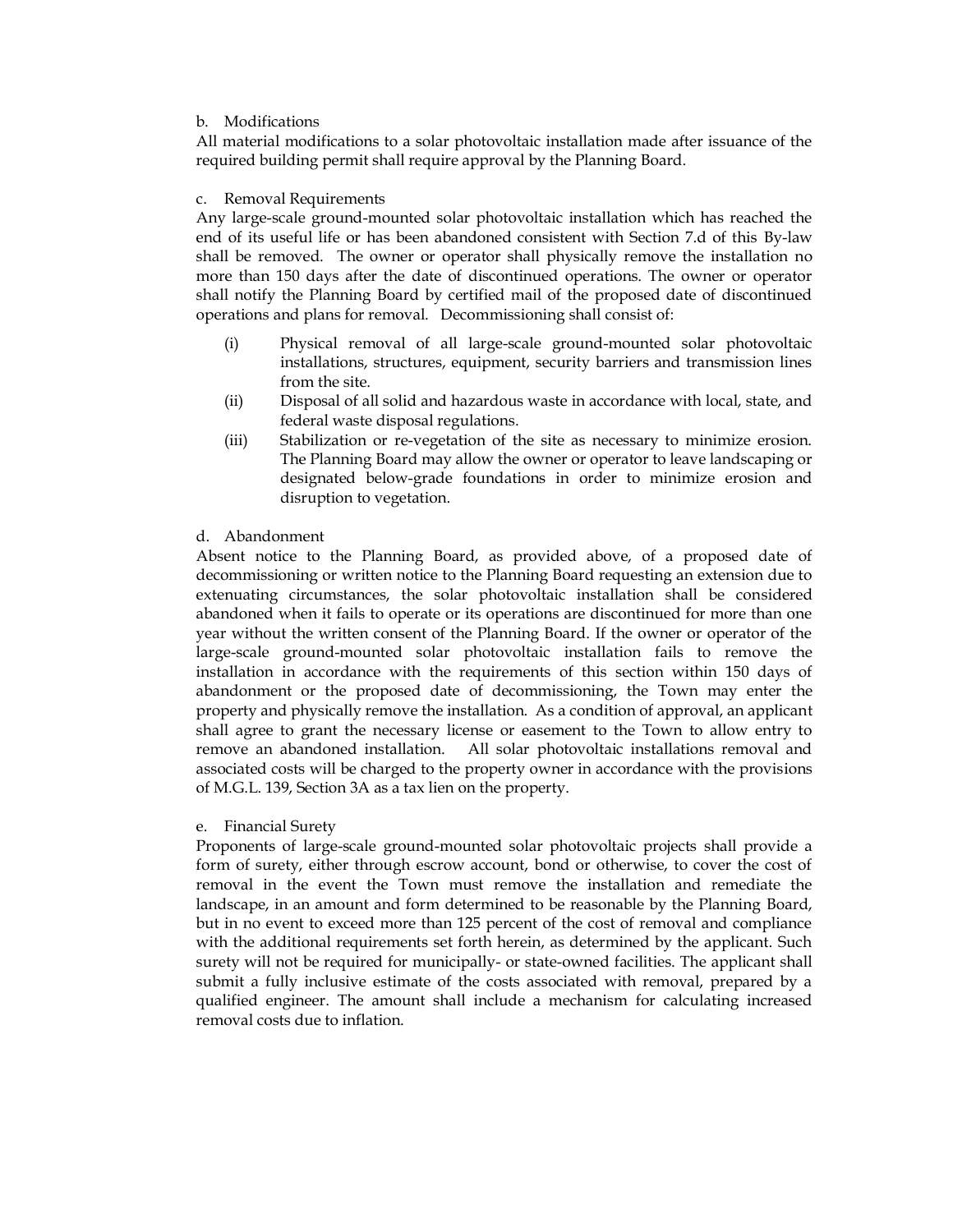## f. Compliance with Laws, Ordinances and Regulations

The construction and operation of all large-scale solar photovoltaic installations shall be consistent with all applicable local, state and federal requirements, including but not limited to all applicable safety, construction, electrical, and communications requirements. All buildings and fixtures forming part of a solar photovoltaic installation shall be constructed in accordance with the State Building Code.

# g. Building Permit and Building Inspection

No large scale solar photovoltaic installation shall be constructed, installed or modified as provided in this section without first obtaining a building permit.

## h. Operation and Maintenance Plan

The applicant shall submit a plan for the operation and maintenance of the large-scale ground-mounted solar photovoltaic installation, which shall include measures for maintaining safe access to the installation, storm water controls, as well as general procedures for operational maintenance of the installation.

## i. Utility Notification

No large-scale, ground-mounted solar photovoltaic installation shall be constructed until evidence has been given to the Planning Board that the utility company that operates the electrical grid where the installation is to be located has been informed of the solar photovoltaic installation owner or operator's intent to install an interconnected customerowned generator. Off-grid systems shall be exempt from this requirement.

## **Emergency Services**

The large scale solar photovoltaic installation owner or operator shall provide a copy of the project summary, electrical schematic, and site plan to the Weston Fire Chief. Upon request the owner or operator shall cooperate with local emergency services in developing an emergency response plan. All means of shutting down the solar photovoltaic installation shall be clearly marked. The owner or operator shall identify a responsible person for public inquiries throughout the life of the installation.

# **The motion was approved unanimously**

# **ARTICLE 21: AMEND ZONING BY-LAW – EARTH MOVEMENT**

Mr. Aydelott moved to amend the Zoning By-law of the Town of Weston as follows:

### *Part 1 - to amend Section II. Definitions by making the following insertions:*

EARTH -- Shall include soil, loam, sand, gravel, clay, rock or other natural minerals and peat.

MOVE or MOVEMENT -- To dig, excavate, remove, deposit, fill, grade, replace, level, or otherwise alter or change the location of earth or contour of land.

# *Part 2 - to amend Section IX. Permit and Special Permit Granting Authorities, Subsection B by making the following insertion (indicated in underlined text):*

### B. PLANNING BOARD

The Planning Board shall be the Special Permit Granting Authority for Flexible Developments, construction and determination of flooding and suitability in the Wetlands and Floodplain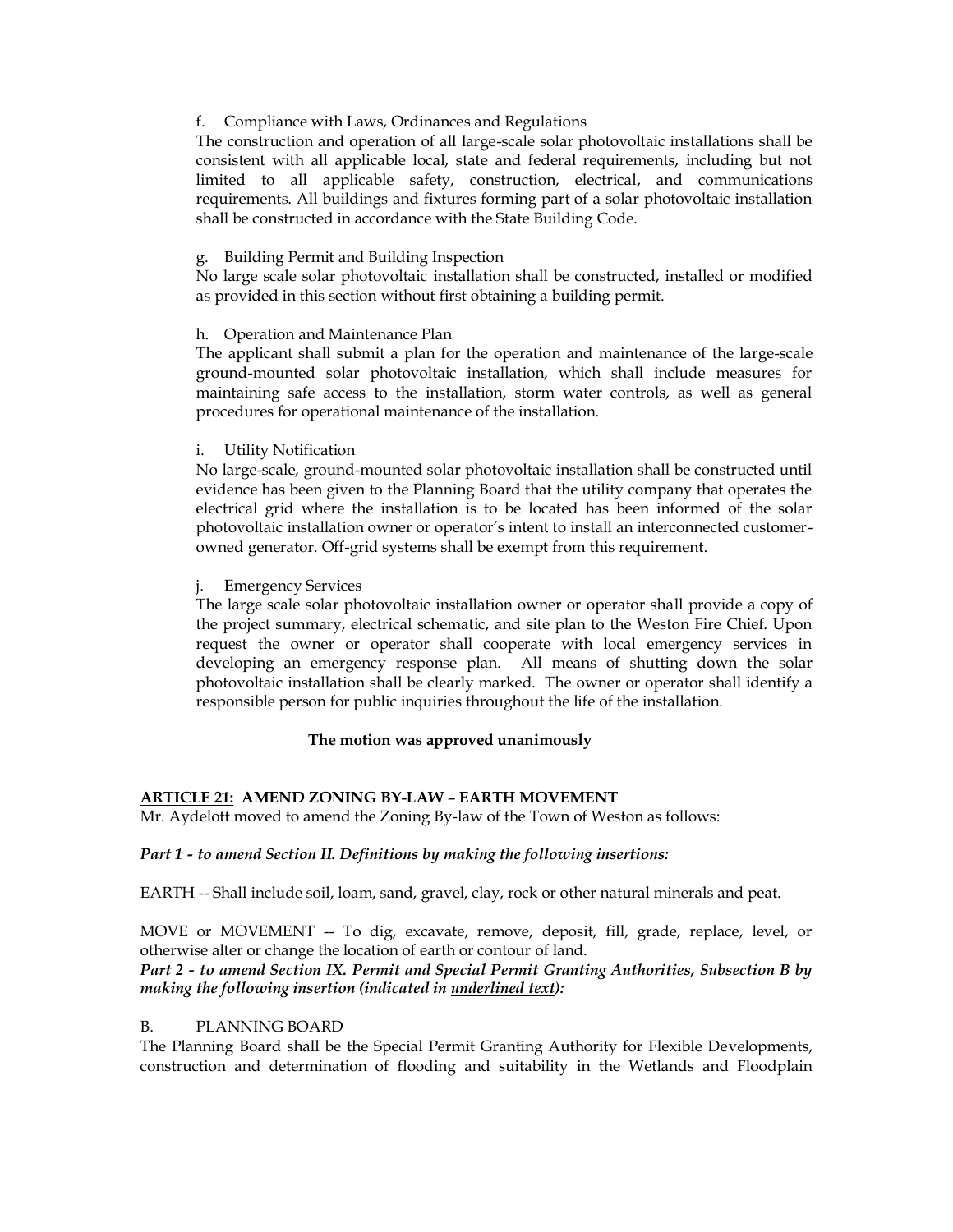Protection Districts, Personal Wireless Services Facilities, Earth Movement, and Active Adult Residential Developments.

## *Part 3 - to amend the By-law by replacing the text in Section V.I.3 by inserting the text (indicated in underlined text) below:*

# 3. MATERIAL REMOVAL AND EARTH MOVEMENT

a. In any district, no earth in excess of 1,000 cubic yards on any parcel of land greater than 80,000 square feet shall be moved unless the quantity of material to be moved is certified by a registered professional engineer or land surveyor and a special permit from the Planning Board is obtained in accordance with the procedure provided in Section X. Special Permits, and only under such conditions as the Planning Board may impose, with the following exceptions:

- i. Where incidental to farm, nursery, or gardening activities.
- ii Where incidental to Commercial Agricultural activities, as defined by G.L. c. 40A. §3.
- iii. Where the amount of earth to be moved is limited to the volume of the foundation hole of the primary structure, or excavation for septic systems, driveway, utilities, or walkways provided the work has been authorized by the proper permitting authority. Certification by a registered professional engineer or land surveyor shall be provided stating that all earth movement on site is limited to the above activities. For the purpose of this section, excavation for the foundation hole is measured ten feet beyond the edge of foundation.
- iv. Where the amount of earth to be moved is associated with the alteration or construction of a single family dwelling including any structure that is accessory to the primary structure (i.e., customarily incidental to, including, but not necessarily limited to, driveways, underground utilities, storm water systems, landscaping, retaining walls and residential sewage disposal systems) provided that the work is authorized by the proper permitting authority.
- v. Where the amount of earth to be moved is for maintenance and landscaping activities normally conducted on a golf course (i.e. activities, including, but not necessarily limited to, tee box and green relocation and fairway restoration.
- vi. Where the movement is on Town-owned land or is to be transferred between or among Town-owned parcels.
- vii. For all other uses or structures otherwise subject to Section X. Special Permits, the appropriate SPGA shall review Material Removal and Earth Movement for compliance with Section V.I.3.

Nothing herein shall be interpreted to allow the movement of earth as a primary use.

b. In any district, no earth or material on any parcel of land 80,000 square feet or less shall be both moved and conveyed from the property, except for those activities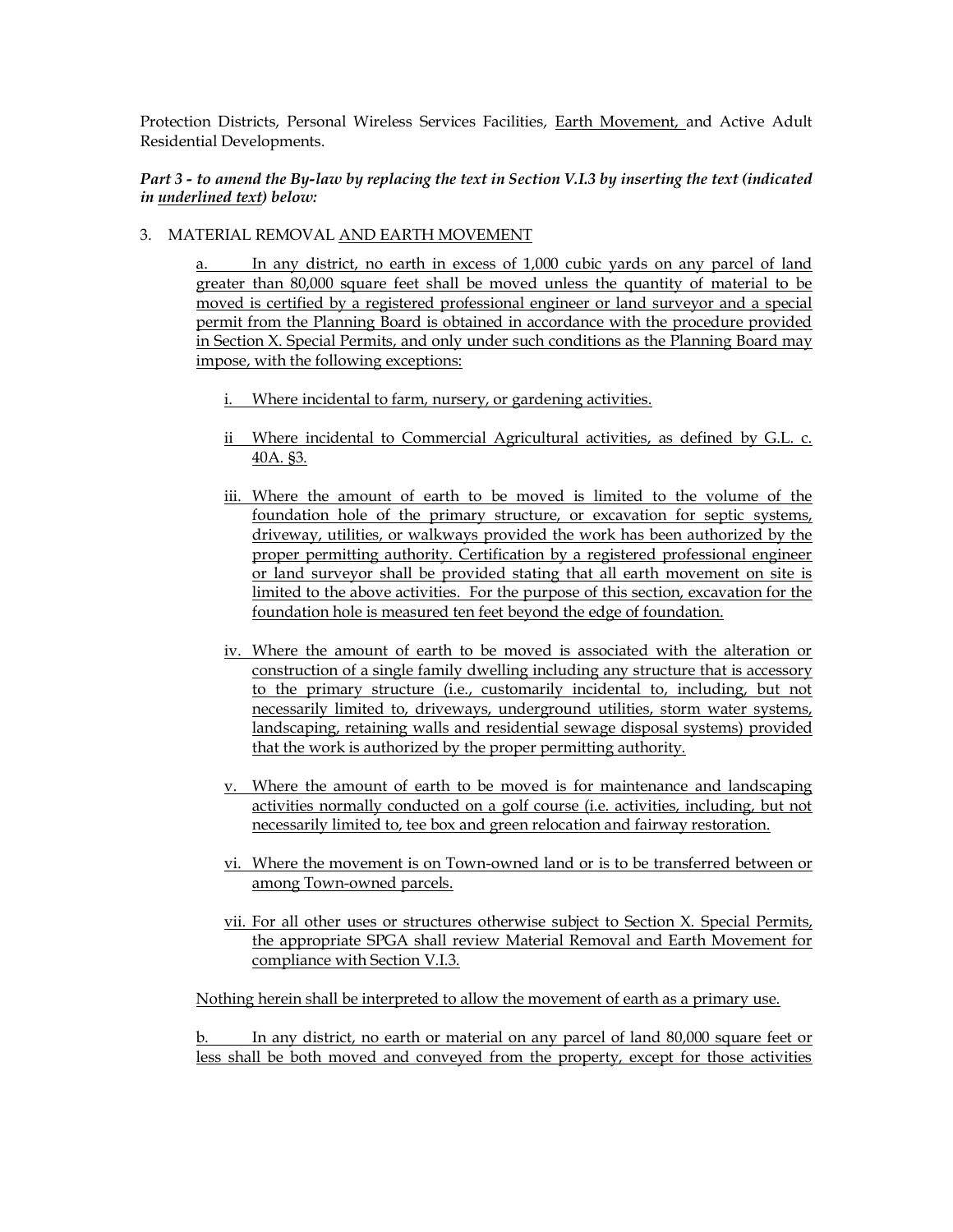listed in V.I.3.a.i.-vii., unless a special permit from the Planning Board is obtained in accordance with the procedure provided in Section X. Special Permits.

Nothing contained in Section V.I.3. shall prevent the use of any land for cemeteries, parks, playgrounds and such purposes as are incidental to, or usual in connection with, any of said purposes.

Before a special permit is issued, the applicant shall show to the satisfaction of the SPGA that the movement will not impair the usability of the area for the purposes permitted in this Zoning By-law, that the grades to be established within the area will permit vehicular access to the area and the continuation of streets from the abutting premises, and that the area may ultimately be developed compatibly with the neighboring land.

e. The movement of earth from within a subdivision, the plan of which has been approved by the Planning Board and duly recorded in the Middlesex South District Registry of Deeds, shall be permitted as of right when and to the extent that such is necessary for the lawful construction or alteration of a way shown on said plan or for the lawful installation of utilities, drainpipes or drain structures in said subdivision, provided that the quantity of earth so moved shall not exceed that in place in the particular space to be occupied by such way, utilities, drainpipes or drain structures, and subject to any requirements made by the Planning Board endorsed or referred to on the plan of such subdivision. Certification by a registered professional engineer or land surveyor shall be provided stating that all earth movement on site is related to an approved subdivision development.

Michael Champa, 20 Winsor Way, expressed concern that there are too many regulations. Mr. Aydelott explains that single-family homes are exempt.

# **The motion was approved by two-thirds majority as declared by the Moderator**

# **ARTICLE 22: AMEND ZONING BY-LAW – SECTION IX. B. – ADD "DAY CAMPS"** Susan Zacharias moved to amend Section IX of the Zoning By-law of the Town of Weston by inserting the words "Day Camps" in section B. as indicated in underlined text:

# B. PLANNING BOARD

The Planning Board shall be the Special Permit Granting Authority for Flexible Developments, construction and determination of flooding and suitability in the Wetlands and Floodplain Protection Districts, Personal Wireless Services Facilities, Day Camps, and Active Adult Residential Developments.

### **The motion was approved by two-thirds majority as declared by the Moderator**

The Moderator accepted a motion to adjourn the Annual Town Meeting Motion to adjourn until Wednesday, May 11, 2011 **Motion to adjourn Annual Town Meeting passes at 10:42 p.m.**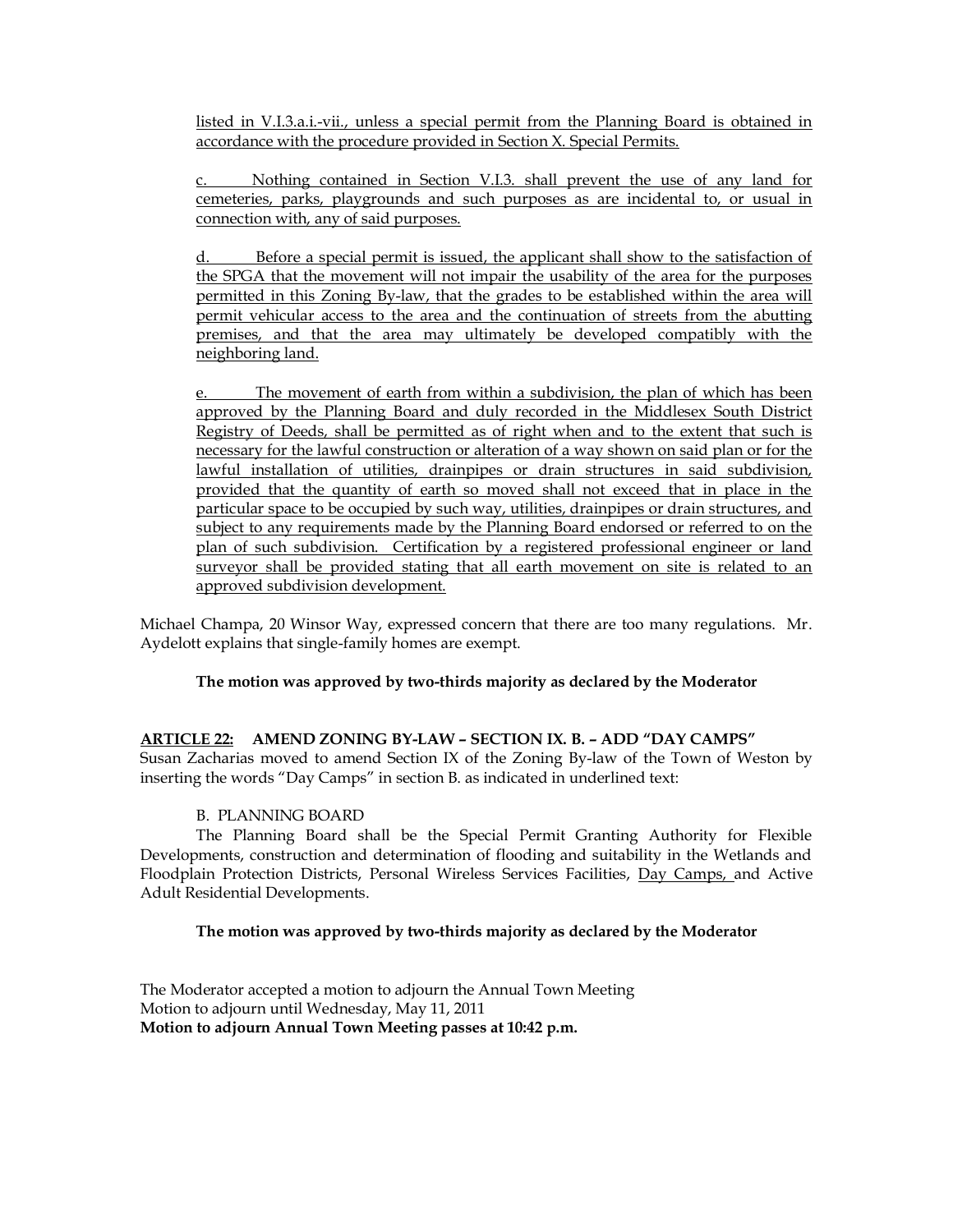### **ADJOURNED ANNUAL TOWN MEETING Wednesday, May 11, 2011**

Pursuant to a Warrant, duly served, Wendy Spector, the Moderator, called the Adjourned Annual Town Meeting to order at 7:30 p.m. in the auditorium of the Weston High School. The Moderator declared a quorum present and proceeded with the reading of the Warrant and the Return of Service. The Moderator appointed tellers and the Town Clerk swore them to their duties.

### **ARTICLE 23: ACCEPT MASSACHUSETTS GENERAL LAWS CHAPTER 44, SECTION 55C – CREATION OF WESTON AFFORDABLE HOUSING TRUST FUND**

Mr. Charlip moved that the Town accept the provisions of M.G.L. Ch. 44, Section 55C and establish a trust to be known as the Weston Affordable Housing Trust Fund; and further, that the General By-laws of the Town be amended by inserting a new Article XXXIII to be entitled "Weston Affordable Housing Trust Fund;" passed by Majority Vote that the Town accept the provisions of M.G.L. Ch. 44, Section 55C and establish a trust to be known as the Weston Affordable Housing Trust Fund; and further, that the General By-laws of the Town be amended by inserting a new Article XXXIII to be entitled "Weston Affordable Housing Trust Fund."

## **ARTICLE XXXIII. WESTON AFFORDABLE HOUSING TRUST FUND**

## **Section 1. Board of Trustees**

There shall be a Board of Trustees of the Weston Affordable Housing Trust Fund, comprised of not less than five members, at least one of which shall be a Selectman. The Board of Selectmen shall appoint the Board of Trustees for rotating terms not to exceed two years. Vacancies shall be filled by the Board of Selectmen for the remainder of the unexpired term. The Board of Selectmen may remove any member of the Board of Trustees for cause after that member has been provided an opportunity to be heard by that Board.

### **Section 2. Powers of Board of Trustees**

The powers of the Board of Trustees, all of which shall be carried on in furtherance of the purposes set forth in G.L. c.44, §55C, and pursuant to the provisions of a Declaration of Trust to be approved by the Board of Selectmen, shall include the following:

(a) to accept and receive real property, personal property or money, by gift, grant, contribution, devise or transfer from any person, firm, corporation or other public or private entity, including but not limited to money, grants of funds or other property tendered to the trust in connection with any ordinance or By-law or any general or special law or any other source, including money from chapter 44B;

(b) to purchase and retain real or personal property, including without restriction investments that yield a high rate of income or no income;

(c) to sell, lease, exchange, transfer or convey any personal, mixed, or real property at public auction or by private contract for such consideration and on such terms as to credit or otherwise, and to make such contracts and enter into such undertaking relative to trust property as the board deems advisable notwithstanding the length of any such lease or contract;

(d) to execute, acknowledge and deliver deeds, assignments, transfers, pledges, leases, covenants, contracts, promissory notes, releases and other instruments sealed or unsealed, necessary, proper or incident to any transaction in which the board engages for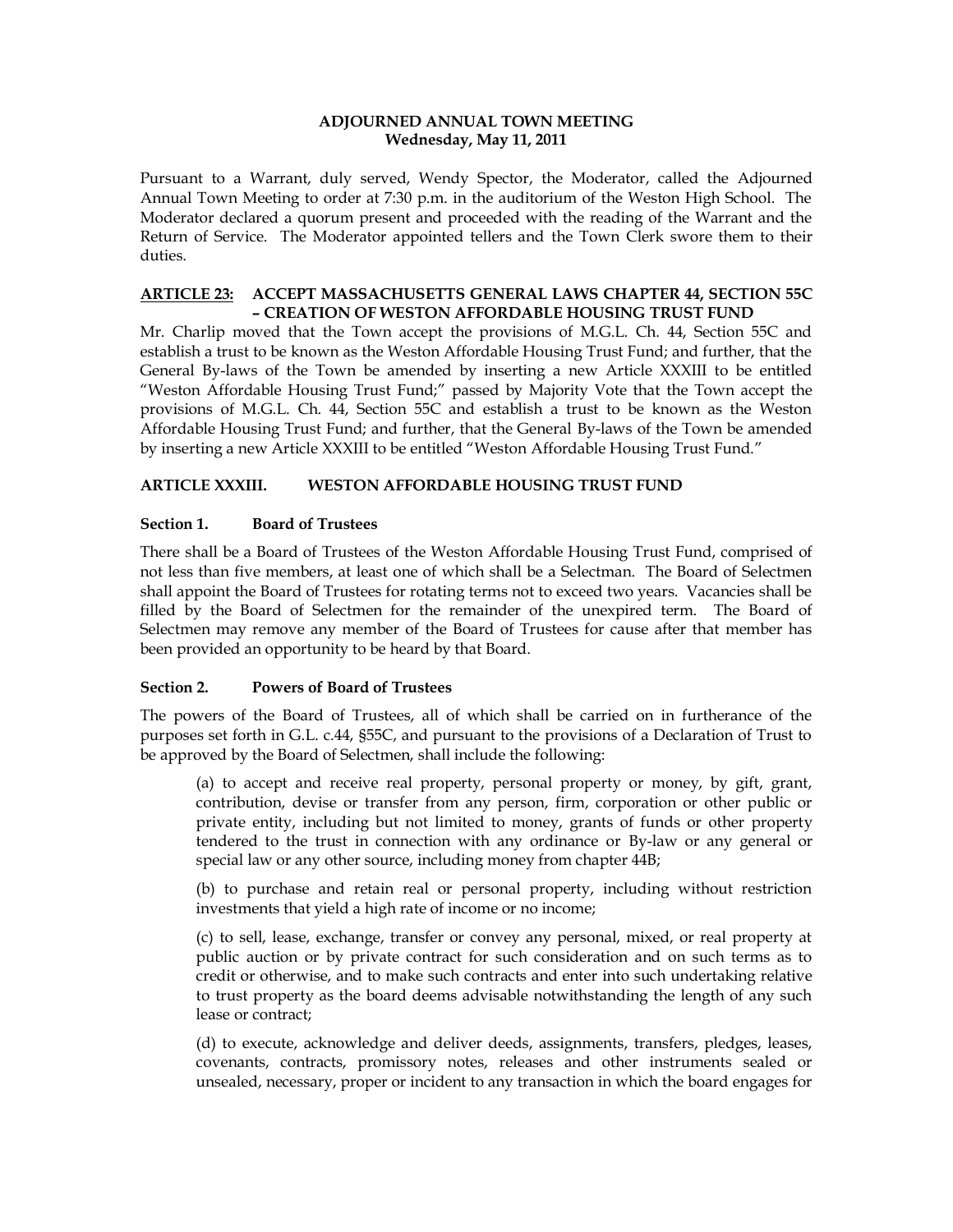the accomplishment of the purposes of the trust;

(e) to employ advisors and agents, such as accountants, appraisers and lawyers as the board deems necessary;

(f) to pay reasonable compensation and expenses to all advisors and agents and to apportion such compensation between income and principal as the board deems advisable;

(g) to apportion receipts and charges between incomes and principal as the board deems advisable, to amortize premiums and establish sinking funds for such purpose, and to create reserves for depreciation depletion or otherwise;

(h) to participate in any reorganization, recapitalization, merger or similar transactions; and to give proxies or powers of attorney with or without power of substitution to vote any securities or certificates of interest; and to consent to any contract, lease, mortgage, purchase or sale of property, by or between any corporation and any other corporation or person;

(i) to deposit any security with any protective reorganization committee, and to delegate to such committee such powers and authority with relation thereto as the board may deem proper and to pay, out of trust property, such portion of expenses and compensation of such committee as the board may deem necessary and appropriate;

(j) to carry property for accounting purposes other than acquisition date values;

(k) to borrow money on such terms and conditions and from such sources as the board deems advisable, to mortgage and pledge trust assets as collateral;

(l) to make distributions or divisions of principal in kind;

(m) to comprise, attribute, defend, enforce, release, settle or otherwise adjust claims in favor or against the trust, including claims for taxes, and to accept any property, either in total or partial satisfaction of any indebtedness or other obligation, and subject to the provisions of this act, to continue to hold the same for such period of time as the board may deem appropriate;

(n) to manage or improve real property; and to abandon any property which the board determined not to be worth retaining;

(o) to hold all or part of the trust property un-invested for such purposes and for such time as the board may deem appropriate; and

(p) to extend the time for payment of any obligation to the trust.

And such additional powers, if any, as may be set forth in G.L. c.44, §55C, as same may from time to time be amended.

### **Section 3. Audit Requirement**

The Board of Trustees shall provide for an annual audit of the books and records of the Trust. Such audit shall be performed by an independent auditor in accordance with accepted accounting practices. Upon receipt of the audit by the Board of Trustees, a copy shall be provided forthwith to the Board of Selectmen.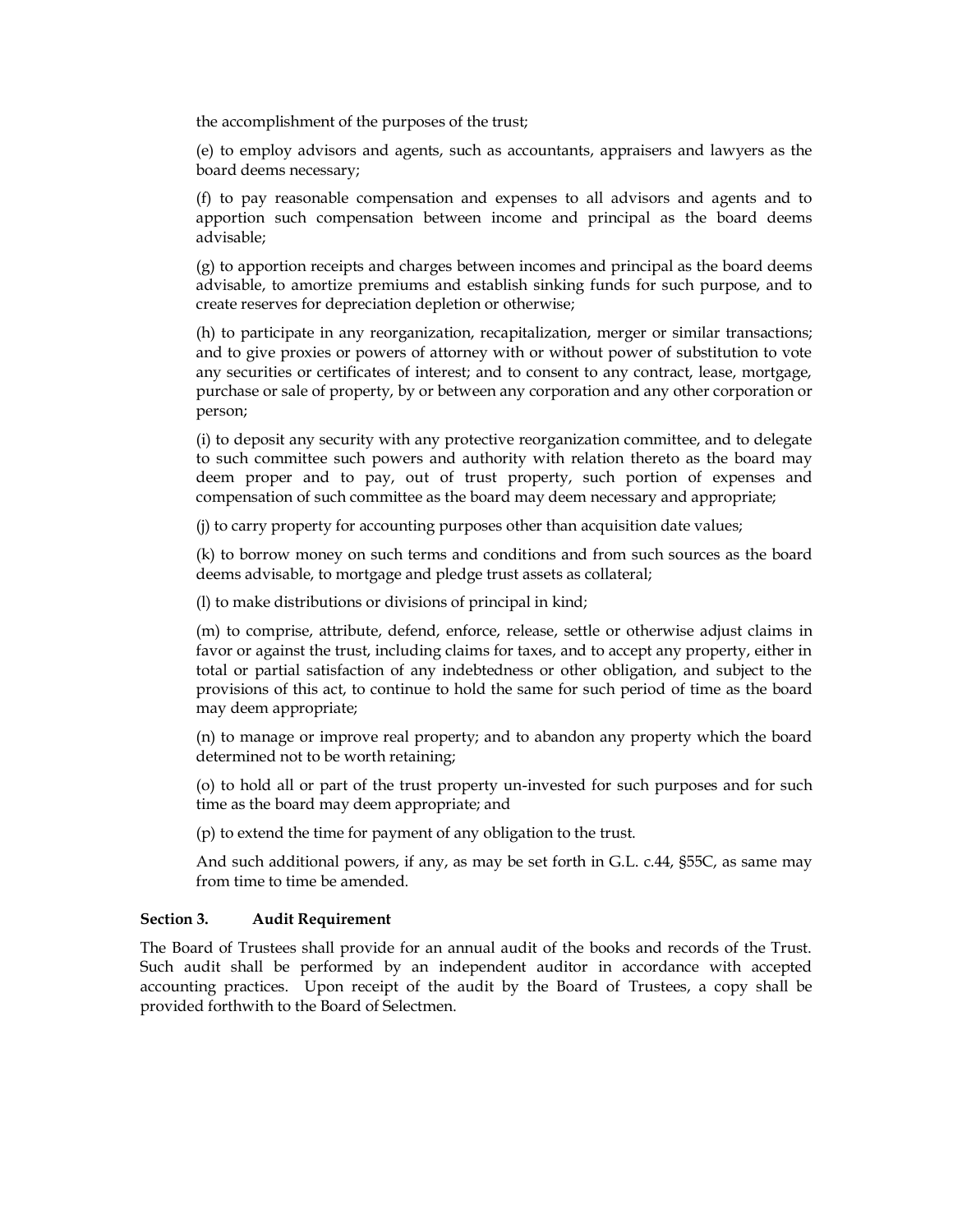Maryellen Sikes, 25 Conant Road, asked whether the Finance Committee has an opinion. Mr. Matthew Rosenthal, Finance Committee member responds that the Finance Committee takes no position. The Community Preservation Act funds do not affect the Town's budget.

### **The motion was approved**

### **ARTICLE 24: PETITION GENERAL COURT FOR SPECIAL ACT RELATIVE TO PUBLIC EMPLOYEES SERVING IN THE ARMED FORCES OF THE UNITED STATES**

Mr. Harrity moved that the Town vote to petition the General Court to adopt special legislation as follows; and further, to authorize the General Court to make clerical or editorial changes of form only to the bill, unless the Board of Selectmen approves amendments to the bill before enactment by the General Court, and to authorize the Board of Selectmen to approve amendments which shall be within the scope of the general public objectives of this petition:

An Act Relative to the Regulation of Salaries of Employees of the Town of Weston Serving in the Armed Forces of the United States

Section 1. Notwithstanding any general or special law to the contrary, an employee in the service of the Town of Weston, including school department employees, who has been granted a military leave of absence, either before or after the effective date of this act, because the employee is a member of the Army National Guard, the Air National Guard or a reserve component of the Armed Forces of the United States called to active service in the Armed Forces of the United States after September 11, 2001, may, at the discretion of the Weston Board of Selectmen, subject to appropriation, be paid at his regular base salary as such a public employee, and shall not lose any seniority or any accrued vacation leave, sick leave, personal leave, compensation time or earned overtime. If the Board elects to make payments under this act, an eligible employee shall be paid his regular base salary as such a public employee for each pay period of such military leave of absence after September 11, 2001, reduced by any amount received from the United States as pay or allowance for military service performed during the same pay period, excluding overtime pay, shift differential pay, hazardous duty pay or any other additional compensation. For the purposes of this section, the words "active service" shall not include active duty for training in the Army National Guard or Air National Guard or as a reservist in the Armed Forces of the United States. Provided, however, that nothing in this section shall limit or reduce a person's entitlement to benefits under Section 59 of Chapter 33 of the General Laws, and nothing in this section shall entitle a person to benefits in excess of the maximum benefit provided under said Section 59 of said Chapter 33 for any period during which that person is receiving benefits under this section.

Section 2. If this act shall take effect on or after July 1, 2011, then payment by the Town of any amounts consistent with section 1 of this act shall be ratified, validated and confirmed in all respects as though this act had been in full force and effect at the time such payments were made.

Section 3. This act shall take effect upon passage.

### **The motion was approved unanimously**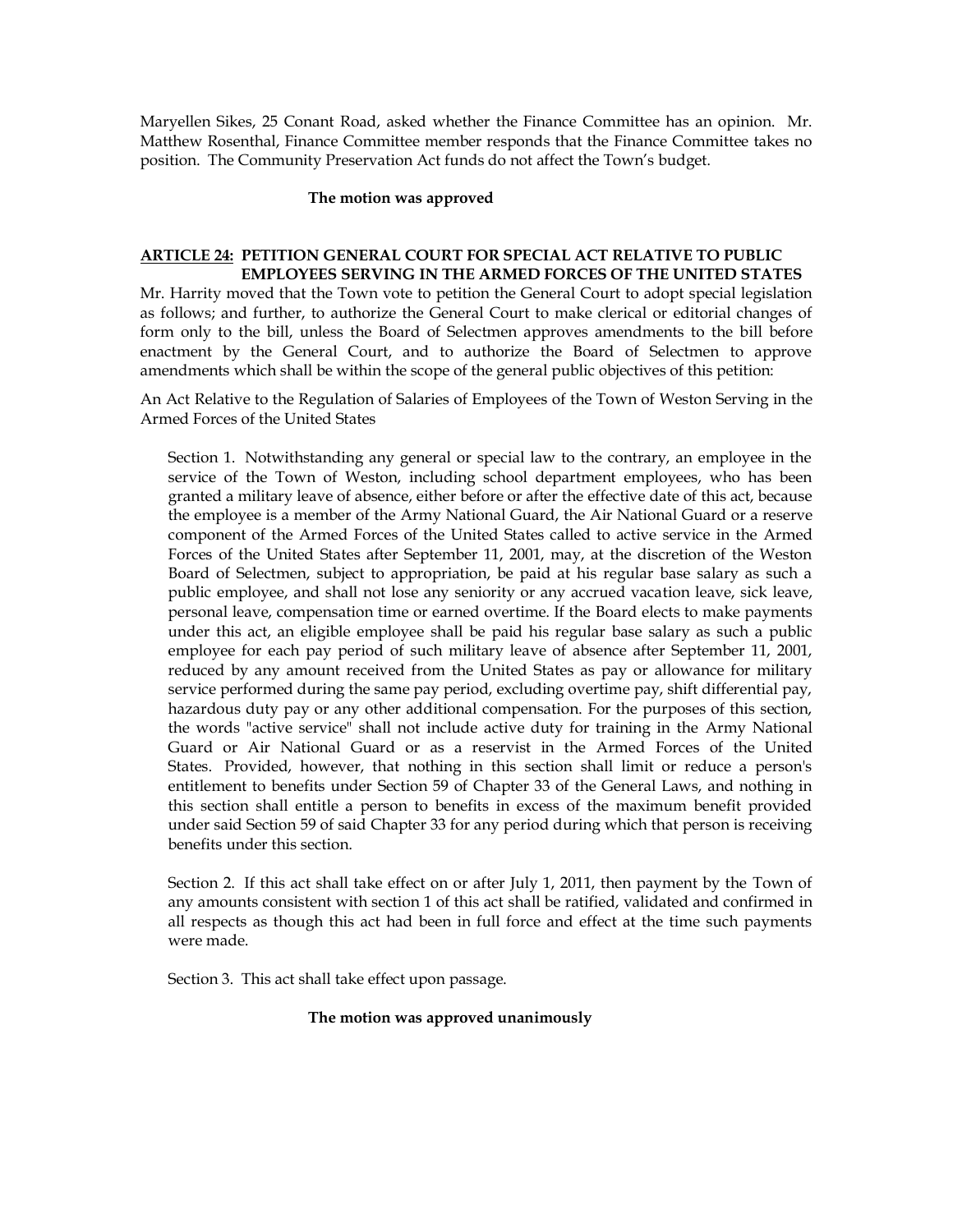## **ARTICLE 25: PETITION GENERAL COURT FOR SPECIAL ACT TO GRANT CLUB AND SPECIAL LICENSES FOR THE SALE OF ALCOHOL**

Mr. Charlip moved to petition the General Court for a special act providing that legislation be adopted as set forth below; and further, to authorize the General Court to make clerical or editorial changes of form only to the bill, unless the Board of Selectmen approves amendments to the bill before enactment by the General Court, and to authorize the Board of Selectmen to approve amendments which shall be within the scope of the general public objectives of this petition; or take any other action relative thereto:

### **AN ACT RELATIVE TO THE GRANTING OF CLUB AND SPECIAL LICENSES FOR THE SALE OF ALCOHOLIC BEVERAGES IN THE TOWN OF WESTON**

**SECTION 1.** Notwithstanding the provisions of Section 17 of said Chapter 138 of the General Laws, or of any other general or special law to the contrary, the Board of Selectmen of the Town of Weston may grant to the Weston Golf Club a club license to sell all alcoholic beverages to be drunk on the premises at 275 Meadowbrook Road in said Town under Section 12 of said Chapter 138. The license shall be subject to all of said Chapter 138 except for said Section 17, and to any regulations and guidelines adopted by the Massachusetts Alcoholic Beverages Control Commission relative to the service of alcoholic beverages.

The Board of Selectmen shall not approve the transfer of the license to any other location but the license may be granted by the Board of Selectmen at the same location if an applicant for the license files with the Board of Selectmen a letter in writing from the Department of Revenue indicating that the license is in good standing with the Department and that all applicable taxes have been paid. If the license granted under this section is cancelled, revoked or no longer in use, such license shall be returned physically, with all of the legal rights, privileges and restrictions pertaining thereto, to the Board of Selectmen and the Board of Selectmen may then grant the license to a new applicant at the same location and under the same conditions as specified in this section.

**SECTION 2.** Notwithstanding the provisions of Section 17 of said Chapter 138 of the General Laws, or of any other general or special law to the contrary, the Board of Selectmen of the Town of Weston may grant to the Pine Brook Country Club a club license to sell all alcoholic beverages to be drunk on the premises at 42 Newton Street in said Town under Section 12 of said Chapter 138. The license shall be subject to all of said Chapter 138 except for said Section 17, and to any regulations and guidelines adopted by the Massachusetts Alcoholic Beverages Control Commission relative to the service of alcoholic beverages.

The Board of Selectmen shall not approve the transfer of the license to any other location but the license may be granted by the Board of Selectmen at the same location if an applicant for the license files with the Board of Selectmen a letter in writing from the Department of Revenue indicating that the license is in good standing with the Department and that all applicable taxes have been paid. If the license granted under this section is cancelled, revoked or no longer in use, such license shall be returned physically, with all of the legal rights, privileges and restrictions pertaining thereto, to the Board of Selectmen and the Board of Selectmen may then grant the license to a new applicant at the same location and under the same conditions as specified in this section.

**SECTION 3**. Notwithstanding the provisions of Section 17 of said Chapter 138 of the General Laws, or of any other general or special law to the contrary, the Board of Selectmen of the Town of Weston may grant to the Hazel Hotchkiss Wightman Tennis Center a club license to sell all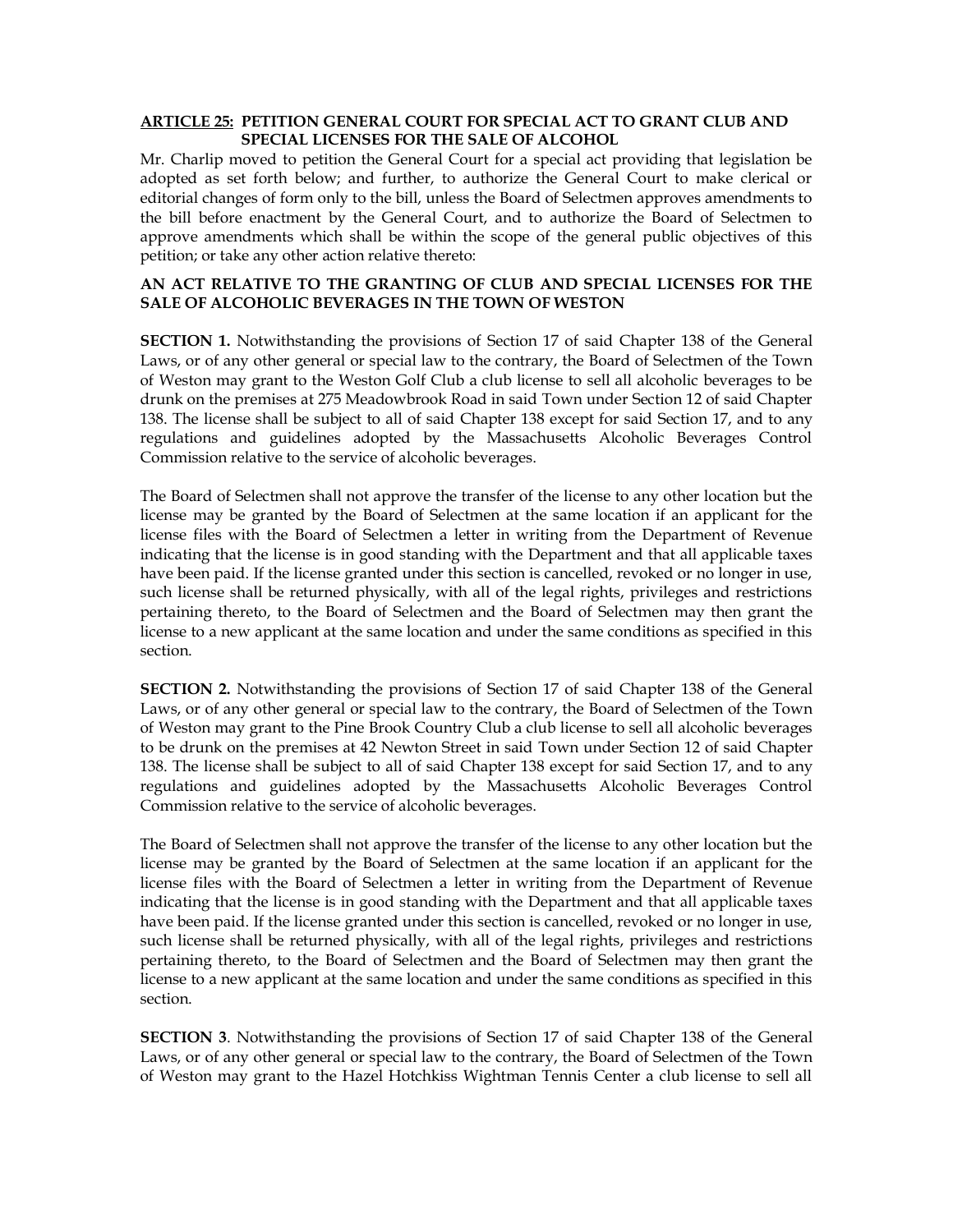alcoholic beverages to be drunk on the premises at 100 Brown Street in said Town under Section 12 of said Chapter 138. The license shall be subject to all of said Chapter 138 except for said Section 17, and to any regulations and guidelines adopted by the Massachusetts Alcoholic Beverages Control Commission relative to the service of alcoholic beverages.

The Board of Selectmen shall not approve the transfer of the license to any other location but the license may be granted by the Board of Selectmen at the same location if an applicant for the license files with the Board of Selectmen a letter in writing from the Department of Revenue indicating that the license is in good standing with the Department and that all applicable taxes have been paid. If the license granted under this section is cancelled, revoked or no longer in use, such license shall be returned physically, with all of the legal rights, privileges and restrictions pertaining thereto, to the Board of Selectmen and the Board of Selectmen may then grant the license to a new applicant at the same location and under the same conditions as specified in this section.

**SECTION 4.** Notwithstanding the provisions of any general or special law to the contrary, the Board of Selectmen of the Town of Weston may grant special licenses for the sale of alcoholic beverages pursuant to Section 14 of said chapter 138. Licenses granted under this act shall be subject to all of said Chapter 138, except said Sections 11 and 11A. Once any such license is issued by the Board of Selectmen, said Board of Selectmen shall not approve the transfer of the license to any other person, organization, corporation, or location.

**SECTION 5.** Notwithstanding the provisions of Sections 11 and 11A of Chapter 138 of the General Laws as to the time and manner of voting on the question of issuing the licenses set forth set forth above, this act shall be submitted for its acceptance to the qualified voters of the Town of Weston at an Annual or Special Town Election following the effective date of this act in the form of the following question:

"Shall an act passed by the General Court in the year 2011, entitled 'An Act Relative to the Granting of Club and Special Licenses for the Sale of Alcoholic Beverages in the Town of Weston' be accepted?"

Below the ballot question shall appear a fair and concise summary of the ballot question prepared by Town Counsel and approved by the Board of Selectmen.

If a majority of the votes cast in answer to the question is in the affirmative, this act shall immediately take effect in the Town of Weston, but not otherwise.

**SECTION 6.** This act shall take effect upon passage.

Mr. Charlip explained that this is multi-step process for the Board of Selectmen to license clubs in Town. Each license and one day special license will be addressed case by case.

### **The motion was approved**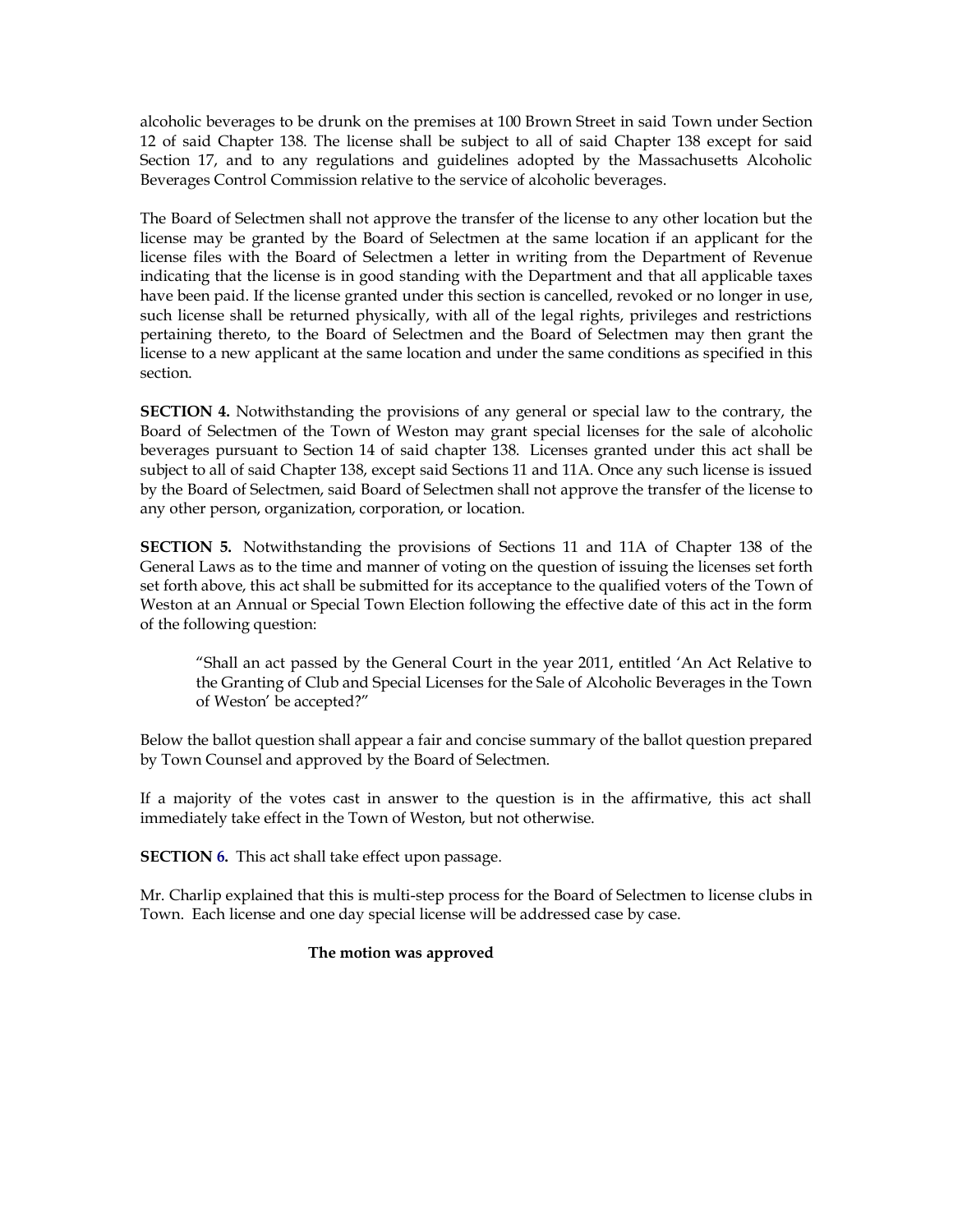### **ARTICLE 26: ACCEPT MASSACHUSETTS GENERAL LAWS CHAPTER 39, SECTION 23D – ALLOWS BOARD MEMBERS TO MISS ONE SESSION OF ADJUDICATORY HEARINGS**

Mr. Harrity moved to accept the provisions of Massachusetts General Laws Chapter 39, Section 23D for the Board of Appeals, Board of Health, Conservation Commission, and Planning Board, which statute provides that a member of a board, committee, or commission holding an adjudicatory hearing shall not be disqualified from voting in the matter solely due to the member's absence from one session of such hearing, provided that certain conditions are met.

#### **The motion was approved**

#### **ARTICLE 27: ACCEPT CHAPTER 73, SECTION 4 OF THE ACTS OF 1986 (INCREASE IN PROPERTY TAX EXEMPTION LIMITS)**

Mr. Charlip moved to accept, for fiscal year 2012, the provisions of Section 4 of Chapter 73 of the Acts of 1986, as amended by Chapter 126 of the Acts of 1988, which amends Chapter 59 of the Massachusetts General Laws relative to real estate property tax exemptions and to approve an increase in the amount of 100 percent for each eligible exemption.

#### **The motion was approved unanimously**

### **ARTICLE 28: APPROPRIATE FOR FISCAL YEAR 2012 COMMUNITY PRESERVATION COMMITTEE OPERATING BUDGET**

Mr. Stephen Ober, of the Community Preservation Committee, moved that the Town hear and act on the report of the Community Preservation Committee on the Fiscal Year 2012 Community Preservation Budget and appropriate or reserve the following amounts from the Community Preservation Fund:

Appropriations from fiscal 2012 estimated annual revenues -

\$80,000 for Community Preservation Committee administrative expenses

Reservations from fiscal 2012 estimated annual revenues -

\$580,000 for the acquisition, creation and preservation of open space excluding land for recreational use;

\$338,000 for the acquisition, preservation, rehabilitation and restoration of historic resources; and

\$397,000 for the creation, preservation and support of community housing;

Appropriations for Debt Service Payments -

\$280,183 from the Community Housing Reserve for the expansion of the Brook School Apartments, as approved under Article 19 of the May 2004 Annual Town Meeting; and

\$477,675 from the Open Space Reserve for the purchase of the Case Estates land, as approved under Article 1 of the November 8, 2006 Special Town Meeting.

### **The motion was approved unanimously**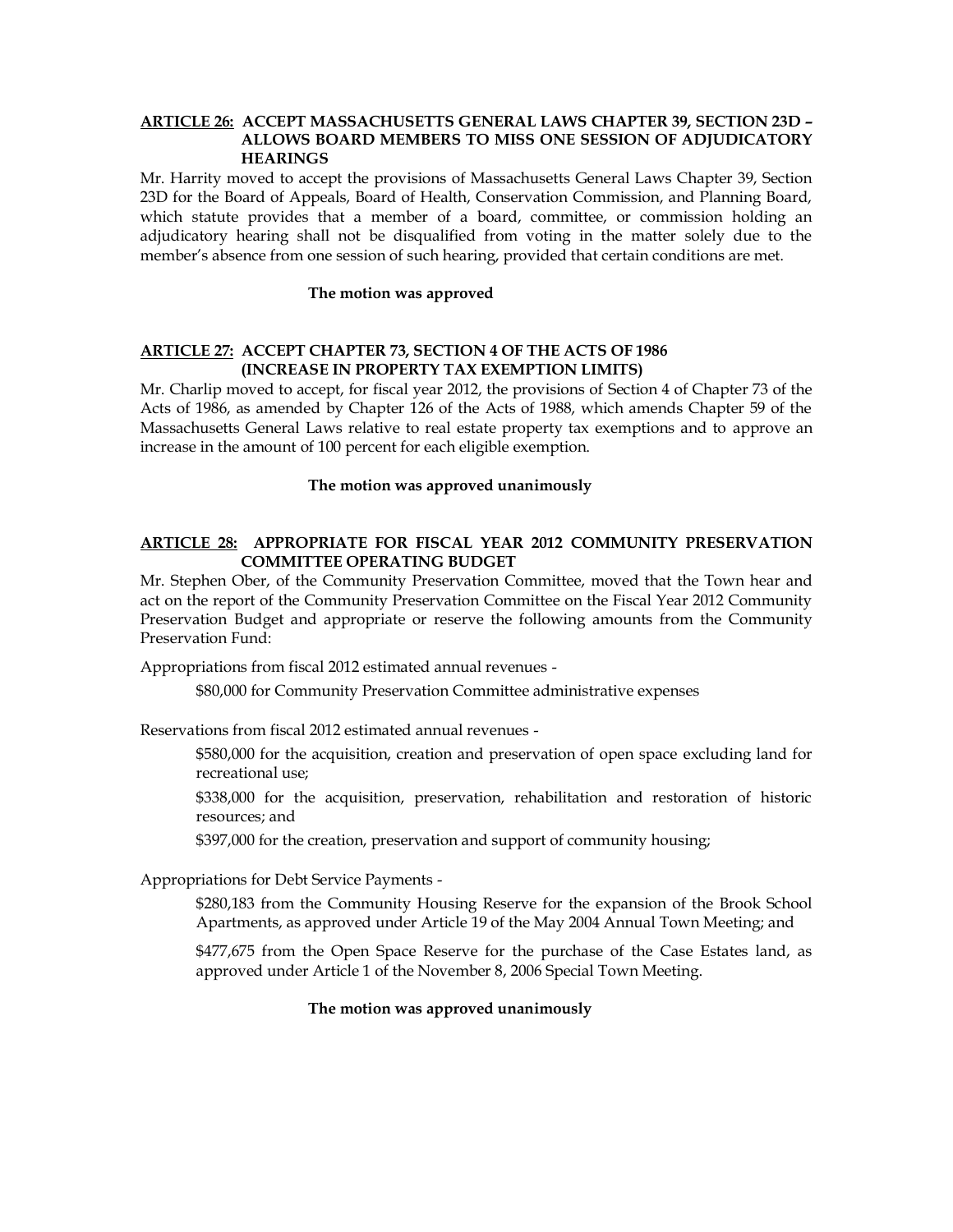## **ARTICLE 29: APPROPRIATE FOR HISTORIC RESOURCES – OLD LIBRARY**

Mr. Steven Wagner, of the Historical Commission, moved to appropriate a sum of money for historic resource purposes under the Community Preservation Program, to be used for the preservation, rehabilitation and restoration of the historic Old Library building, located at 356 Boston Post Road, to be spent under the direction of the Town Manager, said sum to be transferred from the Historic Resources allocation of the Community Preservation Fund.

Ms. Nolan and Mr. Maple expressed their concern about the repair costs. Mr. Selldorf spoke in favor of the article.

#### **The motion was approved**

#### **ARTICLE 30: APPROPRIATE FOR OPEN SPACE –FIELD PRESERVATION**

Mr. Brian Donahue, of the Conservation Commission, moved that the Town transfer \$20,000 from the Community Preservation Fund Open Space Reserve and approve Article 30 as set forth below:

To appropriate a sum of money for the preservation of open space under the Community Preservation Program, to be used for the preservation of several fields under the jurisdiction of the Conservation Commission, to be spent under the direction of the Town Manager, and as funding therefor, to transfer said sum from the Open Space allocation of the Community Preservation Fund.

#### **The motion was approved unanimously**

### **ARTICLE 31: APPROPRIATE FOR COMMUNITY HOUSING – REGIONAL HOUSING OFFICE AND HOUSING STAFF SUPPORT**

Ms. Sarah Like Rhatigan, of the Housing Partnership, moved that that the Town transfer \$16,020 from the Community Housing allocation of the Community Preservation Fund and approve Article 31 as set forth below:

To appropriate a sum of money for community housing purposes under the Community Preservation Program in order to provide funds needed to participate in a regional housing services office and for staff assistance for the creation, preservation, and support of community housing; to be spent under the direction of the Town Manager, and as funding therefor, to transfer said sum from the Community Housing allocation of the Community Preservation Fund.

#### **The motion was approved unanimously**

## **ARTICLE 32: APPROPRIATE FOR COMMUNITY HOUSING – WARREN AVENUE PROPERTIES**

Ms. Rhatigan moved that the Town transfer \$100,000 from the Community Housing allocation of the Community Preservation Fund and approve Article 32 as set forth below:

To appropriate a sum of money for community housing purposes under the Community Preservation Program in order to perform a feasibility study for the development of affordable housing on an approximately 8-acre parcel of Town-owned land, located at 66-68, 71 and 74 Warren Avenue, as a grant to the Weston Affordable Housing Trust, pursuant to a grant agreement between the Town Manager and the Affordable Housing Trust, on such terms and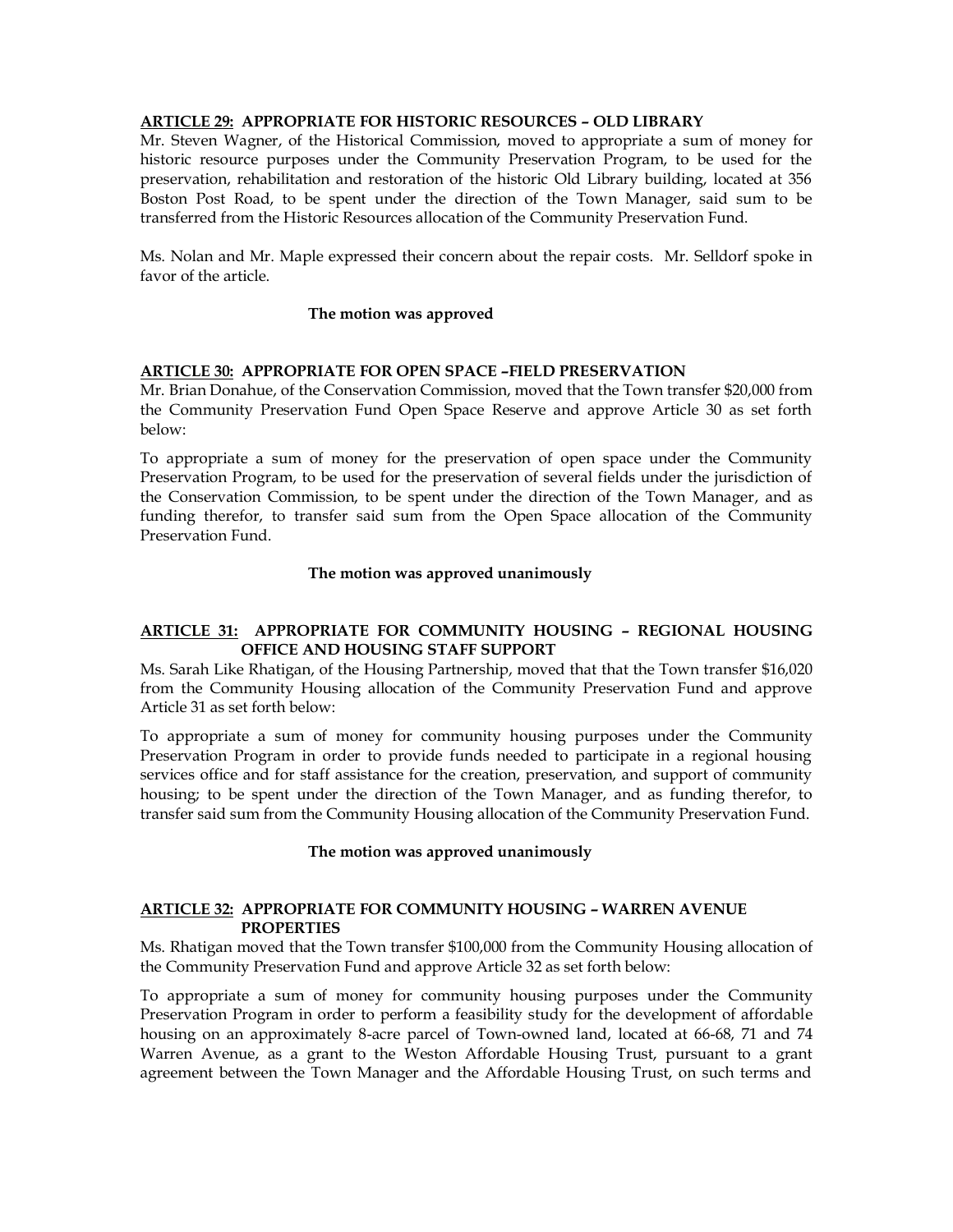conditions as the Town Manager, in consultation with the Community Preservation Committee, deems appropriate, and as funding therefor, to transfer said sum from the Community Housing allocation of the Community Preservation Fund.

### **The motion was approved unanimously**

## **ARTICLE 33: APPROPRIATE FOR RECREATION – DESIGN FEES**

Ms. Barbara Hill, of the Community Preservation Committee, moved that this article be passed over and so disposed of.

## **The motion was approved unanimously**

The Moderator accepted a motion to dissolve the Adjourned Annual Town Meeting. **Motion to dissolve 2011 Adjourned Annual Town Meeting accepted at 9:09 p.m.**

### **SPECIAL TOWN ELECTION November 12, 2011**

Pursuant to a Warrant duly served, the Annual Town Election was called to order in the Town Hall Auditorium by Warden Susan Banghart at 8 a.m. on November 12, 2011, for the election of Town Officers. Ms. Banghart swore the election officers to the faithful performance of their duties.

Total ballots cast were as follows:

| Precincts $1 & 2$ | 578   |
|-------------------|-------|
| Precincts 3 & 4   | 502   |
| TOTAL             | 1,080 |

The results of the election were as follows:

### **BALLOT QUESTION NO. 1: PROPOSITION 2½ DEBT EXCLUSION**

Shall the Town of Weston be allowed to exempt from the provisions of Proposition two and onehalf, so called, the amounts required to pay for the bond(s) issued in order to design**,** engineer, construct and equip a new Field School, to be located on Alphabet Lane in Weston, including all costs incidental and related thereto?

**Yes: 849 No: 231**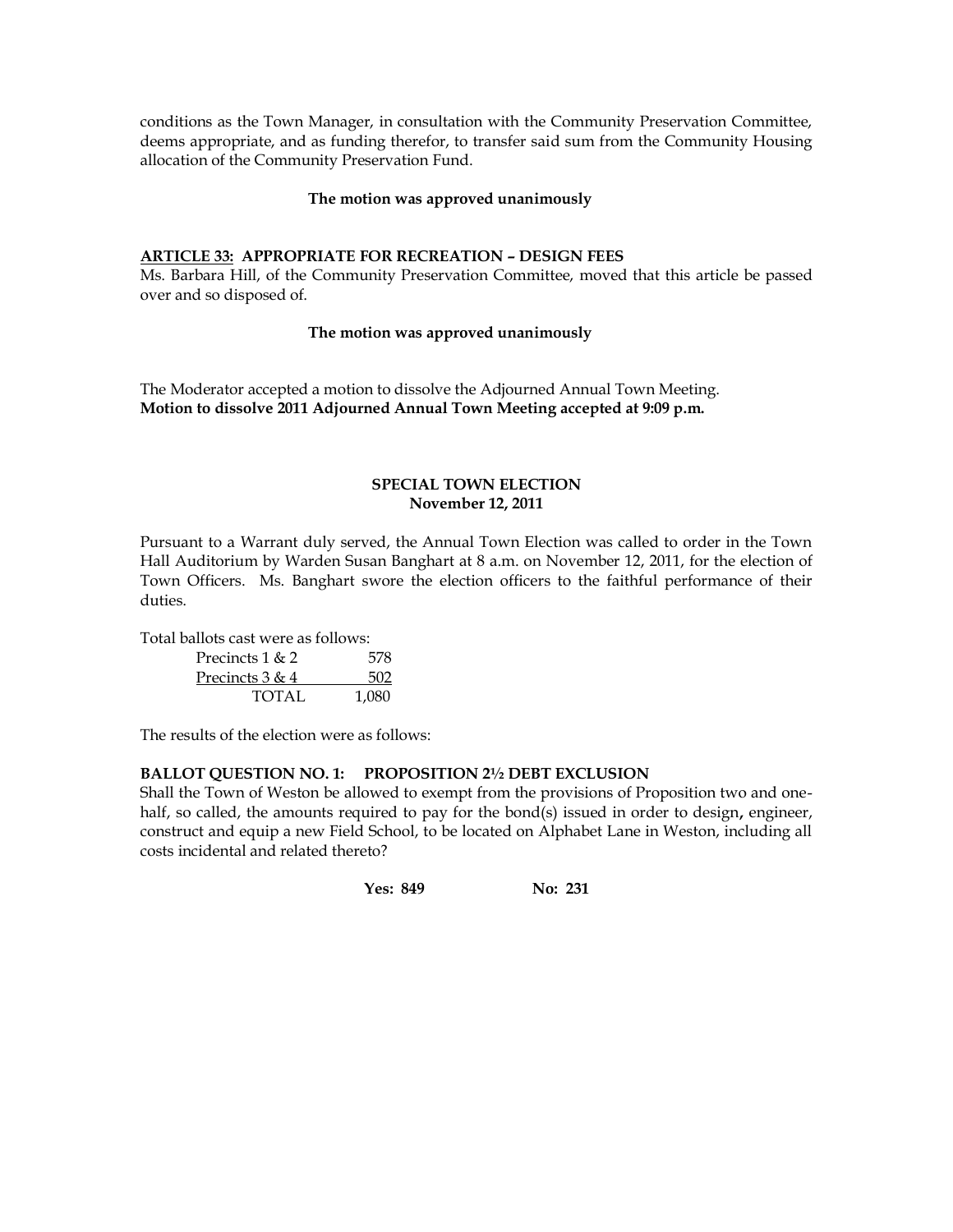### **SPECIAL TOWN MEETING November 14, 2011**

Pursuant to a Warrant, duly served, Wendy Spector, the Moderator, called the Special Town Meeting to order at 8:30 p.m. in the auditorium and gymnasium of the Weston High School. The Moderator declared a quorum present and proceeded with the reading of the Warrant and the Return of Service.

The Moderator appointed Thomas Crane to serve as Assistant Moderator in the gymnasium and the Town Clerk swore him to his duties.

The Moderator appointed tellers and the Town Clerk swore them to their duties.

| Pamela Bator       | Jacqueline Haas |
|--------------------|-----------------|
| Denise Mosher      | Lisa Reitano    |
| Alex Shimada-Brand | Patricia Siek   |

The Moderator welcomed visitors and outlined procedures to be followed; warned about brevity and requested that citizens give their names and addresses before speaking.

# **ARTICLE 1: APPROPRIATE FOR SCHOOL DEPARTMENT - FIELD SCHOOL REPLACEMENT**

Mr. Edward Heller, of the School Committee, moved to appropriate \$30,800,000 for the purpose of paying costs of designing, engineering, constructing and equipping a new Field School, and all incidental costs related thereto, to be located at 16 Alphabet Lane, which school facility shall have an anticipated useful life as an educational facility for the instruction of school children of at least 50 years, and for which Weston may be eligible for a grant from the Massachusetts School Building Authority (MSBA), said sum to be expended under the direction of the Weston School Building Committee.

To meet this appropriation, the Town Treasurer, with the approval of the Board of Selectmen, is authorized to borrow said amount under Massachusetts General Laws Chapter 44, or pursuant to any other enabling authority. Weston acknowledges that the MSBA's grant program is a nonentitlement, discretionary program based on need, as determined by the MSBA, and any project costs Weston incurs in excess of any grant approved by and received from the MSBA shall be the sole responsibility of Weston; provided further that any grant that Weston may receive from the MSBA for the Project shall not exceed the lesser of (1) 34.54 percent of eligible, approved project costs, as determined by the MSBA, or (2) the total maximum grant amount determined by the MSBA; and that the amount of borrowing authorized pursuant to this vote shall be reduced by any grant amount set forth in the Project Funding Agreement that may be executed between Weston and the MSBA.

Speaking in favor of the motion and the project were Pamela Bator and Elizabeth Hayes. Mr. Steven Charlip stated the Board of Selectmen strongly supports this article.

Speaking in opposition to the motion were Nina Danforth and Maryellen Sikes

Mr. Richard Wright raised the question, what are the plans for educating children in the existing school. Mr. Heller explained that the Field School would remain open.

# **The motion was approved by two-thirds majority as declared by the Moderator**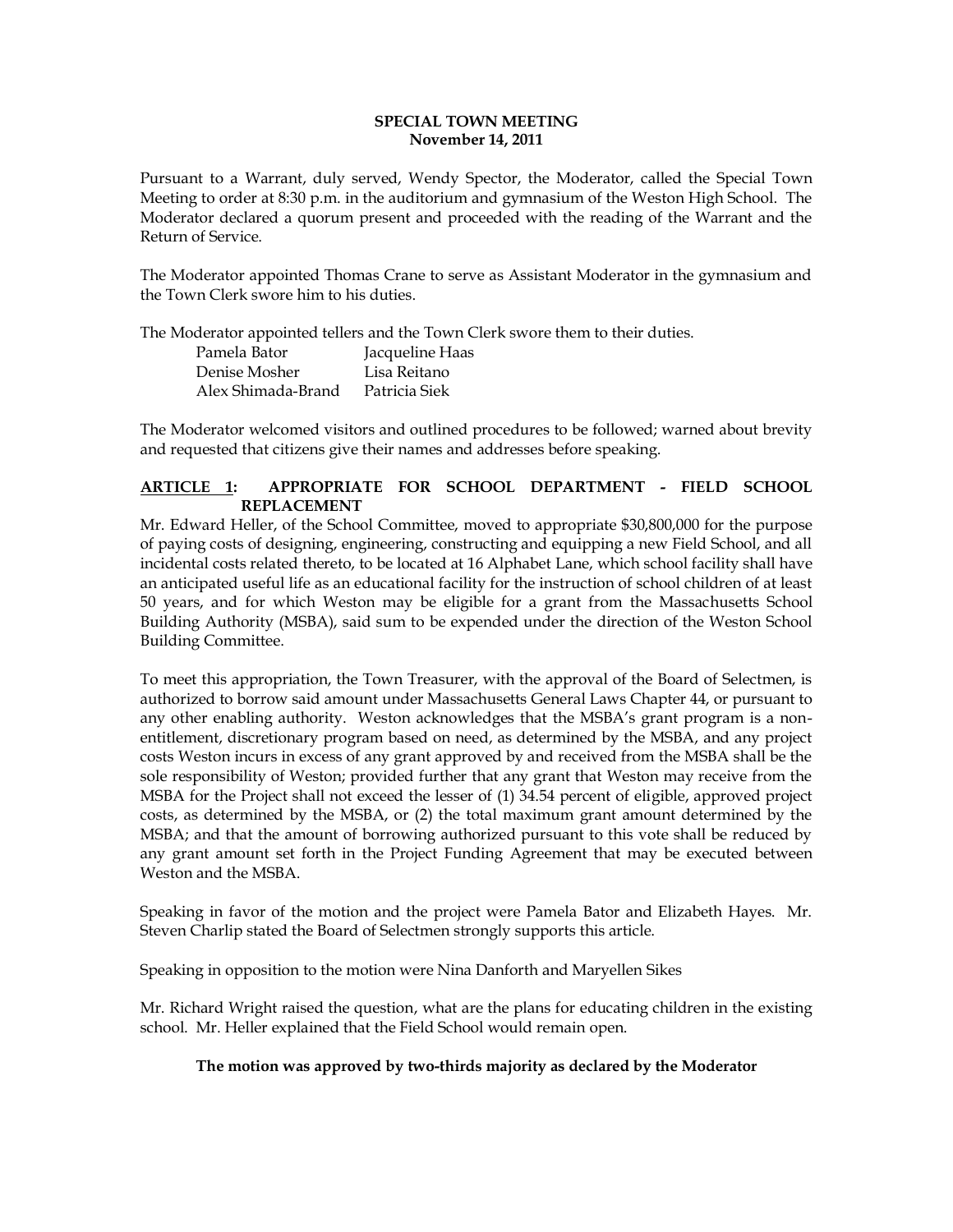## **ARTICLE 2: TRANSFER LAND FROM LIBRARY PURPOSES TO SCHOOL PURPOSES**

Mr. Heller, of the School Committee, moved that the parcel of land containing approximately 5,850 square feet shown as "Area A" on the plan entitled "FIELD ELEMENTARY SCHOOL PROPERTY DIAGRAM," prepared by Jonathan Levi Architects, dated September 29, 2011 be transferred from the Board of Library Trustees for library purposes to the School Committee for school purposes; and further, that the parcel of land shown as "AREA B" on said plan be transferred from the School Committee for school purposes to the School Committee for school parking and municipal library parking purposes.

## **The motion was approved by two-thirds majority as declared by the Moderator**

### **ARTICLE 3: AMEND FISCAL YEAR 2012 OPERATING BUDGET**

Mr. Douglas Gillespie moved that the following line items in the Fiscal Year 2012 Operating Budget adopted under Article 2 of the 2011 Annual Town Meeting be amended by raising and appropriating additional sums as follows:

|           |           | Difference                |
|-----------|-----------|---------------------------|
|           |           |                           |
| \$126,387 | \$133,513 | \$ 7.126                  |
| 29,810    | 32.684    | 2.874                     |
| 122,100   | 137.100   | 15,000                    |
|           |           | Changing From Changing To |

#### **The motion was approved unanimously**

#### **ARTICLE 4: APPROPRIATE FOR HISTORIC RESOURCES 699 BOSTON POST ROAD**

Mr. Steven Wagner, of the Historical Commission, moved that the Town appropriate \$225,000 and authorize the Board of Selectmen to acquire by purchase, gift, eminent domain or otherwise for historic resource purposes under the Community Preservation Program the fee or other interest, which may be a historic preservation restriction, in land and structures, located at 699 Boston Post Road, shown as Assessors Map 26, Block 14, containing .86 acres, more or less, in the Town of Weston, and more fully described in deeds recorded in the Middlesex South Registry of Deeds in Book 10055, Page 185, said restriction to be held, managed and controlled by the Historical Commission and/or Board of Selectmen, said sum to be transferred from the Undesignated allocation of the Community Preservation Fund.

Speaking in favor of the motion and project were Alex Selvig and Nicholas Veeder Speaking in opposition to the motion were Alan Rose, Isabella Jancourtz, and Daniel Santangelo

### **The motion was approved Yes: 116 No: 45**

# **ARTICLE 5: APPROPRIATE FOR COMMUNITY HOUSING - BROOK SCHOOL APARTMENTS**

Mr. Stephen Ober, of the Community Preservation Committee, moved that the Town appropriate \$28,800 for community housing purposes under the Community Preservation Program in order to determine the feasibility of restoring the original pitched roof on Building C of the Brook School Apartments and constructing additional apartments on top of Building C within that